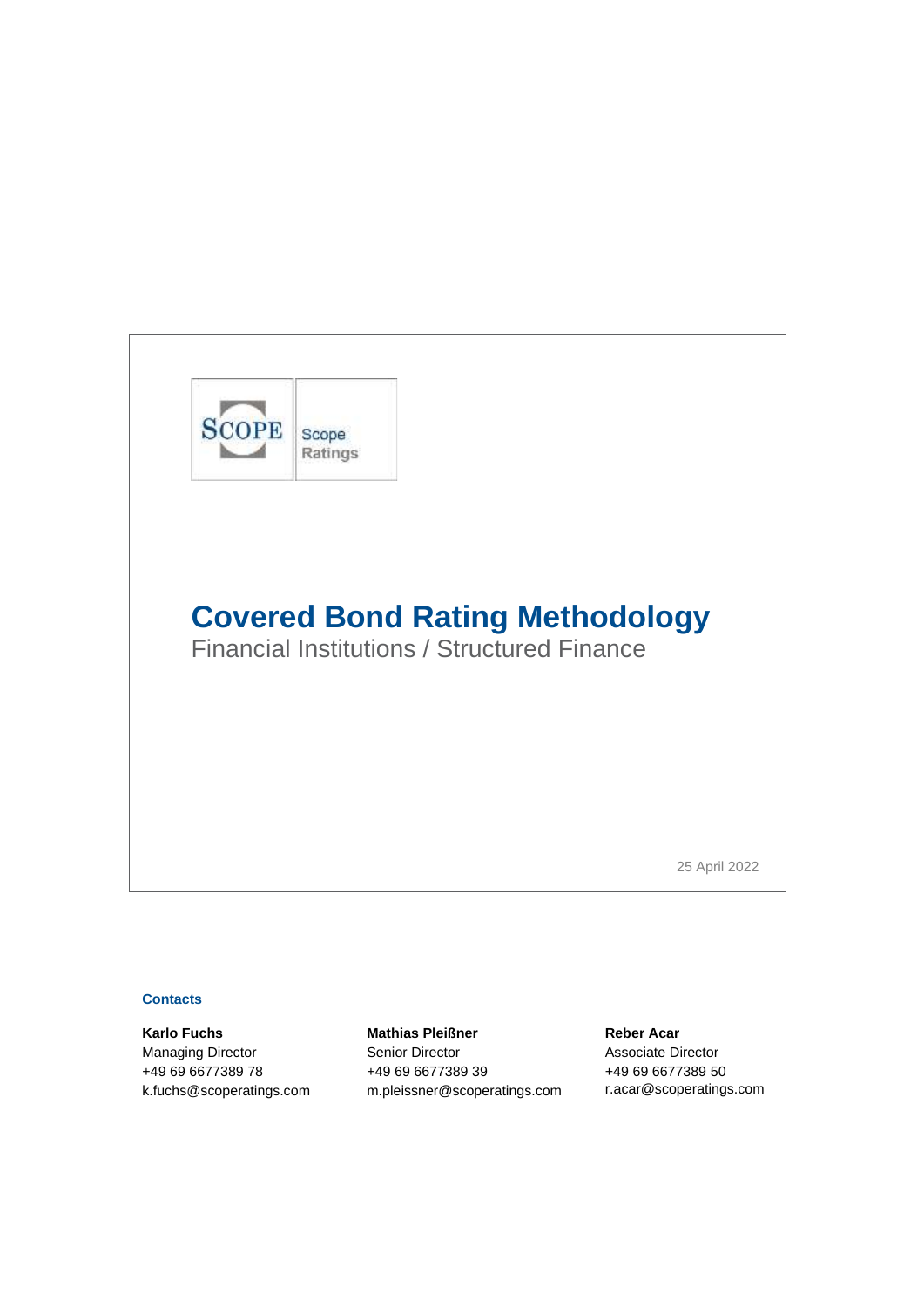

Financial Institutions / Structured Finance

### **Table of Contents**

| 1.  |                                                                                               |  |
|-----|-----------------------------------------------------------------------------------------------|--|
| 2.  |                                                                                               |  |
| з.  |                                                                                               |  |
| 3.1 |                                                                                               |  |
| 3.2 |                                                                                               |  |
| 4.  |                                                                                               |  |
| 4.1 |                                                                                               |  |
| 4.2 |                                                                                               |  |
| 4.3 |                                                                                               |  |
| 4.4 |                                                                                               |  |
| 4.5 |                                                                                               |  |
| 4.6 |                                                                                               |  |
|     |                                                                                               |  |
|     |                                                                                               |  |
|     |                                                                                               |  |
|     |                                                                                               |  |
|     |                                                                                               |  |
|     |                                                                                               |  |
|     |                                                                                               |  |
|     |                                                                                               |  |
|     | Appendix IX: Impact of cover pool information quality on maximum cover pool support uplift 26 |  |
|     | Appendix X: Credit differentiation supported by cover pool assessment - worked examples 27    |  |
|     |                                                                                               |  |
|     |                                                                                               |  |
|     |                                                                                               |  |
|     |                                                                                               |  |
|     |                                                                                               |  |
|     |                                                                                               |  |
|     |                                                                                               |  |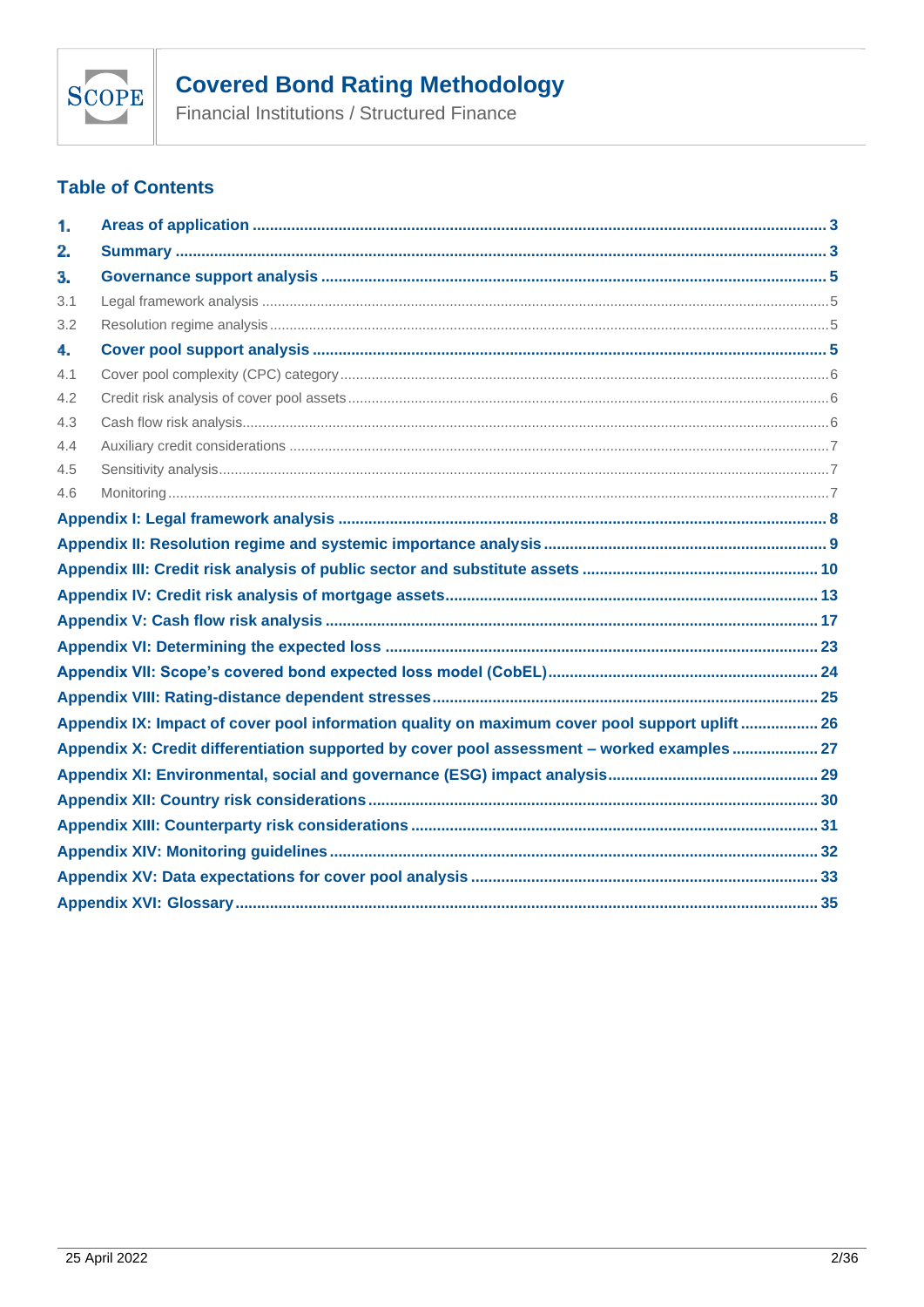

Financial Institutions / Structured Finance

This update of the covered bond methodology contains editorial changes and clarifications that have no impact on existing covered bond ratings.

The updated methodology includes the following adjustments:

- a. Renaming the 'fundamental credit support analysis' to 'governance support analysis';
- b. Renaming the cover pool complexity (CPC) score to cover pool complexity category and adjusting the categories accordingly;
- c. Clarifying how the CPC category defines the maximum cover pool support; and
- d. Editorial changes.

#### <span id="page-2-0"></span>1. **Areas of application**

The methodology applies to all covered bonds that benefit from dual recourse, that is, to a financial institution and to a ring-fenced cover pool. Under the first recourse, a financial institution ensures the timely and full payment of interest and principal. Unlike other bank liabilities, covered bonds are exempt from an issuing bank's restructuring or resolution, the common rescue mechanism for a distressed bank. Under the second recourse, the cover pool, a loss is only possible if: i) early supervisory intervention has not helped to stabilise the bank; ii) regulatory capital is depleted and a significant amount of bail-inable debt is converted into capital to ensure continuity for the issuer's business; and iii) the restructured or resolved bank becomes insolvent.

The methodology should be read in conjunction with the General Structured Finance Methodology and other methodologies when relevant<sup>1</sup>. This methodology can also be applied to non-European covered bonds.

#### <span id="page-2-1"></span>2. **Summary**

The covered bond rating methodology provides our framework for the rating assessment and regular monitoring of covered bonds. We apply our rating approach across markets to ensure comparability and consistency. The analysis also incorporates credit features specific to the issuer and the jurisdiction. Our covered bond methodology includes the following analytical steps:

**A. The analysis of the issuer** results in a bank rating, which is the anchor point for the rating uplift on the covered bonds. The bank rating reflects our view on the likelihood of a regulatory action on the issuer, which is the typical default-like scenario for a bank.

**B. Governance support** reflects how legal and resolution frameworks, including systemic importance considerations, increase the likelihood that a covered bond remains a going-concern funding instrument, even upon regulatory intervention in its issuer.

**C. Cover pool support** is expressed as the expected loss for investors and reflects the credit-positive impact of the second recourse, if needed. The cover pool analysis reflects that a loss is only possible in the event of i) non-payment by the issuer; and ii) an inability of the covered bond structure to ensure full and timely repayment on its own.

<sup>1</sup> Other relevant methodological considerations include our public finance methodologies and other asset-specific methodologies that help to determine inputs into the asset credit risk or structural analysis of a covered bond programme. The methodologies are available on [www.scoperatings.com.](http://www.scoperatings.com/)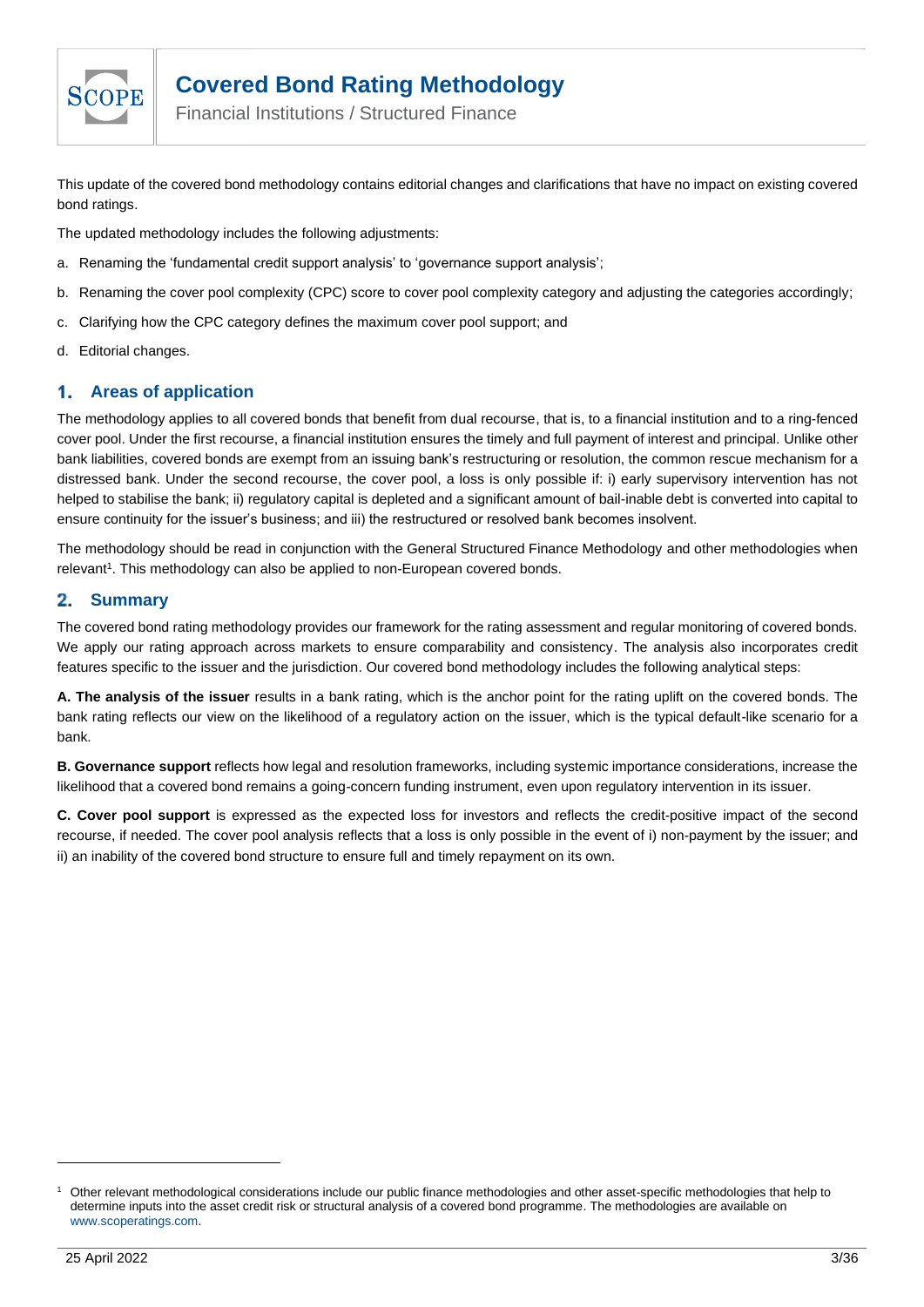Financial Institutions / Structured Finance



### **Figure 1: Building blocks of Scope's covered bond methodology**

Source: Scope Ratings

**SCOPE** 

We limit credit differentiation stemming from cover pool support at three notches above that from governance support, which can be up to six notches. This reflects the possibility that a cover pool's risk management can significantly change over time. This is because the risk and protection structure remains at the management's discretion even with the limitations imposed by the respective covered bond frameworks. The actual maximum cover pool support, however, depends on the below circumstances:

- **A transparency level that curtails the maximum uplift.** The possible rating uplift from cover pool support depends on i) the interplay of complexity in a covered bond programme's risk and protection structure; and ii) the issuer's willingness and ability to provide investors with detailed information on the composition and volatility of risks. We evaluate this interplay and set the maximum uplift based on transparent criteria. We cap cover pool support at the level of governance support if the need to supplement gaps in data with market-based assumptions is excessive. This could be the case for concentrated and bespoke cover pools or covered bond programmes with significant market and counterparty risks<sup>2</sup>. We may even withdraw the rating if information on the bank issuer, governance support and cover pool support is significantly constrained<sup>3</sup>.
- **Higher cover pool support.** A covered bond rating can exceed the issuer rating by more than nine notches. We will increase the uplift if the issuer's influence on a covered bond's risk and refinancing structure is mitigated with features similar to those of a structured finance transaction. A common example is covered bonds that become pass-through after meeting certain criteria and have: i) tight replenishment criteria; ii) risk composition limits at the discretion of the issuer's management; and iii) dynamic, committed overcollateralisation. This means the highest rating a covered bond can achieve could be the same as that achieved by a securitisation with similar asset risk and structural characteristics in the same country.

<sup>&</sup>lt;sup>2</sup> Se[e Appendix IX: Impact of cover pool information quality on maximum cover pool support uplift](#page-25-0) for further details

<sup>&</sup>lt;sup>3</sup> See Scope's Rating Governance Policy available on www.scoperatings.com.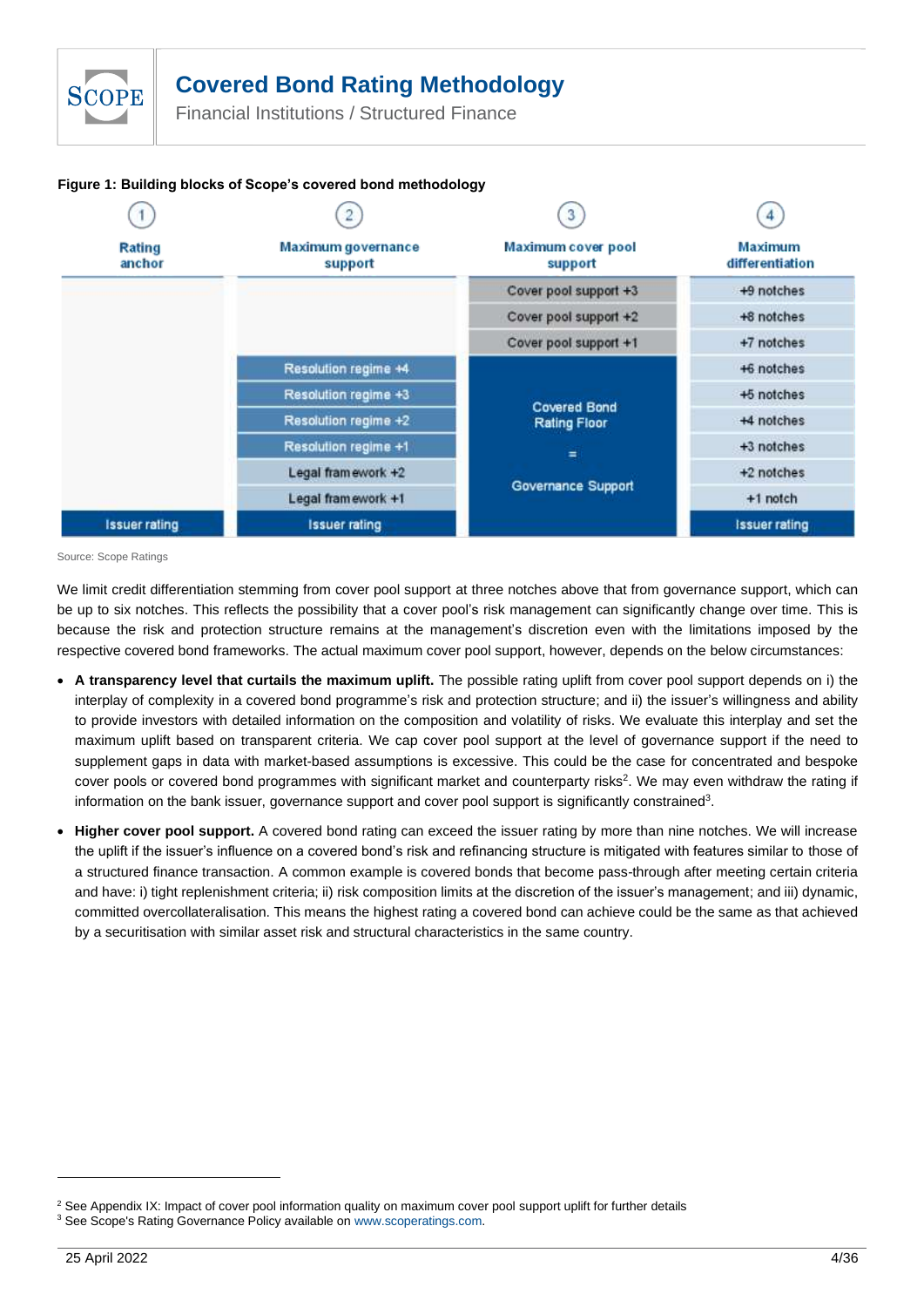

Financial Institutions / Structured Finance

#### <span id="page-4-0"></span>**Governance support analysis** 3.

The governance support analysis comprises two areas: i) the legal framework; and ii) the resolution regime and systemic importance analysis. When governance factors are strong, the covered bonds' credit quality, particularly regarding recovery prospects, far exceeds that of the issuer. For highly rated issuers, governance support can be the primary rating driver. Governance support can elevate a covered bond rating by up to six notches above the issuer rating.

### <span id="page-4-1"></span>**3.1 Legal framework analysis**

The legal framework analysis covers the relevant aspects before and after an issuer's insolvency. Credit differentiation is based on the clarity of provisions behind the ongoing maintenance of a high-credit-quality cover pool and when the cover pool is the sole source of repayment for a covered bond. The legal framework assessment can result in up to two notches of uplift.

The analysis also considers aspects of the domestic insolvency regimes, regulations that may affect the issuer such as consumer protection laws, the enforceability of cover assets, and other aspects indirectly addressed in the covered bond regulations. More details can be found in Appendix I: [Legal framework analysis.](#page-7-0)

### <span id="page-4-2"></span>**3.2 Resolution regime analysis**

The analysis of the resolution regime and systemic importance addresses whether: i) the issuer's balance sheet and capital structure allow regulators to restructure the issuer; and ii) statutory provisions prevent negative repercussions on the covered bond in such a resolution scenario. A systemically important covered bond might mobilise regulators, supervisors and the private sector to support and proactively avoid uncertainty among investors during a resolution. The resolution regime assessment identifies the importance of relevant covered bond types and issuers in each country, allowing us to determine the incentives for market-led solutions. The analysis also addresses support mechanisms of direct stakeholders for the issuing entity that enhance the likelihood of a going concern of the cover pool. Further, we examine the track record of the proactive and transparent use of available resolution and restructuring tools to determine their likely impact on the covered bonds' credit quality.

A resolution regime increases the likelihood that covered bonds remain an actively managed, going concern funding instrument. It reduces the likelihood that an investor needs to solely rely on the cover pool to receive repayments. Consequently, covered bonds in countries with a well-defined resolution regime and where covered bonds are systemically important have a significantly lower probability of default compared to the issuer.

Our resolution regime and systemic importance assessment can result in up to four notches of credit uplift. More details can be found in Appendix II: [Resolution regime and systemic importance analysis.](#page-8-0)

#### <span id="page-4-3"></span>4. **Cover pool support analysis**

Following our assessment of governance support, we establish the potential for cover pool support. The credit strength of the covered bond structure must be enough to counteract the stresses commensurate with the distance between the issuer rating and the assigned covered bond rating. The more the cover pool supports the covered bond's rating, the more resilient the cover pool's credit performance must be in times of stress.

We use the expected loss of the covered bond programme (see Appendix VI: [Determining the expected loss\)](#page-22-0) to establish the possible cover pool uplift. When calculating the expected loss (see Appendix VII: [Scope's covered bond expected loss model](#page-23-0)  [\(CobEL\)\)](#page-23-0), we consider two scenarios: i) the bank can still repay the covered bond; and ii) the issuer has defaulted and recourse to the cover pool is needed<sup>4</sup>.

To determine the expected loss, we first determine the maximum rating uplift (section 4.1), then perform a credit risk analysis (section 4.2) to identify the relevant asset risks arising from the cover pool and to establish the related inputs for the cash flow risk analysis (section 4.3). We test the resilience of the covered bond's cash flow structure against stresses commensurate with the issuer rating differentiation in question (D<sub>0</sub> to D<sub>max</sub>)<sup>5</sup>. We complement the results of the quantitative analysis with auxiliary risk considerations (section 4.4) and a sensitivity analysis (section 4.5) as they can constrain the expected rating uplift.

<sup>4</sup> We conservatively assume that the issuer is in default when cover pool default rates are high, using the dependency copula (the issuer's cumulative default probability is equal to that of the cover pool) to link the two events.

Starting from the issuer rating or base case  $(D_0)$ , we apply increasing stresses to the credit, market and refinancing risks. Stresses are linearly scaled depending on the rating distance between the issuer rating and the maximum rating uplift.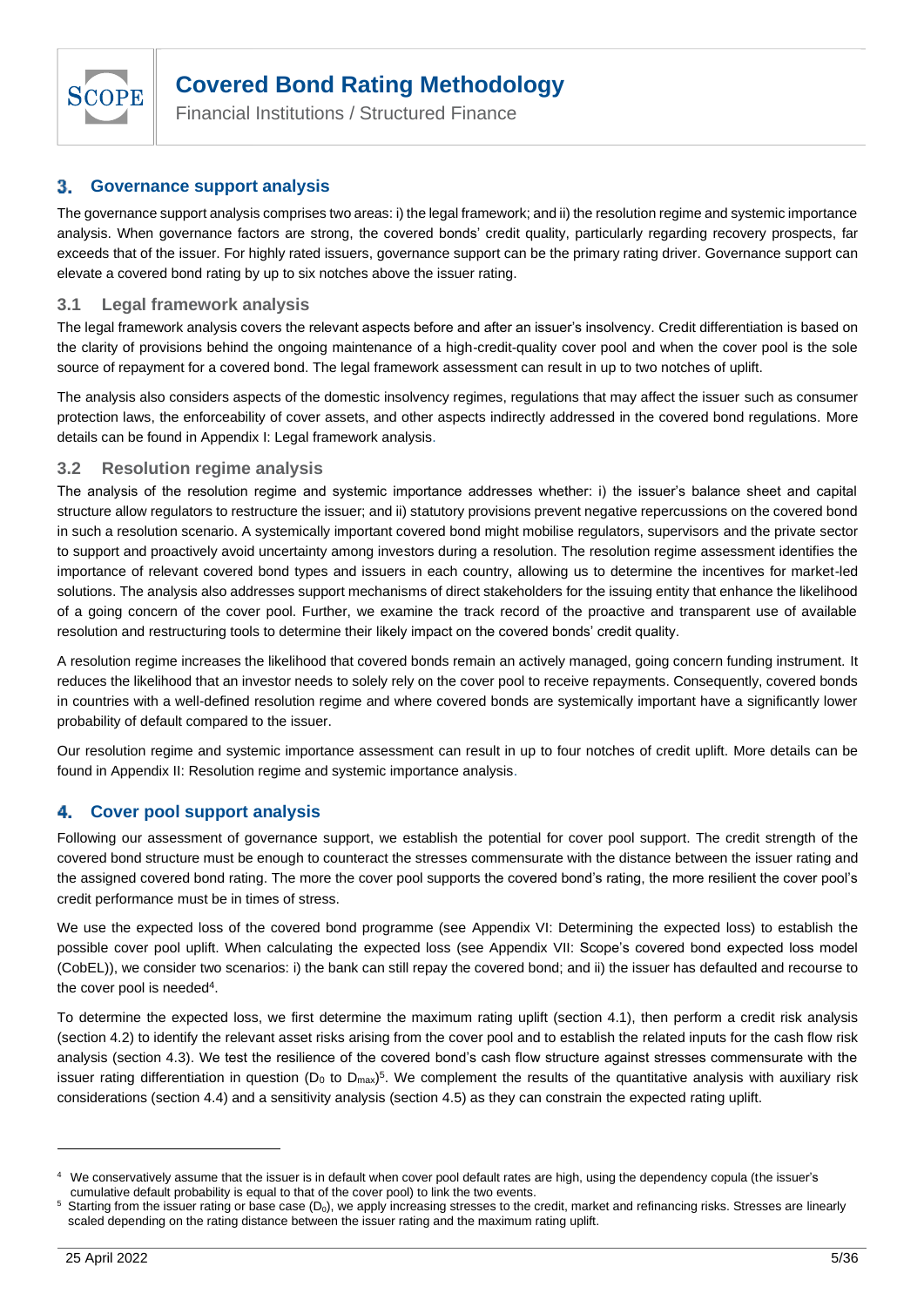

Financial Institutions / Structured Finance

### <span id="page-5-0"></span>**4.1 Cover pool complexity (CPC) category**

We establish the maximum possible cover pool-related credit uplift above that from governance support by assessing the interplay between the complexity of a covered bond programme and the transparency provided to investors by the issuer. We use the results of the assessment to determine the appropriate CPC category, which can be either 'low', 'moderate', 'high' or 'highest'. This assessment can result in up to three notches of potential additional cover pool support (see [Appendix IX: Impact of cover pool](#page-25-0)  [information quality on maximum cover pool support uplift\)](#page-25-0). Together with governance support, which can provide up to six notches of uplift, a covered bond programme can be rated up to nine notches above the issuer; conditional pass-through programmes could be rated even higher.

### <span id="page-5-1"></span>**4.2 Credit risk analysis of cover pool assets**

In the second step, we assess asset and portfolio characteristics to determine the relevant asset risk.

We assess concentrated cover pools using Scope's portfolio model (Scope PM) – a Monte Carlo simulation model<sup>6</sup>. This approach analyses the asset risk of public-sector cover pools, diversified substitute asset sub-pools (see Appendix III: [Credit risk analysis of](#page-9-0)  public [sector and substitute assets](#page-9-0)) and less granular commercial real estate pools. The analysis calls for asset-by-asset credit projections, with detailed and specific assumptions for each collateral asset.

Our analysis of homogeneous and granular mortgage cover pools uses a portfolio approximation approach (parametric default distributions such as normal inverse). Inputs include: i) a measure of mean default probability; ii) a variance or correlation parameter; and iii) recovery rate assumptions. These generic inputs are calibrated based on historical data and adjusted for our qualitative assessments on cover pool assets. We determine asset default and loss distributions by accounting for the credit and performance indicators of the cover pool assets (see Appendix IV: [Credit risk analysis of mortgage assets\)](#page-12-0).

For mixed cover pools, we combine the different analytical frameworks. A cover pool made up primarily of granular residential mortgages can be supplemented in certain jurisdictions by commercial real estate and/or up to 20% of 'substitute collateral'. Depending on granularity, we may analyse the credit risk of the different mortgage types either by segment or on aggregate.

### <span id="page-5-2"></span>**4.3 Cash flow risk analysis**

Our cash flow risk analysis establishes the expected loss of the covered bond structure using our CobEL model (se[e Appendix VII:](#page-23-0) [Scope's covered bond expected loss model \(CobEL\)\)](#page-23-0). We analyse the sensitivity of covered bond cash flows towards increasingly stressed assumptions. We find the minimum overcollateralisation that would result in a lower expected loss than that of the corresponding target rating. If high excess spread allows the rating to be supported below par, we will apply a floor to overcollateralisation based on the legal minimum in that country.

Afterwards, we compare this rating-supporting overcollateralisation against the cover pool's overcollateralisation (see section 5. Overcollateralisation in Appendix V: [Cash flow risk analysis\)](#page-16-0). If cover pool overcollateralisation cannot support the corresponding target rating, we reduce the uplift and apply the relevant stresses until it can (see [Appendix VIII: Rating-distance dependent](#page-24-0)  [stresses\)](#page-24-0).

The cash flow risk analysis looks at scheduled cash flows<sup>7</sup> and the impact of asset credit and residual market risks (see sections 1. Interest-rate risk assessment and 2. Foreign-exchange rate risk assessment in Appendix V: [Cash flow risk analysis\)](#page-16-0), the hedging structure, senior costs for maintaining the cover pool's operations, and other relevant cash flow assumptions such as prepayment or reinvestment risk assumptions (see section 6. Other cash flow assumptions in Appendix V: [Cash flow risk analysis\)](#page-16-0).

We analyse the cover pool's ability to ensure uninterrupted covered bond payments under the original terms and conditions. However, for a standalone covered bond programme, liquidity shortfalls are most likely in a stressed scenario<sup>8</sup>. In particular, we analyse the impact of stressed asset sales when the cover pool is the sole source of repayment.

For asset sales, we determine the remaining net present value (NPV) of future cash flows generated by the cover pool. We calculate this NPV figure by applying a discount curve and asset-specific liquidity premiums (see sections 3. Assessing the impact of asset

<sup>&</sup>lt;sup>6</sup> See Appendix III: 'Technical Note on Scope's Portfolio Model (Scope PM)' of the General Structured Finance Rating Methodology, available on www.scoperatings.com.

<sup>7</sup> If not delivered by the issuer, we project cash flows based on line-by-line or stratified cover pool and covered bond information, complemented with other key credit metrics (e.g. the weighted average life).

<sup>&</sup>lt;sup>8</sup> Except for conditional pass-through covered bonds, whose repayment obligations switch from bullet to asset repayment-dependent passthrough.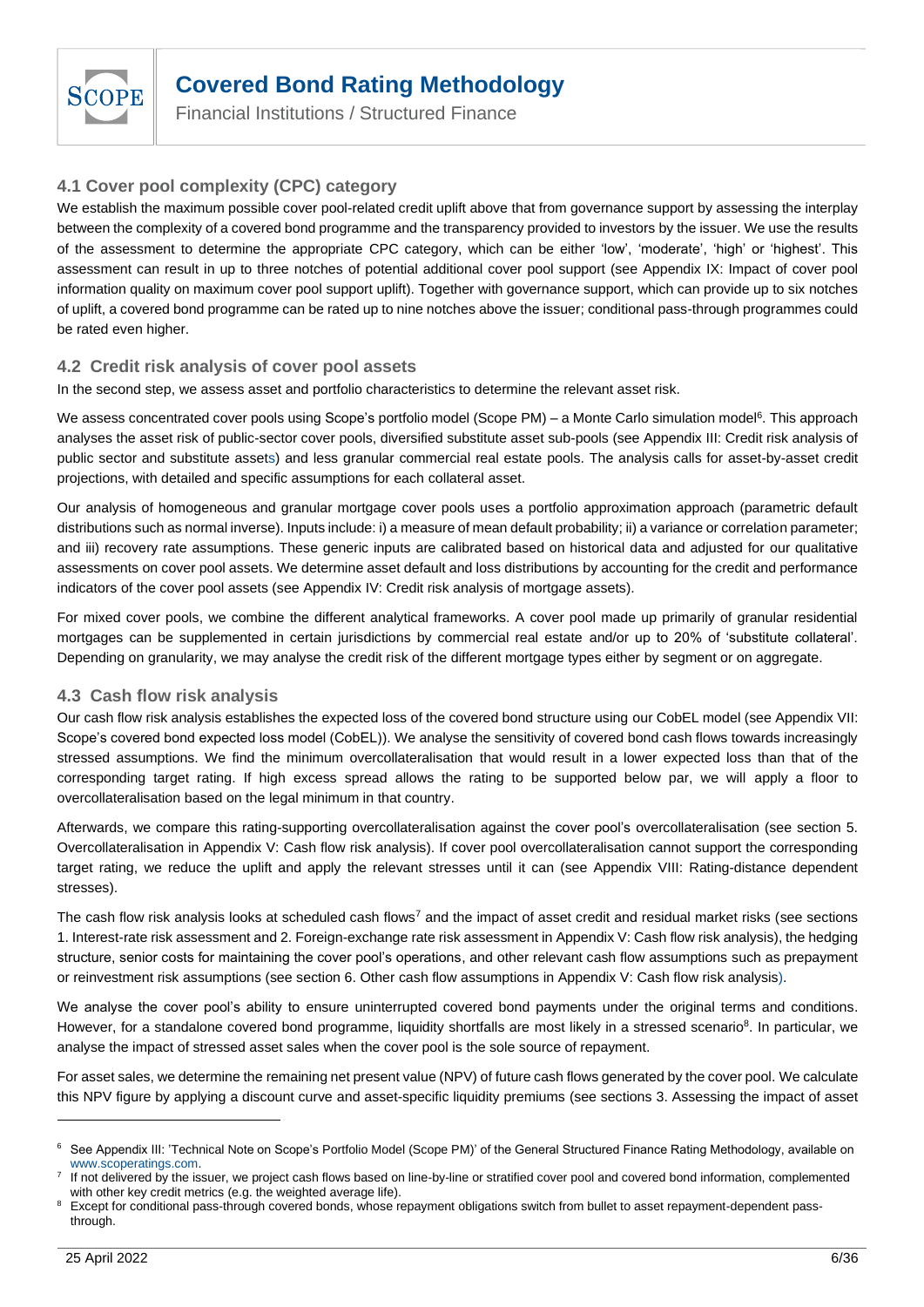

Financial Institutions / Structured Finance

sales and 4. Incorporating asset liquidity premiums into the impact analysis of asset sales in Appendix V: [Cash flow risk analysis\)](#page-16-0). From this NPV, we subtract the proceeds needed to repay the next maturing covered bonds. The remaining performing assets are thereby proportionally reduced. We continue this process until the last covered bond is repaid.

If a covered bond structure prescribes a different mechanism for selling cover assets upon a liquidity shortfall<sup>9</sup>, the cash flow analysis reflects the documented mechanisms. Alternatively, if this option is available, we could factor in the impact of refinancing shortfalls and the use of asset amortisation to repay a liquidity line.

### <span id="page-6-0"></span>**4.4 Auxiliary credit considerations**

We may adjust the quantitative results and the resulting uplift based on additional credit considerations. Where relevant, we include environmental, social and governance (ESG) considerations into our credit and cash flow risk analyses (see [Appendix XI:](#page-28-0) [Environmental, social and governance \(ESG\) impact analysis\)](#page-28-0). The relative significance of country risk considerations may also influence and ultimately constrain the results of the quantitative analysis (see [Appendix XII: Country risk considerations\)](#page-29-0).

We also determine whether the credit strength of external counterparties providing financial or operational services could have a severe impact on the performance and, ultimately, the creditworthiness of a covered bond. These credit considerations are factored into the cash flow risk analysis if mitigating measures are inadequate, for example, a weak alignment of interest with the covered bond issuer. Ultimately, inadequate protection against counterparty risk could constrain the cover pool support rating uplift (see [Appendix XIII: Counterparty risk considerations\)](#page-30-0).

### <span id="page-6-1"></span>**4.5 Sensitivity analysis**

The static cash flow analysis is complemented by additional analyses reflecting our forward-looking views on the potential development of the cover pool structure as well as analyses to identify the key credit and cash flow variables driving the credit performance of the covered bonds. We might test for the impact of new issuance activity on mismatches, the sensitivity of the rating to changes in overcollateralisation as well as the impact of changing asset risk structures. High sensitivities against these variables can result in both the rating and the rating-supporting overcollateralisation being adjusted to ensure rating stability.

### <span id="page-6-2"></span>**4.6 Monitoring**

We analyse the cover pool 'as is' at the time of the reporting. We would, however, adjust for changes to cover pool composition as communicated by the issuer, or if our forward-looking view suggests the need to amend key pool characteristics. Changes often relate to new business strategies (e.g. entry into new segments, or the introduction of loan products with different terms and conditions), regulatory changes (e.g. certain asset types become ineligible), or mergers and acquisitions resulting in a shift in the covered bond programme's risk profile. We update the asset credit analysis at least annually unless changes in the cover pool are immaterial. Credit measures for a cover pool typically have low volatility because of the stable underwriting criteria, the long maturities of cover pool loans, and the large sizes of most cover pools, which reduce the impact of replenishment (see [Appendix](#page-31-0)  [XIV: Monitoring guidelines\)](#page-31-0).

<sup>9</sup> Such as the Selected Asset Required Amount – SARA clause – or Supplemental Liquidity Reserve Accounts – SLRA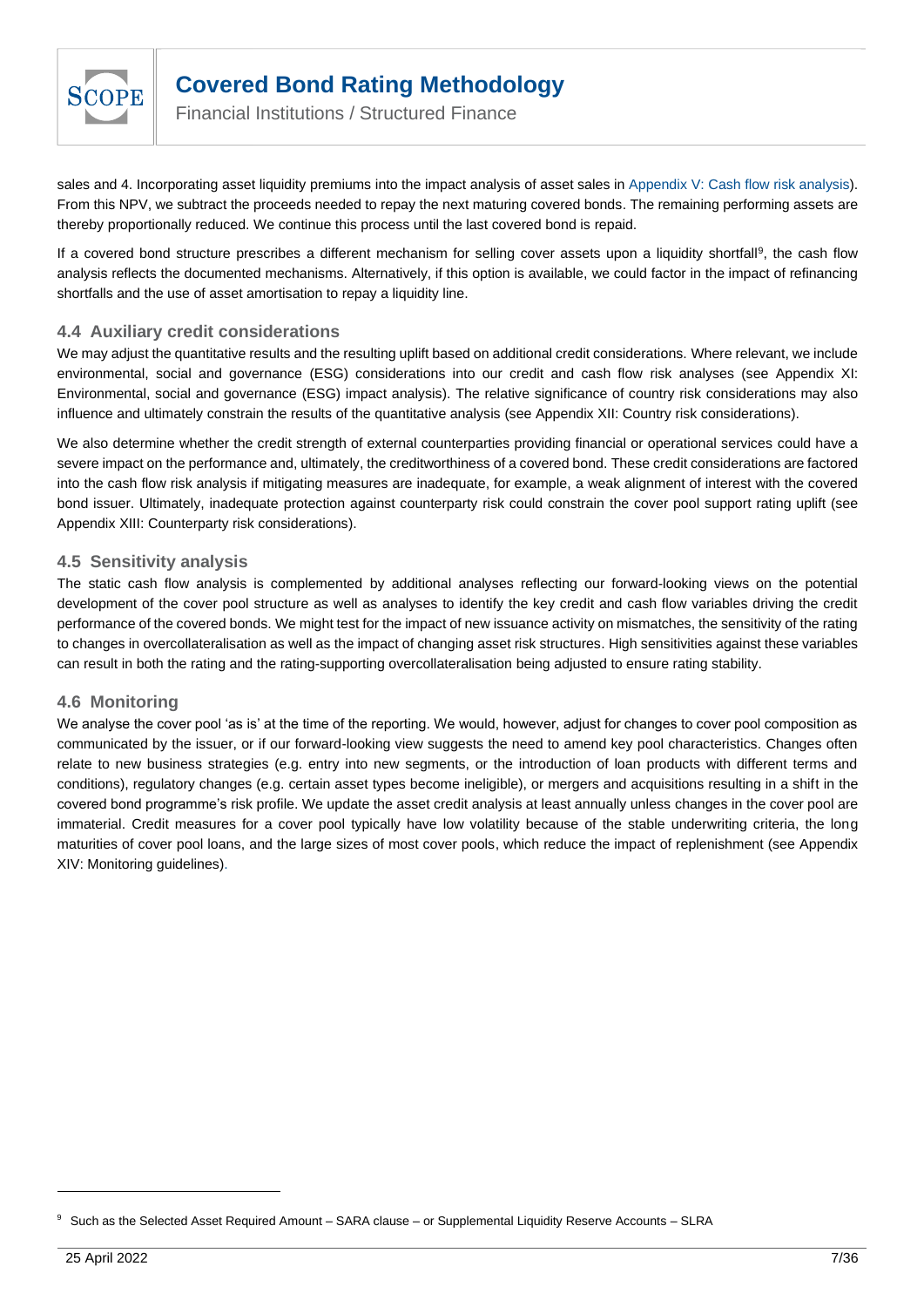

Financial Institutions / Structured Finance

### <span id="page-7-0"></span>**Appendix I: Legal framework analysis**

In the first part of the governance support analysis, we analyse whether the legal framework establishes:

- Clear, legally valid, binding and enforceable segregation as well as maintenance of cover pool assets and related derivatives upon the issuer's resolution or insolvency (for on-balance-sheet structures), or a valid perfection of transfer and a true sale in the case of covered bonds that use an SPV structure.
- Standard documentation on the covered bond structure's ability to continuously make payments of interest and principal and payments on derivatives according to the original terms and conditions<sup>10</sup>, even in the event of a resolution, moratorium, or insolvency regarding the issuer. Furthermore, we expect privileged derivatives and liquidity facilities contracted for the benefit of covered bonds to remain upon a regulatory-driven restructuring, moratorium or insolvency of the bank, as well as no automatic acceleration of the covered bonds if an issuer defaults or is placed under a moratorium.
- Asset eligibility criteria that ensure high-credit-quality assets are included and maintained in the cover pool and that documented risk management principles address market and liquidity risks prior to and after insolvency.
- Requirements that programme enhancements remain available, valid and enforceable vis-à-vis other creditors after a resolution event or insolvency (i.e. overcollateralisation that is higher than either the statutory minimum or other maintenance obligations).
- Requirements that neither a regulatory action nor an issuer's event of default impacts the ability to manage the covered bond structure in the best interest of investors. The framework should allow proactive liquidity management for the benefit of covered bond holders. We will examine how, in the case of a regulatory action or an insolvency, a potential conflict of interest between covered bond holders and other debtors is resolved.
- Independent and regular oversight of the programme structure (asset composition/structural risk) by either the supervisor or a special trustee.

The European covered bond harmonisation<sup>11</sup> provides minimum standards for the legal frameworks applicable to covered bonds. Differences between common and civil law systems, mortgage markets and national discretion however still persist and mean that our legal framework analysis remains specific to the country and, possibly, the issuer.

### **Credit differentiation**

- We may grant the covered bonds the maximum two notches of uplift above the bank rating for this analytical area if the respective legal framework ensures: i) upon the issuer's insolvency, covered bonds benefit from a segregated cover pool that allows ii) the uninterrupted payment of interest and principal on covered bonds after an issuer's insolvency. Further, iii) documented risk management principles that address the assets' credit, market and liquidity risks prior to and after the insolvency are iv) buffered by overcollateralisation that remains fully available after insolvency. In addition, v) the covered bond structure is regularly monitored by an independent trustee or supervisor.
- If the characteristics from i) to v) above only apply partially, we may limit the credit differentiation. For instance, if covered bonds were to accelerate upon the insolvency of the issuer from either contractual or statutory provisions, we might grant a maximum uplift of one notch for the legal framework. Still, full credit differentiation is highly unlikely in the absence of dedicated oversight. This limitation reflects the fact that some of the main expectations of a covered bond, such as uninterrupted payment after insolvency or special oversight, are not met $12$ .

<sup>&</sup>lt;sup>10</sup> Terms and conditions include both the provisions set out in the legal framework as well as programme- and issue-specific terms and conditions.

<sup>11</sup> Directive (EU) 2019/2162 comprises the principles based on the Covered Bond Directive and a Regulation amending the Capital Requirements Regulation (CRR) regarding the exposures in the form of covered bonds.

<sup>&</sup>lt;sup>12</sup> Acceleration will not mechanistically cap the potential cover pool support uplift because the expected-loss rating definition factors in both the likelihood of a default and loss severity upon default. However, lower proceeds due to the very swift realisation of the cover pool upon acceleration generally limits the benefit of the cover pool analysis – compared with an orderly covered bond wind-down.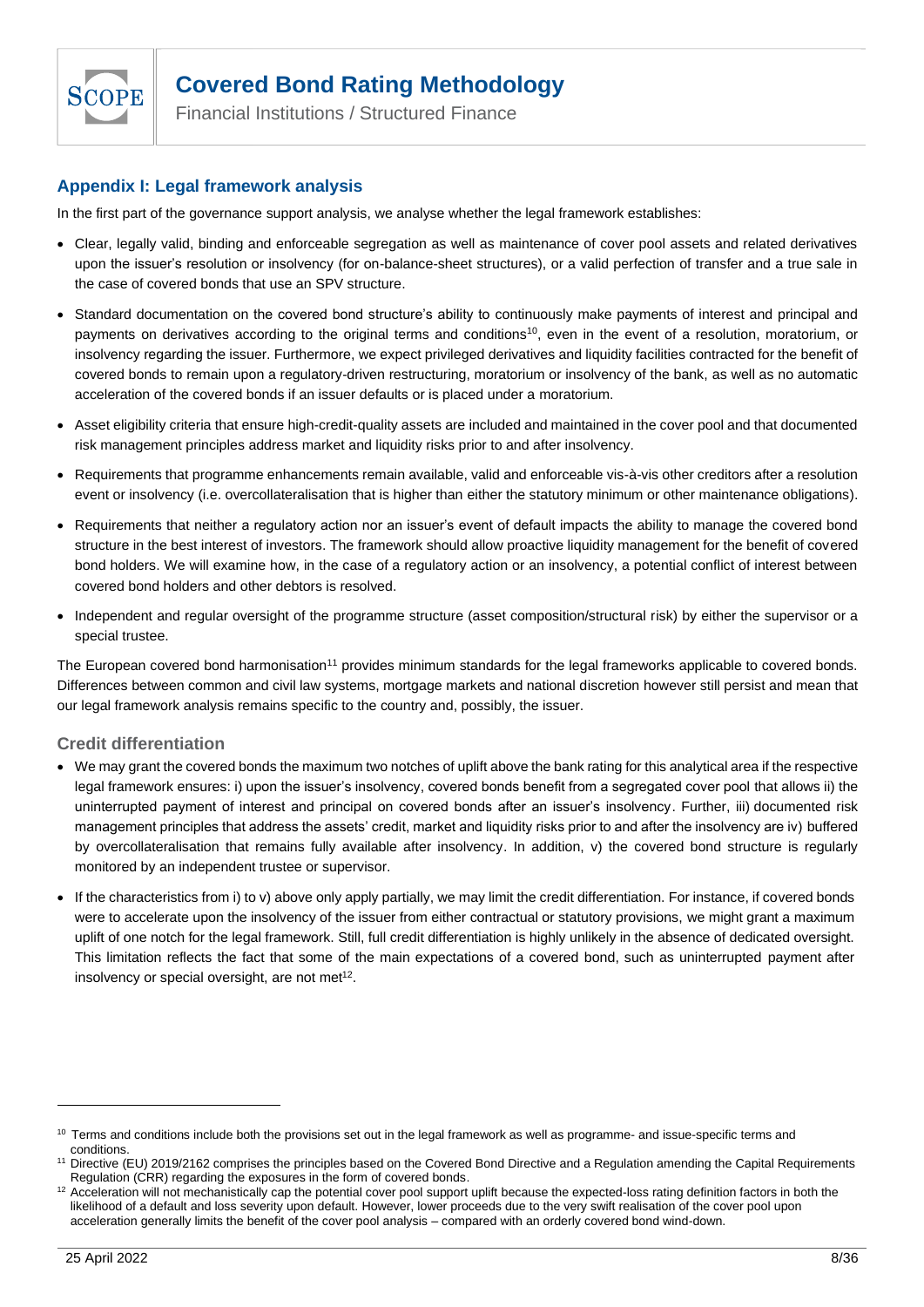

Financial Institutions / Structured Finance

### <span id="page-8-0"></span>**Appendix II: Resolution regime and systemic importance analysis**

In the second part of the governance support analysis, we assign up to four notches of uplift to reflect a high likelihood that an issuer can maintain covered bonds as a going-concern funding instrument.

### **Credit differentiation**

The likelihood that regulatory intervention would preserve the covered bond's credit quality is a key determinant for the associated credit uplift. Factors include:

- Whether the covered bonds are defined in line with statutory provisions in resolution regimes and thus are not impacted by regulatory intervention; or whether, in the absence of formal resolution tools, regulators or other market stakeholders are still more likely to support a (re)solution that avoids bank failure and an adverse impact on the covered bonds.
- Whether the issuer's business model, systemic importance, liability and capital structure, level of bail-inable debt or incentives suggest regulators will likely use available resolution tools to restructure the issuer in a way that keeps the covered bond programme as a going concern. In this context, we also look at the extent and sustainability of support provided by stakeholders (including the issuer's shareholders). This includes documented liquidity lines, guarantees, maintenance of the cover pool's quality and overcollateralisation as well as service and operational agreements.
- Whether covered bonds are systemically important (i.e. used by most banks in a country) and whether this covered bond type is the main refinancing tool for an economically important asset. We also assess whether the issuer is a relevant covered bond issuer and whether covered bonds are an important asset class for domestic investors.
- Whether there is an active domestic stakeholder community (regulators, issuers and investors) that proactively monitors market developments, actively maintains confidence in the product, and possibly encourages improvements in the relevant regulations. In addition to the indirect stakeholders, the analysis also addresses the incentives of direct stakeholders (e.g. shareholders), or documented support mechanisms provided by the direct stakeholders to the issuing entity, that enhance the likelihood that covered bonds continue as going concern. Examples of mechanisms are asset replacement, liquidity support, minimum overcollateralisation and servicing agreements. We assess the clarity and predictability of relevant statutory provisions and the relevant authorities' interpretation of and track record in these.

If the above factors are fully met, regulatory action on the issuer is unlikely to impact a covered bond as a going concern instrument. This results in a significantly reduced likelihood of default, and thus a lower expected loss, translating into up to four additional notches of rating uplift for the covered bonds. If the above elements apply only partially, the benefits of the resolution regime will be limited, reflecting the increased likelihood of the covered bond being wound down and the cover pool becoming the sole source of repayment. For resolvable banks, the liquidity assessment, including its ability to repay covered bonds on time, reflects that a bank in resolution needs to remain liquid and will benefit from central bank financial support as long as it is solvent.

### **Application in countries without a dedicated resolution framework**

For countries without a specific resolution framework, we assess whether supervisors follow a similarly proactive, transparent and predictable resolution approach for a covered bond issuer that requires closer monitoring and is likely to become insolvent. We assess whether a covered bond issuer is more likely to be declared insolvent or whether the general aim is to maintain an issuer and its covered bonds as a going concern.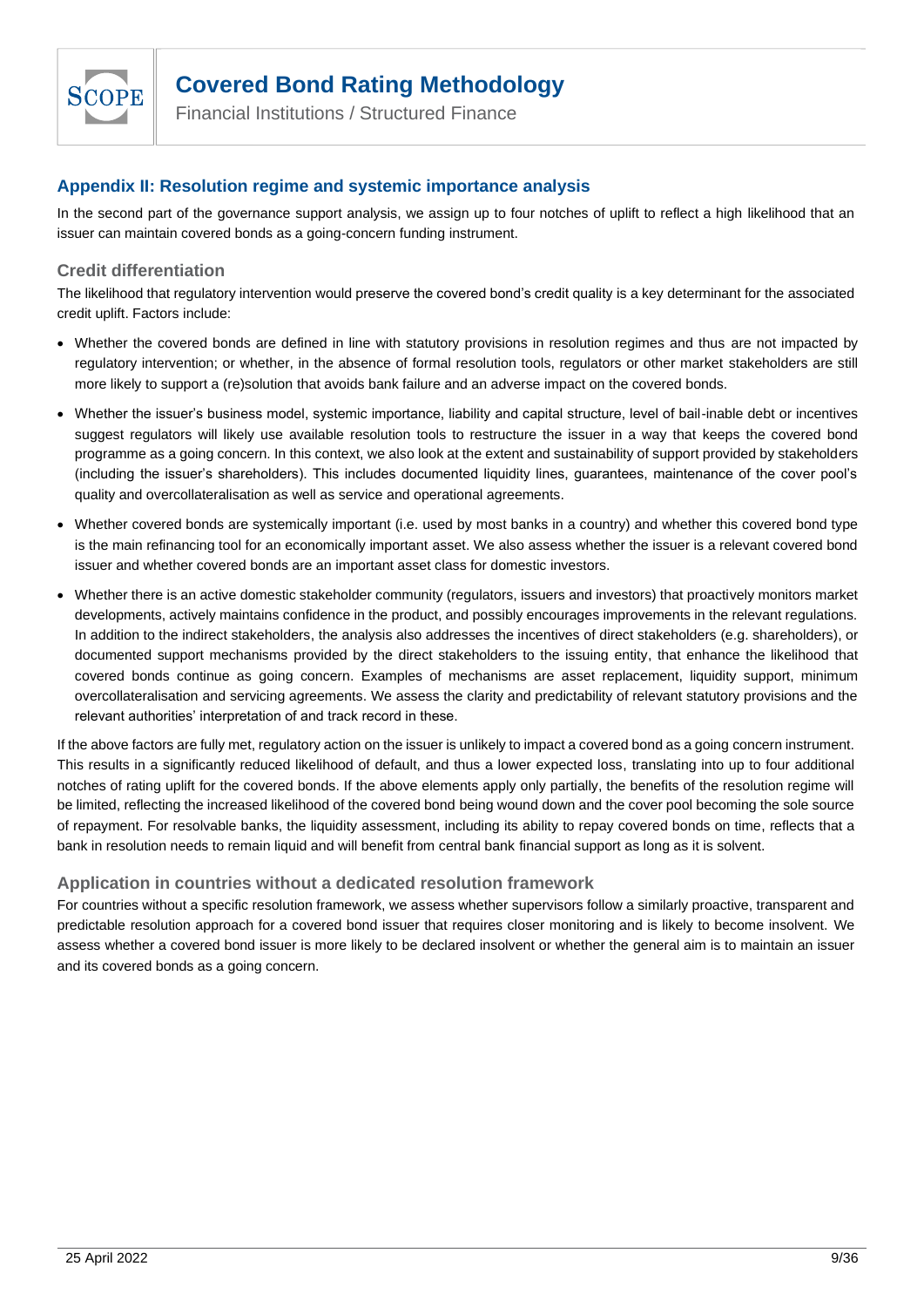

Financial Institutions / Structured Finance

### <span id="page-9-0"></span>**Appendix III: Credit risk analysis of public sector and substitute assets**

### **1. Portfolio default risk analysis**

We use the Scope PM to analyse all public sector cover pools and diversified substitute asset sub-pools. The Scope PM analysis framework allows us to estimate default statistics for less homogeneous cover pools, considering the exposure-by-exposure credit quality, amortisation profile and asset correlation assumptions. We use line-by-line cover pool information to analyse the credit risk of public sector exposures. In case only stratified information is available, we analyse a proxy portfolio reflecting the main credit metrics of the pool (e.g. by geographical breakdown, debtor types, granularity, amortisation profile).

Public sector cover pools may have large single-asset exposures with different concentrations and idiosyncratic risks. For larger exposures, we use our public or private ratings (generally for exposures larger than 10% of the cover pool) or credit estimates (for exposures between 5% and 10% of the cover pool). For granular exposures below the sovereign level and sectors typically found in public sector cover pools (e.g. hospitals or utilities that are majority owned or guaranteed by the public sector), our sector experts establish relative rankings of credit risk specific to the sector and exposure<sup>13</sup>.

When mapping granular exposures, we may use the issuer's internal credit analysis or our own expert-driven credit assessment. Generally, we reflect an issuer's weaker credit assessment of an exposure, taking into account the issuer's more direct relation to the obligor.

| <b>Top obligor concentration</b><br>(% of cover pool balance) | <b>Credit quality derived from:</b>                                       |
|---------------------------------------------------------------|---------------------------------------------------------------------------|
| Less than 2%                                                  | Mapping of external credit risk measures available to Scope <sup>14</sup> |
| Less than 5%                                                  | Mapping an individual outcome validated by Scope analysts                 |
| Less than 10%                                                 | Credit estimate or similar assessments by Scope or its affiliates         |
| 10% or more                                                   | Public or private ratings                                                 |

#### **Figure 2: Preferred method to assess and monitor credit quality of cover pool assets**

Source: Scope

### **2. Analytical approach for granular public sector exposures**

The portfolio credit analysis using Scope PM establishes credit assessments for cover pool exposures. Public sector cover pools may comprise granular and non-publicly rated sub-sovereign exposures or exposures to government-related entities. In this situation, we establish credit risk measures for the generic asset 'types'<sup>15</sup>.

Our individual credit assessments for exposure types representing below 5% of the cover pool start with our sovereign rating or a similar credit assessment. Our sector experts analyse the respective institutional framework, focusing on: i) institutional support; ii) fiscal interlinkage; and iii) political alignment between the government tiers.

The strength of the institutional framework results in an indicative ranking range for regions – the stronger (weaker) the framework, the narrower (wider) the range vis-à-vis the respective sovereign rating. We rank the regions and adjust the distance to the sovereign rating based on, for instance, blended ratios including GDP per capita, (measured as a percentage of the euro area average) or the regional unemployment rate. Scope analysts may use different references for non-European exposures or make adjustments reflecting regional differences.

We also use our institutional framework assessment for the initial evaluation of lower-tier exposures such as municipalities. Like for regions, we establish adjustments across the board – the stronger (weaker) the framework, the lower (greater) the adjustment visà-vis the respective sovereign rating. This adjustment is a starting point and refined in a second step. Additional upward or downward adjustments can reflect additional regional indicators such as the population, GDP per capita (as a percentage of the euro area average) and the unemployment rate.

<sup>&</sup>lt;sup>13</sup> Ratings, credit estimates as well as relative rankings are established based on the principals of the relevant methodologies (e.g. Sovereign Rating Methodology, Sub-Sovereigns Rating Methodology or Government Related Entities Rating Methodology); rankings are typically provided on a scale from 1 to 20.

<sup>&</sup>lt;sup>14</sup> Internal rating models of the originator or public ratings from ECAIs. We may use those credit measures and adjust them as necessary.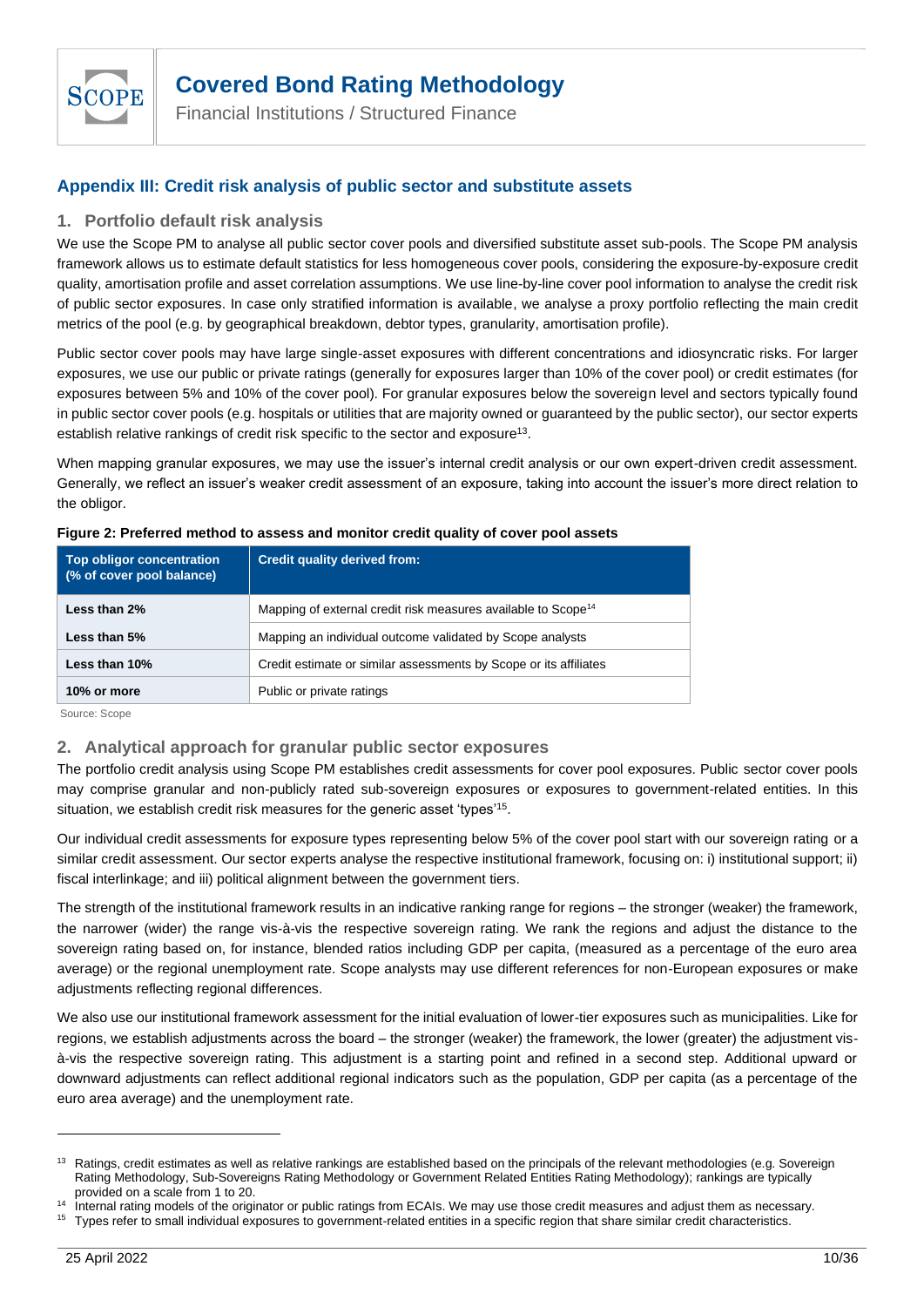

Financial Institutions / Structured Finance

For public sector or public sector-guaranteed companies, our starting point generally consists of the credit risk assessment of the public sector guarantor or majority owner. For companies that benefit from a direct, unconditional and irrevocable guarantee, we generally align the credit opinion with its direct guarantor. For other eligible public sector exposures, we may make a negative adjustment depending on the relationship between the sponsoring public sector entity and the respective cover pool exposure (based on the entity's legal status and the impact of the liability support mechanism or shareholder structure). For insignificant individual exposures, we may apply conservative assumptions, e.g. unclear ownership structures or only implicit liability support.

### **3. Analytical approach for substitute assets in cover pools**

Many cover pools include substitute assets<sup>16</sup>, as covered bond frameworks stipulate that liquidity risk be covered within the first 180 days. The share of substitute assets is limited to 20% of the cover pool and eligible assets have regulatory minimum credit quality requirements<sup>17</sup>. Issuers apply more dynamic management to the composition of substitute assets than for the rest of the cover pool.

For diversified substitute-asset sub-pools, our credit risk analysis is generally the same as for diversified public sector cover pools. The exception is when the share of substitute assets is below 5% of the total cover pool as of the reporting date and/or the effective number<sup>18</sup> is less than or equal to 5. In such instances, we conservatively assume the sub-pool as a single exposure against a financial institution and use the minimum credit quality stipulated by the covered bond legislation, combined with a typical threeyear maturity to derive the substitute assets' probability of default.

### **4. Portfolio correlation assumptions**

Correlation parameters are essential to the Gaussian copula function used to obtain a portfolio's default rate distribution. For each iteration of the Scope PM's Monte Carlo simulation, we determine asset defaults by comparing a random asset value against a defined threshold derived from the asset maturity and Scope obligor rating. This random asset value is constructed as a standard Gaussian random variable, defined as a linear combination of standard independent Gaussian random variables. The independent Gaussian random variables comprise a set of market risk factors and an asset-specific component.

Three market risk factors define our default dependency framework, or correlation framework, for public sector and substitute-asset cover pools:

- Global: this reflects macroeconomic influences.
- Country: this high-level geographical factor reflects a common dependency on general economic and political developments domestically.
- Local: obligors active in the same region or industry often have the same business cycle and perspectives.

We use the weights attributed to each factor to determine the interdependence between the public sector entities and reflect the different transfer mechanisms between the sovereign and sub-sovereigns, oversight or guarantee structures. Larger weights on market risk factors imply smaller idiosyncratic risk and contribute a higher probability of widespread default in the collateral pool.

Our indicative average correlation parameters for concentrated cover pools are set out in Figure 3.

#### **Figure 3: Indicative average correlation parameters for concentrated cover pools**

| <b>Market risk factor</b>        | <b>Correlation parameter</b> |
|----------------------------------|------------------------------|
| Global                           | 2.0%                         |
| Country                          | 5.0% to 22.0%                |
| Local (region, industry or type) | 10.0%                        |

<sup>&</sup>lt;sup>16</sup> In general, public sector cover pools could also have a sub-pool of substitute assets. However, as most public sector cover assets already qualify as liquid assets, substitute assets are less common for mortgage covered bonds and often only comprise unsecured exposures to banks or covered bonds.

<sup>17</sup> The EU covered bond directive requires a minimum credit quality step (CQS) of 2, which is equivalent to a minimum rating of A-. Short-term exposures with maturities below 100 days also can comprise exposures commensurate CQS3 which can be a low as BBB-. Eligibility criteria typically stipulate that such assets can be sovereigns, sub-sovereigns, other covered bonds, or exposures to regulated financial institutions.

Defined as the inverse of the Herfindahl-Hirschman Index (HHI) of the percentage weights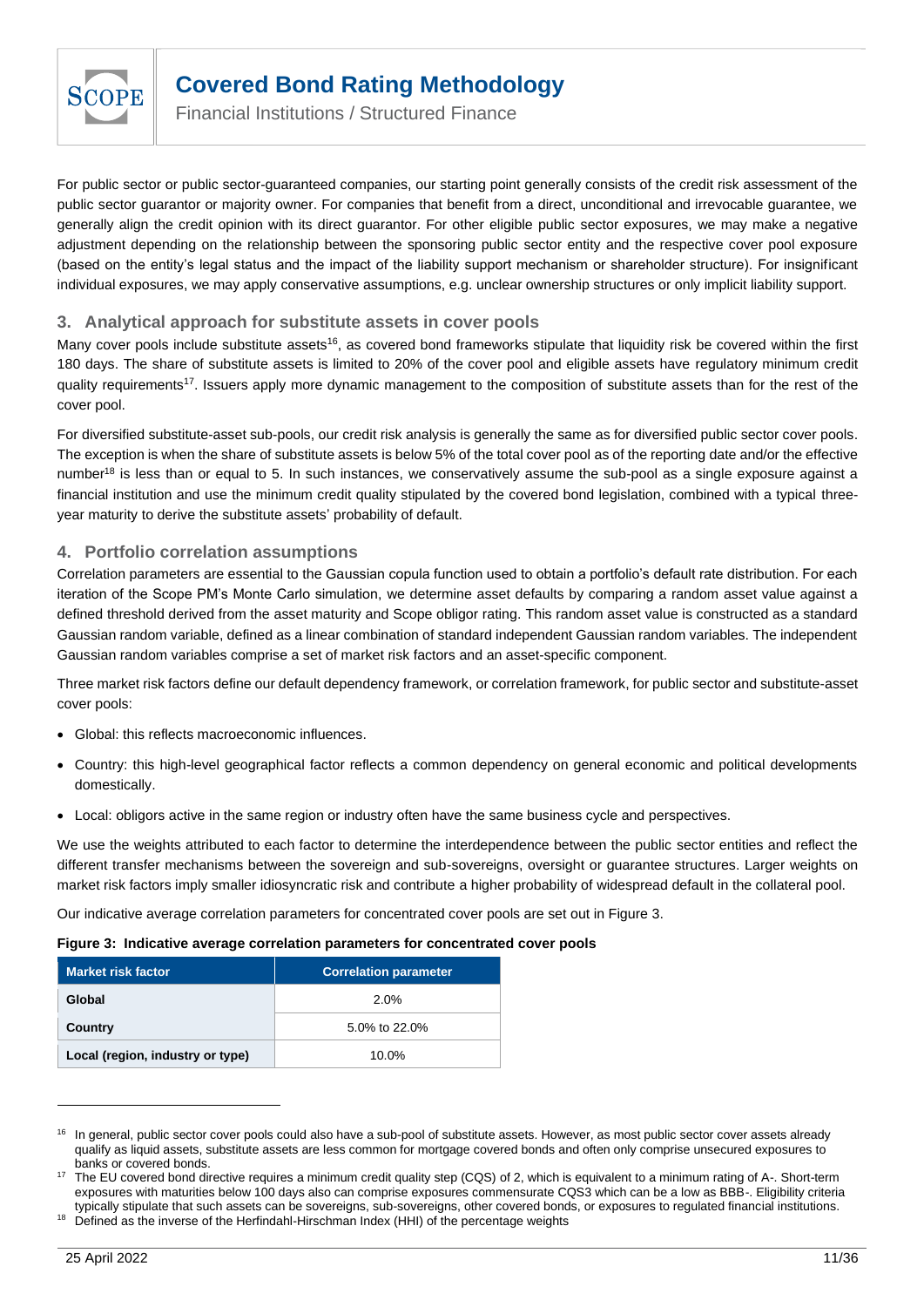

Financial Institutions / Structured Finance

We consider these correlation parameters in the context of European public sector cover pools and eligible substitute assets. If the composition differs significantly, we may adjust the correlation framework or its components for this additional risk. For example, we may apply top obligor stresses, for which we increase the correlation for the largest obligors.

### **5. Recovery rate assumptions for public sector exposures in cover pools**

Recovery rates applied to public sector assets reflect stresses that depend on the rating distance between the issuer and the covered bond rating. Recovery rates used in the cash flow simulation reflect the weighted average recovery rates of the individual exposures. Stressed recovery rates are linearly scaled between the base case  $(D<sub>0</sub>)$  and the highest achievable rating distance D<sub>max</sub><sup>19</sup>. We generally assume full recovery of defaulted public sector exposures in the base scenario prior to applying ratingdistance-dependent stresses ( $D_0$  recovery = 100%). In the most severe stress scenario, we apply asset- and country-specific public sector recovery assumptions. These reflect the borrower's guarantee structures, country-specific transfer and equalisation systems, and the tiering of public-sector exposures. Based on academic research, we generally assume the lowest recovery rates (D<sub>max</sub>) stress) for sovereign exposures with a 40% recovery expectation; for sub-sovereigns and municipalities, the stressed recovery rates can be as high as 80%. We assume 50% for public sector companies and other eligible guaranteed exposures. Assumptions reflect the most severe stresses applied in the  $D_{\text{max}}$  scenario. Recovery assumptions are designed to assess public finance risks in the specific context of both the cover pool support analysis and the cash flow modelling approach<sup>20</sup>.

### **6. Recovery timing assumptions**

Public finance insolvency processes generally differ from those in the private sector. For example, the process in the public sector can take longer; exposures become restructured rather than proceeds from a foreclosed security being received in a lump sum; investors need to make concessions on their interest; and maturities become extended. We assume that public sector payment obligations (principal and interest) would be placed under a moratorium. Following the end of the moratorium, payment obligations would be reinstated at the assumed stressed recovery rate (principal and interest) and the original terms and conditions would be extended by the length of the moratorium. We conservatively assume a moratorium to last 48 months.

Substitute assets may also comprise assets for which we apply different recovery timings. For example, the recovery timing analysis for covered bonds secured by mortgages will be in line with that of the respective asset type.

<sup>&</sup>lt;sup>19</sup> Assuming the issuer is rated BBB- and the governance support analysis results in an uplift of six notches, the cover pool analysis would allow an additional credit differentiation of three notches. This translates into a maximum rating distance of nine notches between the bank rating and the covered bond rating. The stress scenario commensurate with the highest elevation is denoted in this example as the  $D<sub>9</sub>$  stress scenario.

<sup>20</sup> A very high recovery rate can still apply significant stress to the covered bond's cash flow. In our simulations, even a 100% recovery would lead to an NPV and thus, expected loss due to the longer maturity of the cash flows. The cash flow profile may become further stressed, however. Scheduled asset proceeds needed to pay interest or repay principal would be unavailable because of the moratorium. To allow timely payment to continue, a cover pool manager might therefore need to undertake a fire sale of cover assets. Our asset sale simulation generally adds stresses as it incorporates: i) stressed interest-rate and foreign-exchange scenarios; and adds ii) a liquidity premium (se[e Appendix V:](#page-16-0) Cash [flow risk analysis\)](#page-16-0).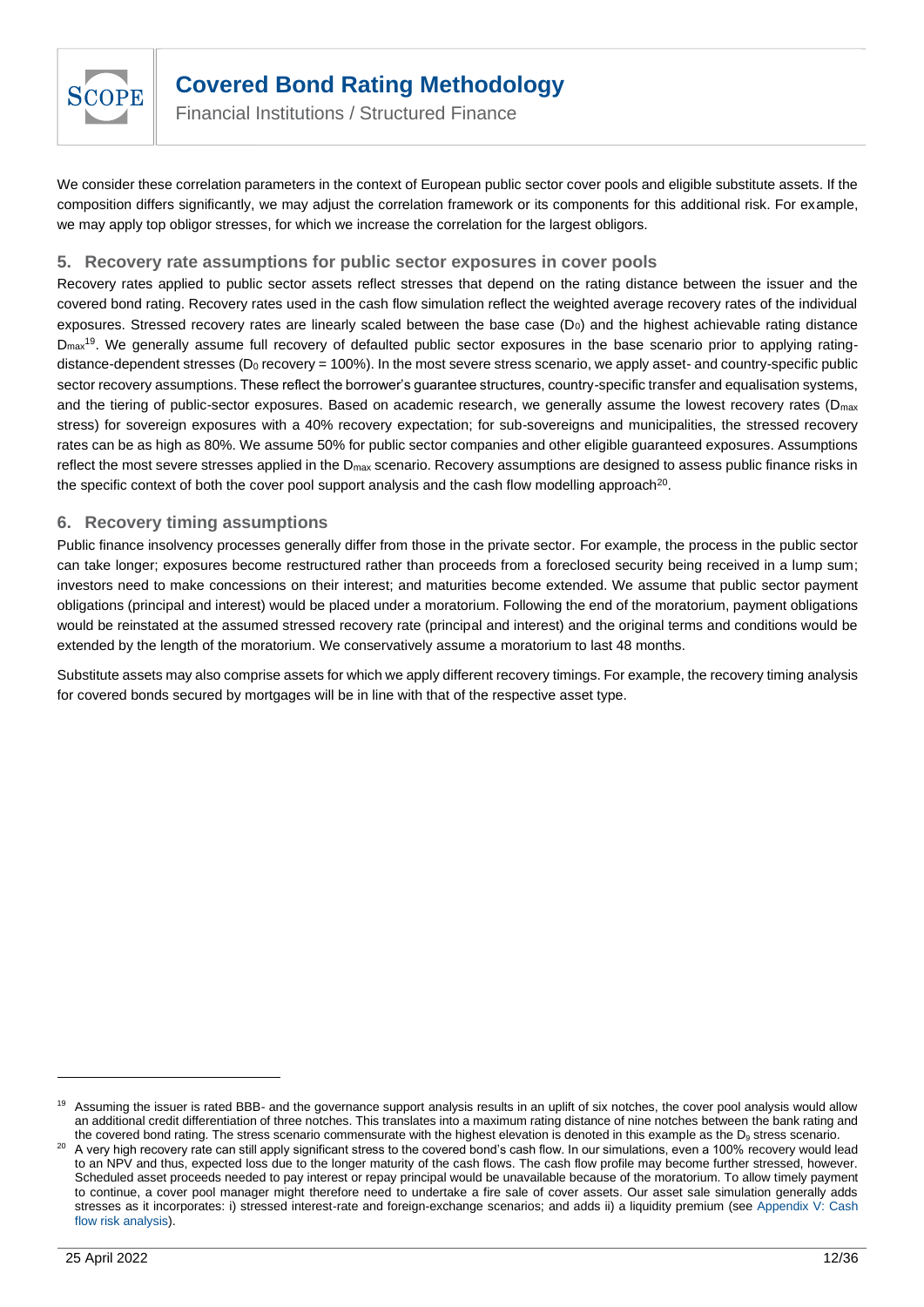

Financial Institutions / Structured Finance

### <span id="page-12-0"></span>**Appendix IV: Credit risk analysis of mortgage assets**

### **1. Analysis of granular mortgage cover pools**

Our preferred method for analysing the credit risk of mortgage-backed loans depends on the homogeneity of the cover pools. We analyse cover pools comprising granular mortgage loans using a portfolio approximation approach with the following inputs: i) a measure of mean default probability; ii) a variance or correlation parameter; and iii) recovery rate assumptions. We also apply this approach to pools of granular, homogeneous commercial real estate-backed mortgage loans. For less granular commercial portfolios with mixed homogeneity (particularly with a cross-country or non-standard asset mix), we may apply our portfolio analysis framework using the Scope PM (see section '2. Analysis of concentrated mortgage cover pools' below).

### **1.1. Portfolio default projections**

We analyse the default pattern of granular mortgage pool portfolios using an inverse Gaussian distribution characterised by a mean and a coefficient of variation. We use issuer or country-specific performance information<sup>21</sup> and the asset characteristics of the relevant sub-portfolios to: i) directly establish lifetime default rate assumptions and a coefficient of variation $22$  for the respective asset type (e.g. by using vintage data); or ii) calibrate country-specific assumptions for similar asset types (e.g. by using delinquency information).

When calibrating assumptions on mean default rates and the coefficient of variation (when data is available), we may compare the market's delinquency data to the issuer's delinquent loan information, which most banks report regularly (ideally based on a 90 days-past-due definition). We use available data to establish a dynamic relation for adjusting the synthetic vintage data. We may use representative information on cover pool exposures or borrowers to establish default and loss distributions. Examples of product- or borrower-specific default drivers are:

- The financed property type (e.g. owner-occupied versus buy-to-let);
- The seasoning of the loans;
- Whether the property is used for residential or commercial purposes (and the type of commercial property);
- The repayment type (amortising versus interest-only); and
- The property's loan-to-value ratio.

Depending on underwriting practices in the relevant country (when data is available), we may also use borrower-specific default drivers based on the debt-to-income ratio, employment status, age, or employer type. We may use such information to further differentiate the borrower's default risk.

### **1.2. Recovery rate assumptions**

We derive mortgage loan recoveries by calculating the security value as the stressed value of the underlying residential real estate. Our fundamental recovery analysis primarily involves such aspects as: i) an estimate of the collateral's current value (typically by indexation); ii) a haircut on the asset's current value via market value declines (rating-distance-conditional); and iii) additional haircuts (e.g. fire-sale discounts, liquidity adjustments) and costs. Steps ii) and iii) are embedded in the total security value haircut.

We may substitute this approach with a statistical analysis of recovery vintage data or other historical data on the recovery rates of similar assets, when available.

At a minimum we use performance information from the issuer's annual accounts or country-specific information on unemployment (as provided by the IMF) and mortgage and rent arrears (as provided by Eurostat or similar statistical agencies).

 $22$  The coefficient of variation is defined as the standard deviation divided by the mean.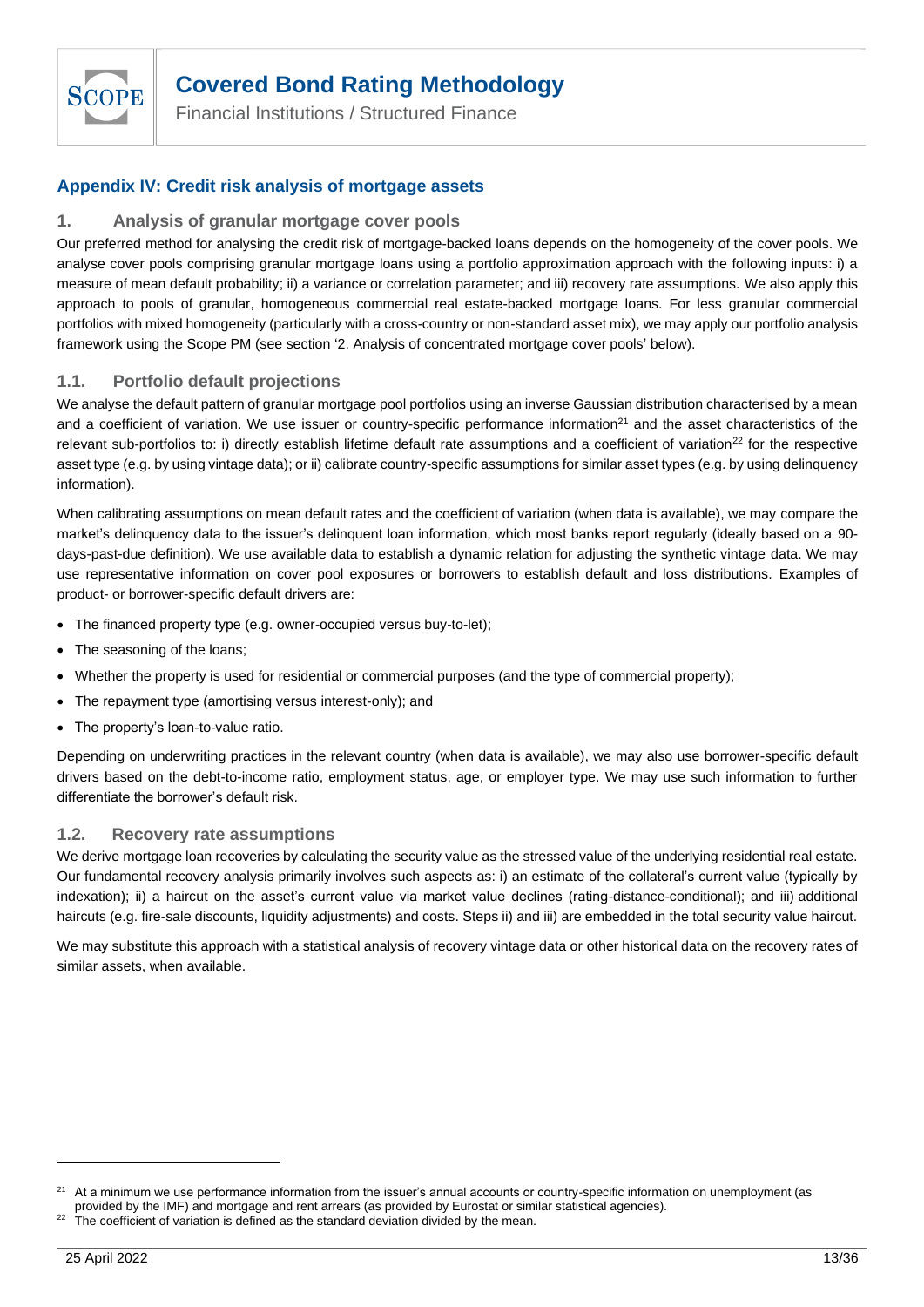

Financial Institutions / Structured Finance

### **1.2.1 Market value declines for mortgage collateral**

Our fundamental approach to deriving property price assumptions involves three steps. First, we estimate the long-term sustainable levels and a sustainable growth rate (SGR) for nominal property prices, incorporating information embedded in metrics relating to property affordability, property profitability, private sector indebtedness, the credit cycle, population dynamics, and long-term macroeconomic performance. Second, we deflate nominal prices using the sustainable growth rate and calculate the average historical SGRdeflated price. Lastly, we analyse the historical volatility of the SGR-deflated-price timeseries to derive distance-conditional market-value-decline assumptions.

The base case market-value decline captures the distance between current and historical average SGR-adjusted prices and factors in current market conditions (e.g. credit expansion or credit contraction). It allows for the possibility of a slow reversion to mean prices. As a result, a base case market-value decline may not necessarily reflect the distance between the current price and the historical average. The market-value declines we assume for the highest stresses capture the distance from the current SGR-deflated price to the average historical SGR-deflated price, plus an additional stress to capture historical price volatility. This stress level is typically based on two standard deviations from the average historical price. We may apply higher stresses and market-value-decline caps or floors to address data limitations, such as non-stationarity or too short historical time series.



The market value declines apply to indexed property values according to the relevant house price indexation curves. Hence, our analysis considers any price corrections to date.



#### **Figure 4: Market-value-decline analysis**

\* In this example, we assume that property prices will not fully revert to average prices, because the market conditions over the programmes risk horizon are expected to be supportive of nominal real estate prices (for instance due to expansive credit conditions or positive market sentiment).

The analysis of recovery rates for commercial real estate mortgages is also based on updated values of the properties securing the loans. Our recovery analysis for commercial real estate loans is aligned with our market-value-decline analysis for residential properties, provided that the granularity of available information is also high.

We may, however, apply an additional haircut to reflect the lower liquidity or quality of commercial assets, as illustrated in [Figure 5](#page-13-0) below. On average, these fixed market-value declines translate into fire-sale discounts that materially exceed those derived from detailed information on the obligors and the commercial properties securing the loan.

#### <span id="page-13-0"></span>**Figure 5: Additional fire-sale discount (FSD) for commercial real estate**

Available money =  $[Approxial \times (1 - MVD) \times (1 - FSD)] \times (1 - Additional CRE FSD)$ 

#### **1.2.2. Recovery rate tiering**

Recovery rates generally decrease as the distance between the issuer and the covered bond rating widens. This also ensures that covered bonds with a stronger credit quality can withstand more volatile realised recovery rates.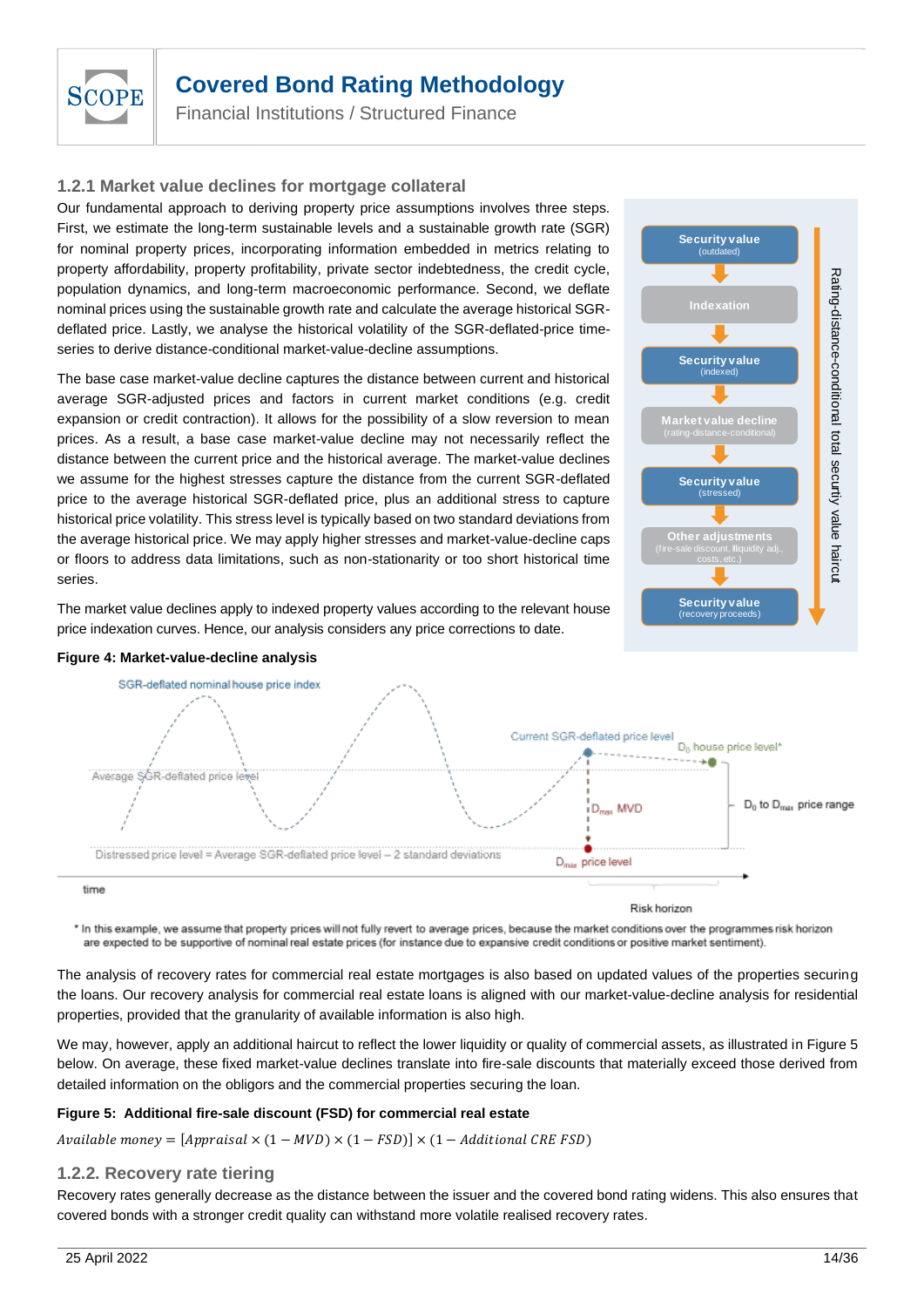

Financial Institutions / Structured Finance

Figure 6 provides an example of indicative recovery rate haircuts that we use and where the base case recovery analysis makes use of stratified portfolio vintage information. If we assume a base case recovery rate of 50% and analyse portfolio losses under highest stresses, the maximum stressed recovery rate would be 30% = 50% x (1-40%).

#### **Figure 6: Indicative recovery rate haircuts for a maximum rating differentiation**

| <b>Rating stress</b> | ים<br>(base case) | $D_{\text{max}}^{23}$<br>(stressed) |
|----------------------|-------------------|-------------------------------------|
| <b>Haircut</b>       | $0.0\%$           | 40.0%                               |

For recovery analyses on a loan-to-value basis, we apply rating-distance-conditional market value declines. The highest market value declines range between two and three standard deviations for D<sub>max</sub> stresses. Such severities are similar to those applied for the highest achievable ratings in structured finance.

### **1.2.3. Recovery timing**

For mortgage assets, we generally assume a 24-month recovery lag following loan default. The workout period may reduce to 18 months for highly liquid countries and regions in which foreclosure and collection processes are digitalised and efficient. On the other hand, inefficient foreclosure and collection processes or illiquid markets have a negative impact on the recovery timing. Mortgage loans ultimately guaranteed by a sovereign body may also result in a recovery timing assumption of 36 months or longer. When available, we consider statistical data.

### **2. Analysis of concentrated mortgage cover pools**

### **2.1. Portfolio default rate analysis**

For concentrated commercial mortgage cover pools, we use the Scope PM's analysis framework. We estimate default statistics for cover pools with low granularity by factoring in the exposure-by-exposure credit quality, amortisation profile and asset correlation assumptions. We use line-by-line cover pool information. In case only stratified information is available, we establish and analyse a proxy portfolio reflecting the main credit metrics of the pool (i.e. geographical breakdown, debtor types, granularity, amortisation profile).

Single exposures in commercial mortgage pools are generally larger than those in typical residential financing. At portfolio level, however, single exposures typically remain granular enough that we can use outcomes from the originator's internal rating models or conservative sector assumptions for our portfolio model's default analysis. In cases of high concentrations on top obligors, we perform additional analyses based on the principles in our CRE Loan and CMBS Rating Methodology<sup>24</sup>.

The analysis of concentrated mortgage portfolios follows our principles for public sector cover pools. However, as SMEs or corporates often take out large mortgage loans, we align the correlation parameters to those typically used for similar obligors as per our CLO methodology<sup>25</sup>. Weights attributed to each factor determine the interdependence between the different borrowers. Indicative average correlation parameters for concentrated commercial mortgage pools are set out in [Figure 7.](#page-14-0)

#### <span id="page-14-0"></span>**Figure 7: Indicative average correlation parameters for concentrated commercial cover pools**

| Market risk factor               | <b>Correlation parameter</b> |
|----------------------------------|------------------------------|
| Global                           | 2.0%                         |
| Country                          | 5.0%                         |
| Local (region, industry or type) | 10.0% to 20.0%               |

For cover pools with a low diversification or specific industry focus, we adjust the correlation framework or its components. For example, we may apply top obligor stresses, for which we increase the correlation for the largest obligors.

<sup>&</sup>lt;sup>23</sup> Rating stresses for scenarios between  $D_0$  and  $D_{max}$  are determined by linear interpolation.

<sup>&</sup>lt;sup>24</sup> See www.scoperatings.com for further information on the CRE Loan [and CMBS Rating Methodology](https://www.scoperatings.com/ScopeRatingsApi/api/downloadmethodology?id=291babb4-afe4-40ab-a7dd-a5d0d3d017fd)<br><sup>25</sup> See www.scoperatings.com for further information on the CLO Beting Methodology

See www.scoperatings.com for further information on th[e CLO Rating Methodology](https://www.scoperatings.com/ScopeRatingsApi/api/downloadmethodology?id=3d7917e9-f758-4e9b-9596-7fe8df004b12)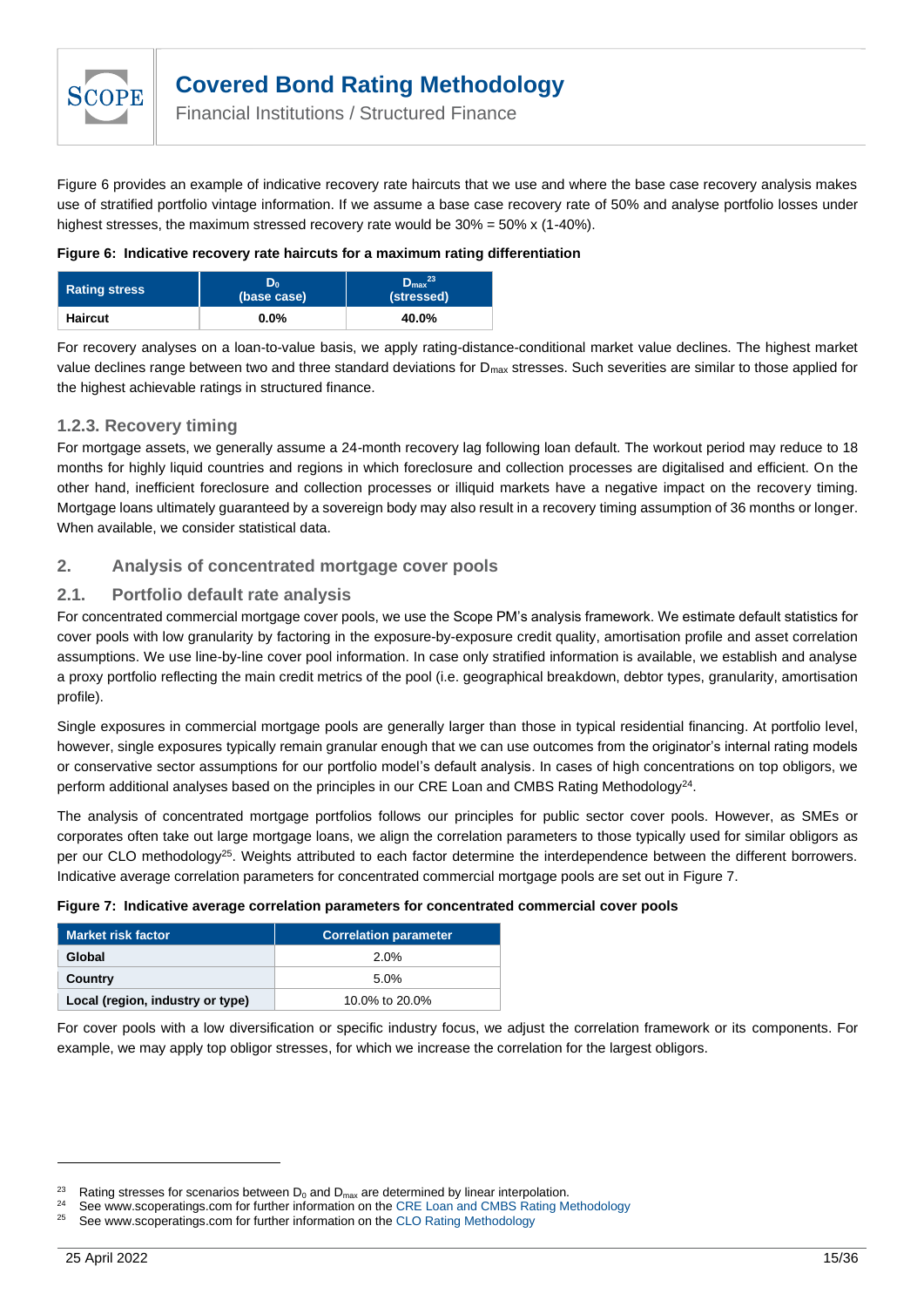

Financial Institutions / Structured Finance

### **2.2 Recovery rate analysis**

Our recovery rate calculation does not differ between granular and concentrated mortgage pools<sup>26</sup>. See section 1.2. for more details. We may apply an additional haircut on the top obligor's recovery rate.

<sup>&</sup>lt;sup>26</sup> In case of high concentrations on top obligors, we will perform additional analyses based on the principles in our CRE Loan and CMBS Rating **Methodology**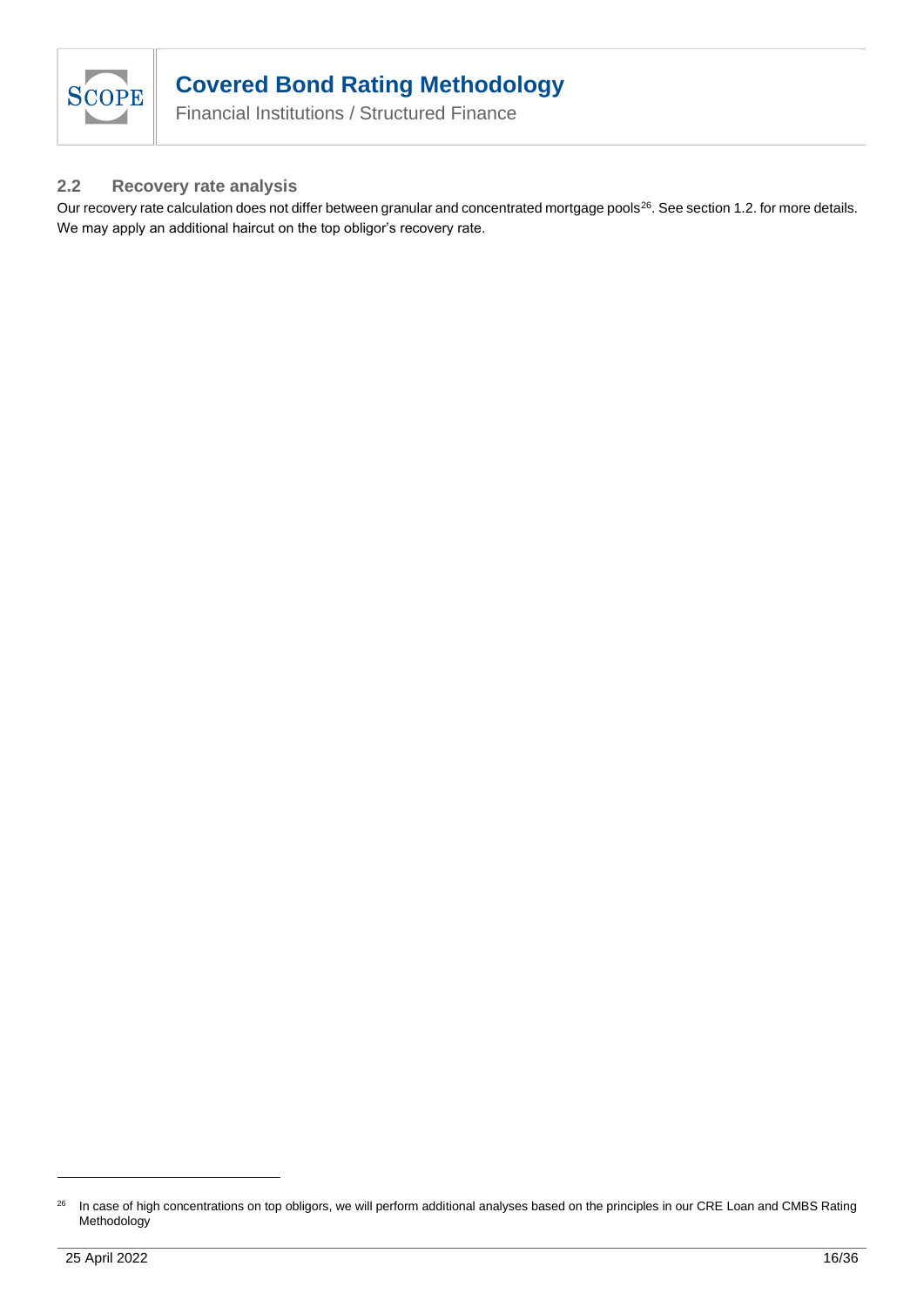

Financial Institutions / Structured Finance

### <span id="page-16-0"></span>**Appendix V: Cash flow risk analysis**

Our cash flow analysis includes a projection of defaults and loss-given-default from the cover pool. The main credit-related parameters include default distribution, the amortisation profile, default timing, recoveries, and recovery timing. The analysis also incorporates market-scenario parameters such as interest-rate and foreign-exchange term structures as well as stressed refinancing assumptions. We apply the same concept of rating-distance-dependent stresses to market risks such as interest-rate and foreign-exchange risks as well as the liquidity premium<sup>27</sup>.

#### **1. Interest-rate risk assessment**

We test the resilience of the covered bond structure against adverse interest-rate developments. We use a set of deterministic, adverse interest-rate scenarios to identify the scenario that most severely impacts expected loss, as shown below.

The current interest forward rates are the starting point of our cash flow analysis. We modify for expected developments of the interest rate starting from points between the second and 10<sup>th</sup> years of the covered bonds' residual life.

We then stress the interest rates to 10% and/or minus 1%.

For both upwards [\(Figure 8\)](#page-16-1) and downwards [\(Figure 9\)](#page-17-0) scenarios, the stressed rates are maintained for a period of two years, after which they start to revert to what we expect to be a long-term mean interest rate.

We complement these interest-rate developments with 'lower for longer' and 'higher for longer' scenarios in which the interest rate remains at respectively negative 1% or positive 10% until the pool has matured. We also test against a scenario that gradually rises to 15% (including a spike of up to 20% for a short period), after which rates revert to a long-term mean assumption.

#### <span id="page-16-1"></span>**Figure 8: Rising interest-rate forward curves**



Se[e Appendix VIII: Rating-distance dependent stresses](#page-24-0)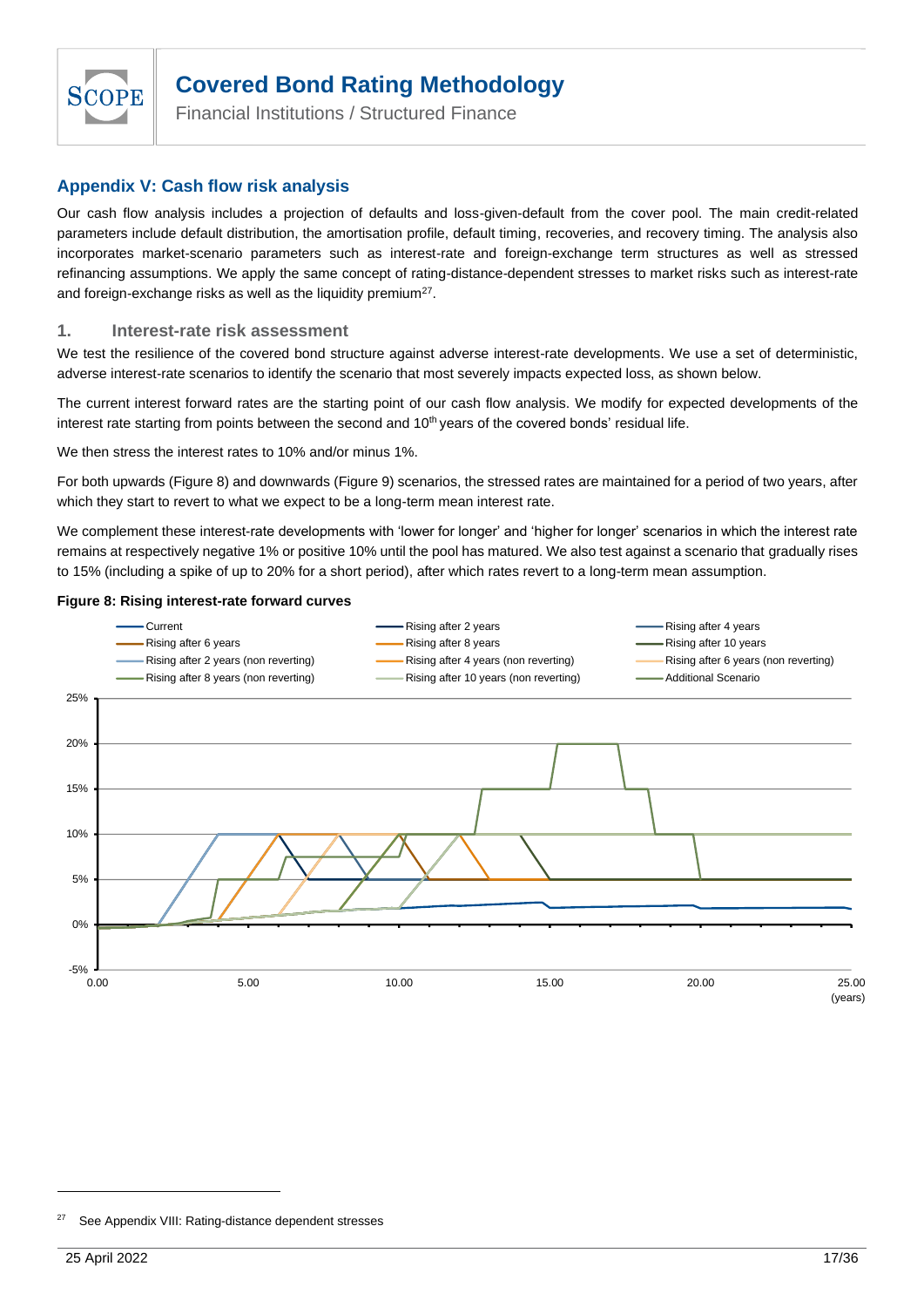

Financial Institutions / Structured Finance

#### <span id="page-17-0"></span>**Figure 9: Decreasing and lower-for-longer interest rate forward curves**



### **2. Foreign-exchange rate risk assessment**

We test the resilience of the covered bond programme against adverse exchange rate movements based on historical observations over long periods (up to 50 years). We may use a shorter time series if we observe economic or institutional structural breaks. For the relevant currency pairs, we calculate the highest relative appreciations and depreciations observed for horizons of up to 60 months on a rolling basis, which determine our currency stress for the respective risk horizon.

Starting with the exchange rate as of the reporting period, we deterministically appreciate or depreciate the currency pair until year five, after which we keep the stresses constant. We use extreme scenarios to test the programme's resilience against a strong, sudden increase or decrease in rates over the life of the programme. Depending on the composition of foreign-currency assets or liabilities, we test the cover pool's resilience against either a rise or fall in the relevant currency.

### **3. Assessing the impact of asset sales**

We assume that projected liquidity shortfalls can be covered by asset sales. The amount of asset sales needed is determined by calculating the NPV of a cover pool's projected performing cash flows  $CF(t)$ , which we convert into the base currency with a projected exchange rate  $r_{FX}(t)$  when applicable. We establish the relevant discount factors using the scenario-specific discount curve, to which we add a cover pool-specific liquidity premium (see section 4. below).

We construct the scenario-specific discount curve with simple compounding using the day-zero expected forward curve. The calculation of the NPV at period k with a compounding interval  $\Delta(t_i)$  is shown in Figure 10.

#### **Figure 10: Net present value of the cover pool**

$$
\sum_{i>k} \prod_{j=k}^{i-1} \frac{1}{1+r_{forward}(t_j)\Delta(t_j)} r_{FX}(t_i) \, CF(t_i)
$$

We apply interest rate stresses consistently by shifting the discount curve in parallel so that the day-zero forward rate of the discount curve matches the corresponding forward rate  $r_{forward}(t_{k}).$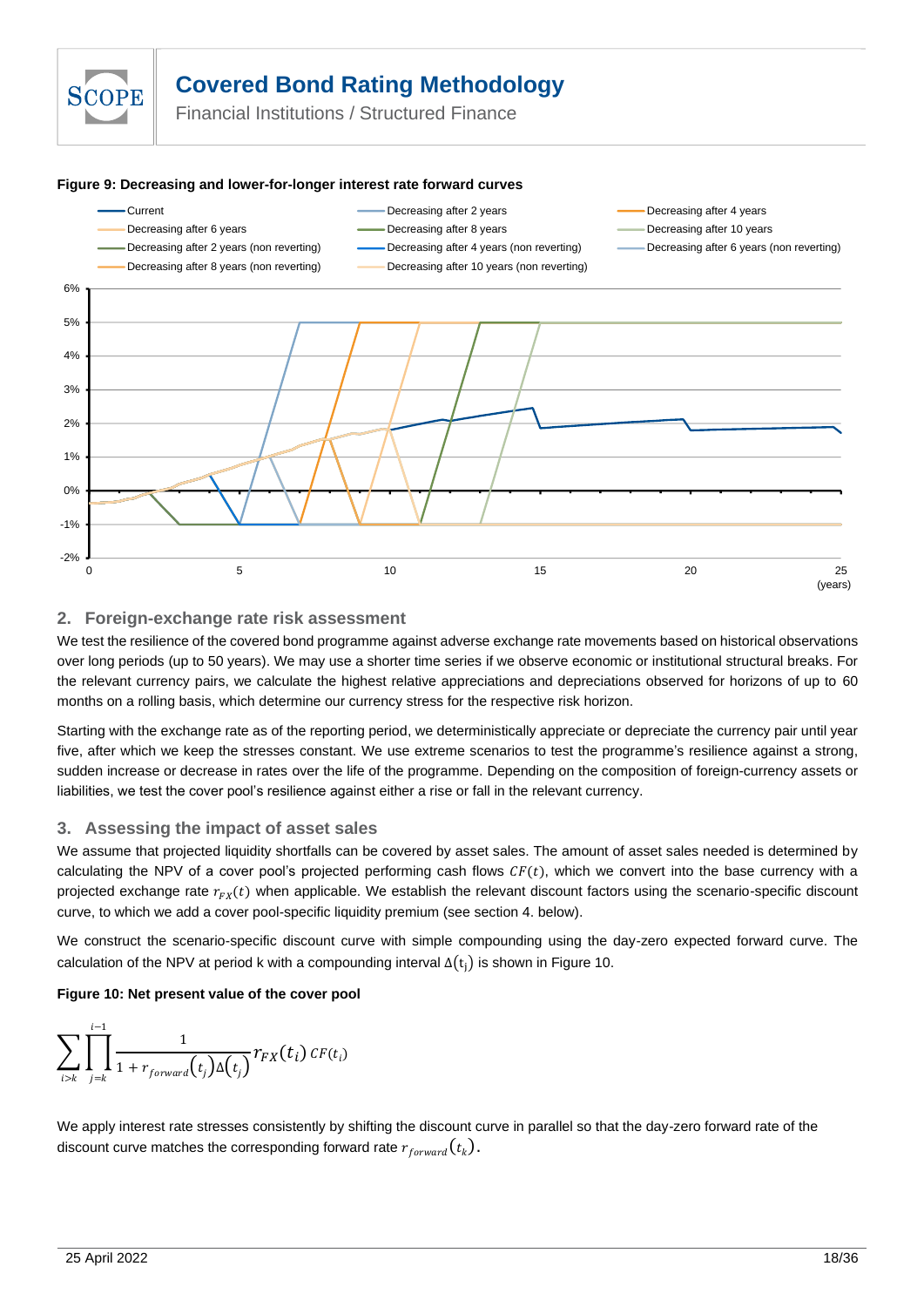

Financial Institutions / Structured Finance

### **4. Incorporating asset liquidity premiums into the impact analysis of asset sales**

The asset liquidity premiums we add to the interest rate discount curve reflect the different risk perceptions among investors for a given asset type as well as the differences in fungibility and market depth. Generally, the lower the asset pool granularity and the lower the turnover for an asset type, the higher the liquidity premiums. The discount rates also reflect country-specific elements and systemic importance considerations. The liquidity premium used for discounting cash flows therefore reflects the spreads specific to the issuer's country and covered bond type. [Figure 11](#page-18-0) and [Figure 12](#page-19-0) show our general assumptions for asset-specific liquidity premiums.

The assumptions may deviate from the below guidelines if, for example, we observe not common cover assets (e.g. banks), very significant liquidity shortfalls (e.g. unbalanced newly established covered bond programmes) or a covered bond programme in winddown wound need to resort to repeated asset sales over a long period (e.g. as currently typical for most Spanish covered bond programmes).

When modelling asset sales, we assume unbiased asset selection. This means that the assets selected for a sale are proportionate to the share of each segment at the time of the sale. The cover pool-specific liquidity premium therefore reflects the different refinancing spreads of the respective cover pool segments, their individual amortisation profile, and the timing of the asset sale.

### **4.1. Public sector liquidity premiums**

We determine the public sector asset premiums by analysing the stressed credit spreads (iboxx), or the five or 10-year credit default swap spreads specific to the country and/or public sector obligor. The observation period typically covers the recent sovereign crisis, which affected most sovereigns, as well as periods during which idiosyncratic or geopolitical events put pressure on trading spreads. We also account for the observed volatility of trading spreads, which often indicates secondary-market liquidity. The grouping of countries and asset types reflects our general view on the sovereign's credit quality and lower-tier public sector exposures, including the relevant guarantee structures.

| <b>Group</b>   | <b>Countries</b>                                        | Tier 1:<br>sovereign | Tier 2:<br>sub-<br>sovereign | Tier 3:<br>lower-tier<br>sub-<br>sovereign | Tier 4: public<br>sector<br>corporates<br>(guaranteed) | <b>Public sector</b><br>covered<br><b>bonds</b> | <b>Public sector</b><br>with<br>guarantee of<br>sub-<br>sovereign |
|----------------|---------------------------------------------------------|----------------------|------------------------------|--------------------------------------------|--------------------------------------------------------|-------------------------------------------------|-------------------------------------------------------------------|
| $\mathbf{1}$   | Germany, Finland,<br>Sweden, Norway,<br>Switzerland, US | 100                  | 150                          | 200                                        | 250                                                    | 150                                             | 150                                                               |
| $\overline{2}$ | Netherlands, Japan,<br>Canada, multinational            | 150                  | 200                          | 250                                        | 300                                                    |                                                 |                                                                   |
| $\mathbf{3}$   | Austria, France                                         | 200                  | 250                          | 250                                        | 300                                                    | 200                                             | 250                                                               |
| 4              | Belgium, Eastern<br>Europe (Poland)                     | 300                  | 350                          |                                            |                                                        |                                                 |                                                                   |
| 5              | Italy, Iceland                                          | 500                  | 550                          | 600                                        |                                                        |                                                 |                                                                   |
| $6\phantom{1}$ | Hungary, Spain                                          | 600                  | 650                          |                                            |                                                        |                                                 |                                                                   |
| $\overline{7}$ | Non-investment grade<br>countries                       | 1,200                | 1,250                        |                                            | 1,250                                                  |                                                 |                                                                   |

#### <span id="page-18-0"></span>**Figure 11: Indicative maximum liquidity premiums for public sector exposures**

In general, a higher premium indicates that the market for the exposure is lower-tier, smaller and less liquid. With the sovereign premium as the anchor, we generally add 50 basis points for lower-tier public sector exposures and differentiate between the sovereign (tier 1), federal states, departements and regions (tier 2), municipalities, regional and inter-departmental organisations (tier 3), and municipal- or regional-guaranteed corporations (tier 4). For example, the liquidity premium for a group 1 municipalityguaranteed utility (tier 4) is generally 250bps. This is derived by adding the group-specific sovereign premium – 100bps for tier 1 – to their respective tiers, 50bps (tier  $2$ ) + 50bps (tier  $3$ ) + 50bps (tier 4).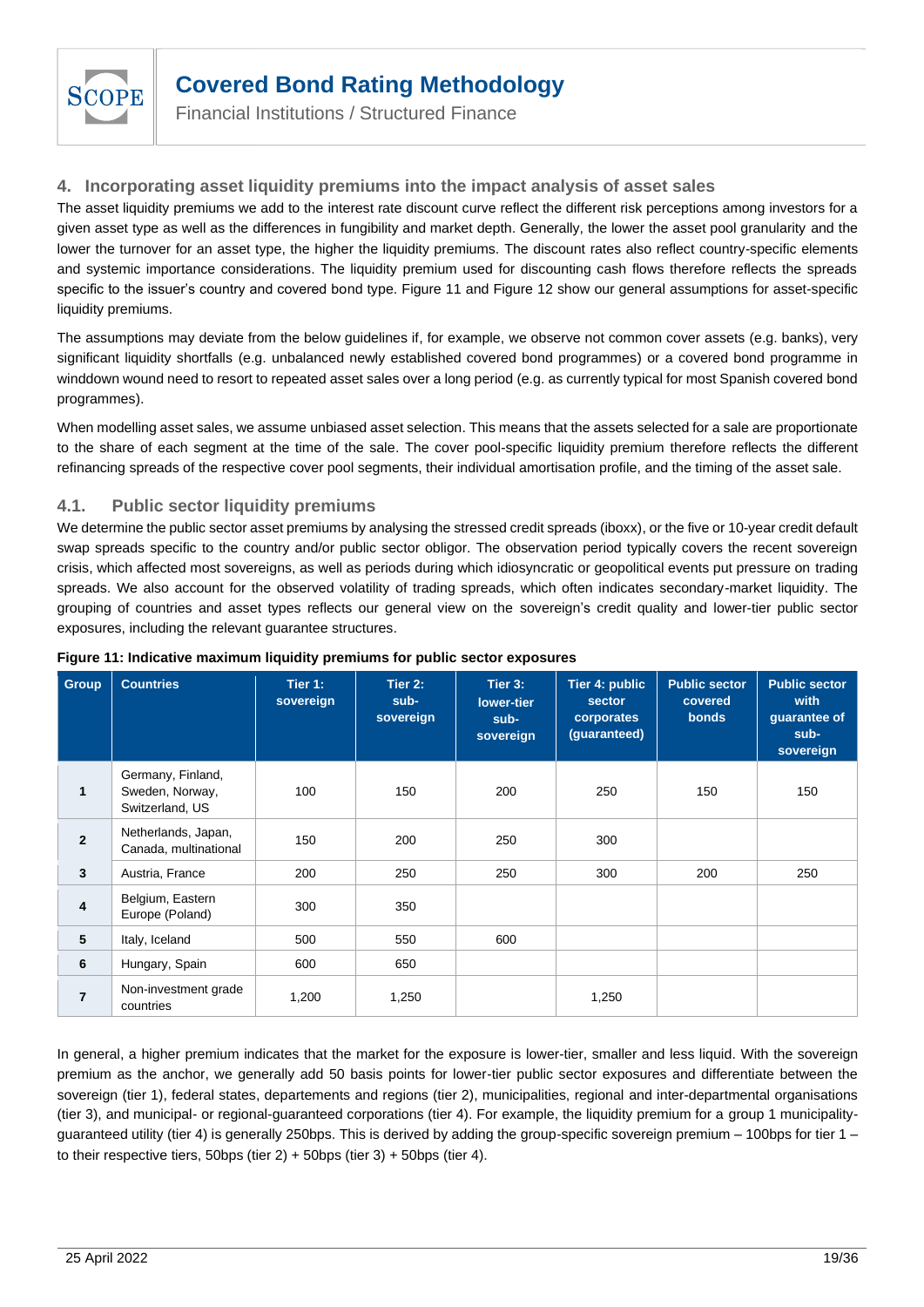

Financial Institutions / Structured Finance

The weighted average pool-specific liquidity premium, which is based on the current pool composition, is added to the discount curve. We apply this liquidity premium through the lifetime of the covered bond structure, scaling linearly between the current premium  $(D_0)$  and the spreads commensurate with the relevant rating distance.

### **4.2. Mortgage asset liquidity premiums**

Our approach for mortgage cover assets is similar. For example, our reference point for plain vanilla residential mortgages is the development of country-specific trading spreads (e.g. iboxx indices) for mortgage-covered bonds comprising the same asset type. If a mortgage cover pool's composition tends towards a specific product (e.g. residential vs commercial) or customer (owners vs buy-to-let), we base our assumptions on the development of trading spreads for market-placed securitisation transactions or indices with similar asset types. For example, we often analyse small-ticket commercial mortgage exposures based on secondary-market trading spreads of the highest-rated tranches of SME transactions.

<span id="page-19-0"></span>

| Figure 12: Indicative maximum liquidity premiums for mortgage assets in cover pools |  |  |  |
|-------------------------------------------------------------------------------------|--|--|--|
|                                                                                     |  |  |  |

| <b>Collateral type</b> |      | <b>Residential mortgages</b> | <b>Commercial mortgages</b> |       |
|------------------------|------|------------------------------|-----------------------------|-------|
| in bps                 | From | To                           | From                        | To    |
| <b>Austria</b>         | 150  | 250                          | 300                         | 500   |
| <b>Belgium</b>         | 150  | 250                          | 300                         | 500   |
| <b>Denmark</b>         | 100  | 200                          | 300                         | 500   |
| <b>Finland</b>         | 100  | 200                          | 300                         | 500   |
| <b>France</b>          | 150  | 250                          | 300                         | 500   |
| Germany                | 100  | 200                          | 300                         | 500   |
| <b>Italy</b>           | 200  | 400                          | 300                         | 700   |
| <b>Netherlands</b>     | 100  | 200                          | 300                         | 500   |
| Norway                 | 100  | 200                          | 300                         | 500   |
| Poland                 | 400  | 700                          | 400                         | 800   |
| Portugal               | 500  | 800                          | 600                         | 1,000 |
| Spain                  | 250  | 450                          | 300                         | 700   |
| Sweden                 | 100  | 200                          | 300                         | 500   |

We apply a fixed liquidity premium over the life of the covered bonds. As we do not expect the stressed economic environment to persist until the last covered bond matures, we generally do not use the highest-observed trading spreads. Cover pool-specific adjustments may also reflect the time during which a cover pool depends on asset sales. We believe a more moderate stress can be applied through the transaction's remaining life if a cover pool has an ongoing need for asset sales over an extended period (generally more than five years),<sup>28</sup>. We calibrate the premiums to allow for a stressed fire sale that provides the cover pool manager enough time to set up an orderly sale that maximises mortgage loan values.

### **5. Overcollateralisation**

Higher levels of overcollateralisation provide better protection for investors in cases of insolvency. Our methodology aims to avoid the rating volatility caused by an issuer's adverse management of available overcollateralisation. The issuer's ability and willingness to provide such overcollateralisation therefore plays a key role.

We account for available overcollateralisation for issuers rated at least BBB as they are incentivised to ensure predictable management of overcollateralisation. However, if overcollateralisation volatility is close to the level needed to support the current rating and the issuer does not provide a publicly committed guidance, we will use a stressed low-point overcollateralisation based on prior-year trends. As all covered bonds rank pari-passu with each other, adverse management of overcollateralisation would not only impact the rating of new issuances, but also the ratings of existing covered bonds of the same type.

<sup>&</sup>lt;sup>28</sup> A wind-down of a cover pool might take 20-30 years, and weak economic environments, during which the highest trading spreads can be observed, often have not persisted for such long periods.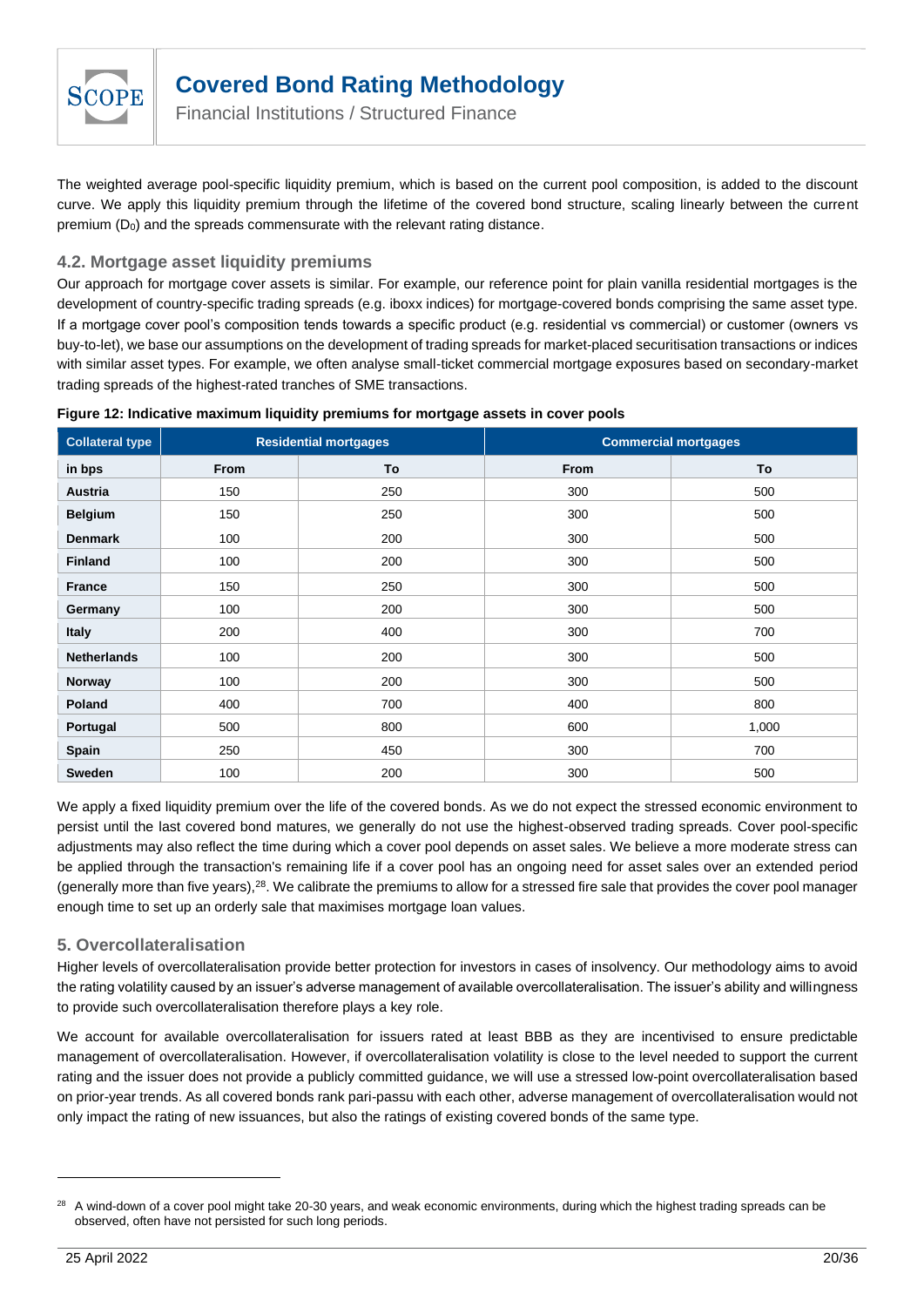

Financial Institutions / Structured Finance

Without contractual commitments, an issuer is more likely to negatively manage overcollateralisation if its rating falls below BBB<sup>29</sup>.

We also account for available overcollateralisation if the issuer's communication on overcollateralisation to the capital markets is robust and in line with market expectations. Generally, capital market communication should become more assertive and include more dynamic elements as the bank rating falls, as well as describe a predefined withdrawal process as a minimum period before the issuer reduces overcollateralisation. In the absence of such statements, we will for our rating analysis adjust down the level of overcollateralisation taken into account. Further, we reflect observed volatility and our forward-looking view on expected overcollateralisation.

We consider the legal minimum overcollateralisation for issuers rated BB or below if they have made no public contractual commitments. Commitments need to be legally binding to ensure an issuer does not act to the detriment of investors. Contractual provisions that partially or collectively allow us to recognise higher overcollateralisation than the regulatory minimum, thus allowing a higher rating uplift, include: i) detailed programme-specific replenishment criteria; ii) structures that reduce refinancing risk (e.g. conditional pass-through structures); and iii) provisions ensuring a dynamic level of overcollateralisation that is commensurate with the risk profile and the rating in question. Such provisions would have to be provided contractually and permanently.

### **6. Other cash flow assumptions**

### **Prepayment rate assumption**

The covered bond structure's resilience is tested against constant prepayment rate (CPR) assumptions. Covered bond structures are often most sensitive to very low prepayment assumptions. We use a conservative 1% assumption as the base scenario. Higher prepayment assumptions generally benefit the cover pool analysis as they increase cash accumulation, reducing the need for the issuer to monetise parts of such pools. We also test the covered bond programme's risk profiles against higher prepayment rates. A high CPR assumption is typically 15%, or we take the market rate if this is significantly higher. We may change our approach if a specific asset type, certain macroeconomic expectations (e.g. changes to interest rates), or changes to the loan products make it more or less costly to prepay.

### **Reinvestment risk**

We assume proceeds that are not needed to pay interest or repay maturing covered bonds can be invested at short-term market rates. As cash proceeds must be readily available and likely invested in highly liquid and high-credit-quality assets, we also apply a stress on the short-term market rates.

We will also identify the sensitivity towards investments that yield more than market rate if cash proceeds are sizeable, available for long periods and the programme documentation or legal framework allows re-investment into higher-yielding and longer-dated 'eligible assets'.

### **Servicing fee**

We apply servicing fees specific to the country and asset type that the cover pool has to pay annually: 10 bps for a pool of less complex public sector cover assets and higher fees for mortgage assets, e.g. 25 bps for the residential segment and 50 bps for the commercial segment (including developers and land). We may lower the servicing fee for very large cover pools that benefit from economies of scale (typically above EUR 10bn) or increase the servicing fee for more complex cover pools (e.g. cover pools with significant shares of export credit agency-guaranteed exposures).

### **Other considerations**

When inputs for the cash flow analysis are not contractually specified, our analysis incorporates them as variables based on our qualitative assessment.

<sup>29</sup> Rating-sensitive capital market funding might no longer be economically feasible for lower-rated issuers; they could instead turn to collateralised central bank funding. The maintenance of minimum rating thresholds that allow for central bank access using covered bonds might result in lower overcollateralisation than that needed to support ratings that facilitate direct capital market access.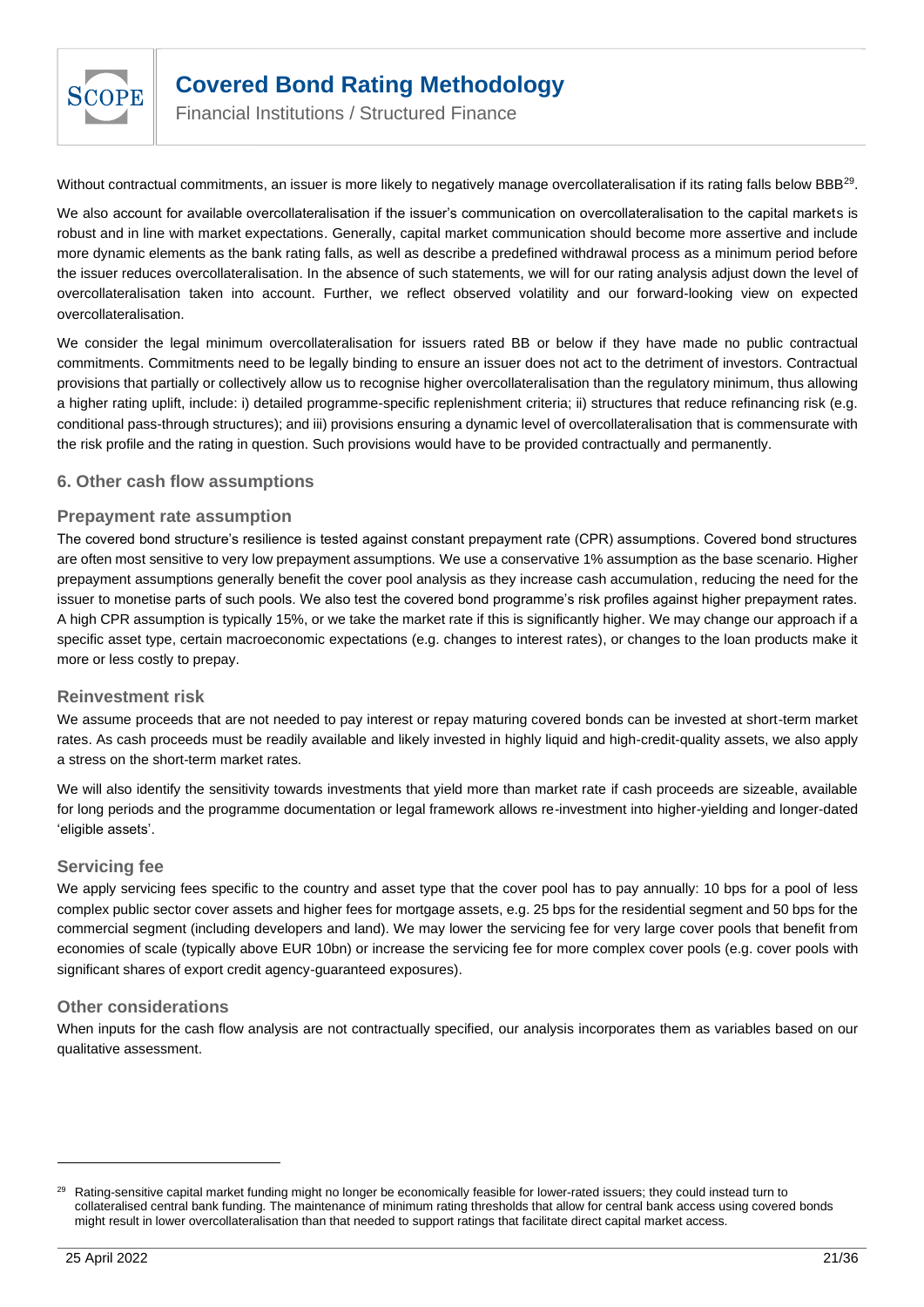

Financial Institutions / Structured Finance

### **7. Liquidity provisions after issuer default**

Improved regulatory frameworks, the introduction of resolution regimes, and increased and more proactive supervision have significantly reduced the 'jump to default' risk for banks. Combined with the special regulatory treatment for covered bonds, mismatch risk in a covered bond programme is unlikely to directly translate into liquidity-driven default risk after an issuer has been designated as non-resolvable and put into liquidation.

Short-term liquidity risk is generally relevant when cover pool support enhances the covered bond rating above governance support factors. We generally expect covered bonds from non-investment grade issuers to benefit from additional liquidity protection that helps against payment disruptions after issuer default. Our analysis reflects the relevance of mismatches, as well as mandatory or contractual liquidity protection mechanisms<sup>30</sup> and the periods these cover. Our assessment of the underlying cover assets' liquidity helps us to determine whether all or just part of the cover pool support uplift should be granted.

For resolvable banks, the liquidity assessment of the issuer, which reflects its ability to repay covered bonds on time, will address the fact that a bank in resolution needs to remain liquid and will benefit from access to central bank liquidity if it is solvent. For nonresolvable banks, our liquidity assessment of the issuer and the covered-bond-specific mitigants will be performed as part of the cover pool support and cash flow risk analyses.

Either allowing for maturity extensions or the provision of liquid assets.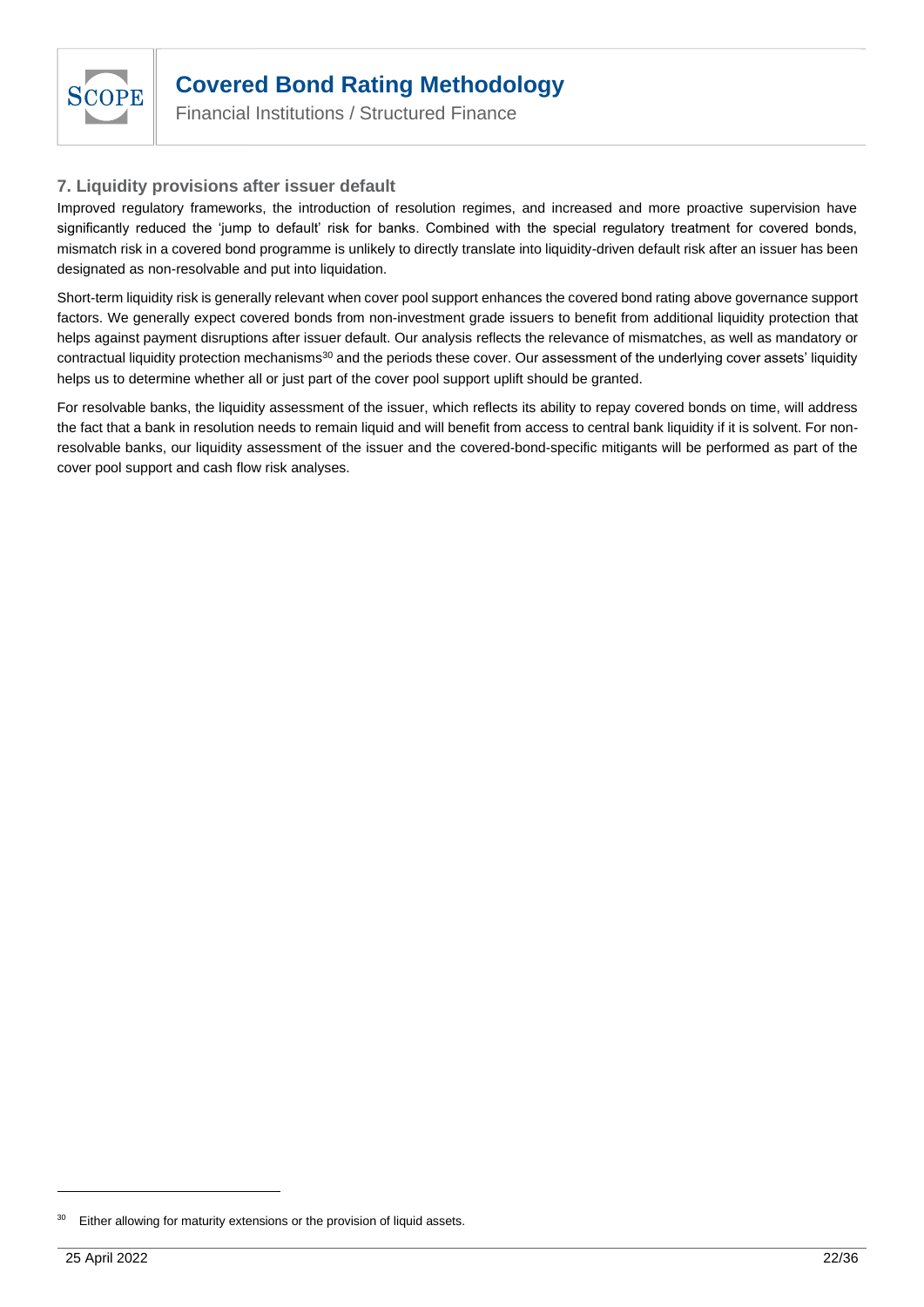

Financial Institutions / Structured Finance

### <span id="page-22-0"></span>**Appendix VI: Determining the expected loss**

The calculation of loss rates of the cash flow structure for a given default distribution allows us to calculate the expected loss and expected average life of the covered bond structure. Along with our idealised expected loss curves<sup>31</sup>, this allows us to determine the covered bond's rating under the given scenario.

The cash flow simulation addresses all default scenarios  $(\omega_i)$  occurring with probability  $p(\omega_i)$  to calculate the respective loss  $L(\omega_i)$ . The expected loss is then calculated as the probability-weighted sum  $\sum_i p(\omega_i)L(\omega_i)$ . Only a subset of these scenarios is relevant because the bank, as long as it has not defaulted, will shield the cover pool from losses.

Aggregating the scenarios that include a bank default scenario  $\bar{\omega}$  we have:

### **Figure 13: Expected loss of a covered bond**

$$
\textstyle \sum_i p(\omega_i \wedge \overline{\omega}) L(\omega_i) = \sum_i p(\omega_i) p(\overline{\omega}|\omega_i) L(\omega_i) = \sum_i p(\omega_i) \widetilde{L}(\omega_i).
$$

The conditional probability  $p(\overline{\omega}|\omega_i)$  depends on the dependency (correlation) between default scenarios and bank default events. In general, cover pool assets are similar to the bank's assets in terms of composition and therefore are highly correlated. For example, bank default is more likely if we observe high default rates in the pool. This is also consistent with a worst-case selection approach.

The total unconditional probability of a bank default  $p(\overline{\omega})$  – in other words, the probability of the event leading to the detachment of the pool from the bank – needs to be defined externally. We establish the detachment point using our probability default curves, taking into account the issuer rating and the weighted average life of the outstanding covered bonds (unstressed).

The threshold default rate  $dr_T$  is defined so that the probability of default rates that exceed the threshold rate equate to the bank's default probability or its equivalent  $p(dr < dr_p) = 1 - p(\bar{\omega})$ . Under the protection of the bank, we then calculate the expected loss as the probability-weighted sum over all default scenarios with a default rate greater than the threshold default rate  $dr_T$ .

For further information on the implementation see Appendix VII: [Scope's covered bond expected loss model \(CobEL\).](#page-23-0)

<sup>&</sup>lt;sup>31</sup> Scope's expected loss tables are available at [www.scoperatings.com](http://www.scoperatings.com/) under Definitions & Scales under the Governance and Policies tab.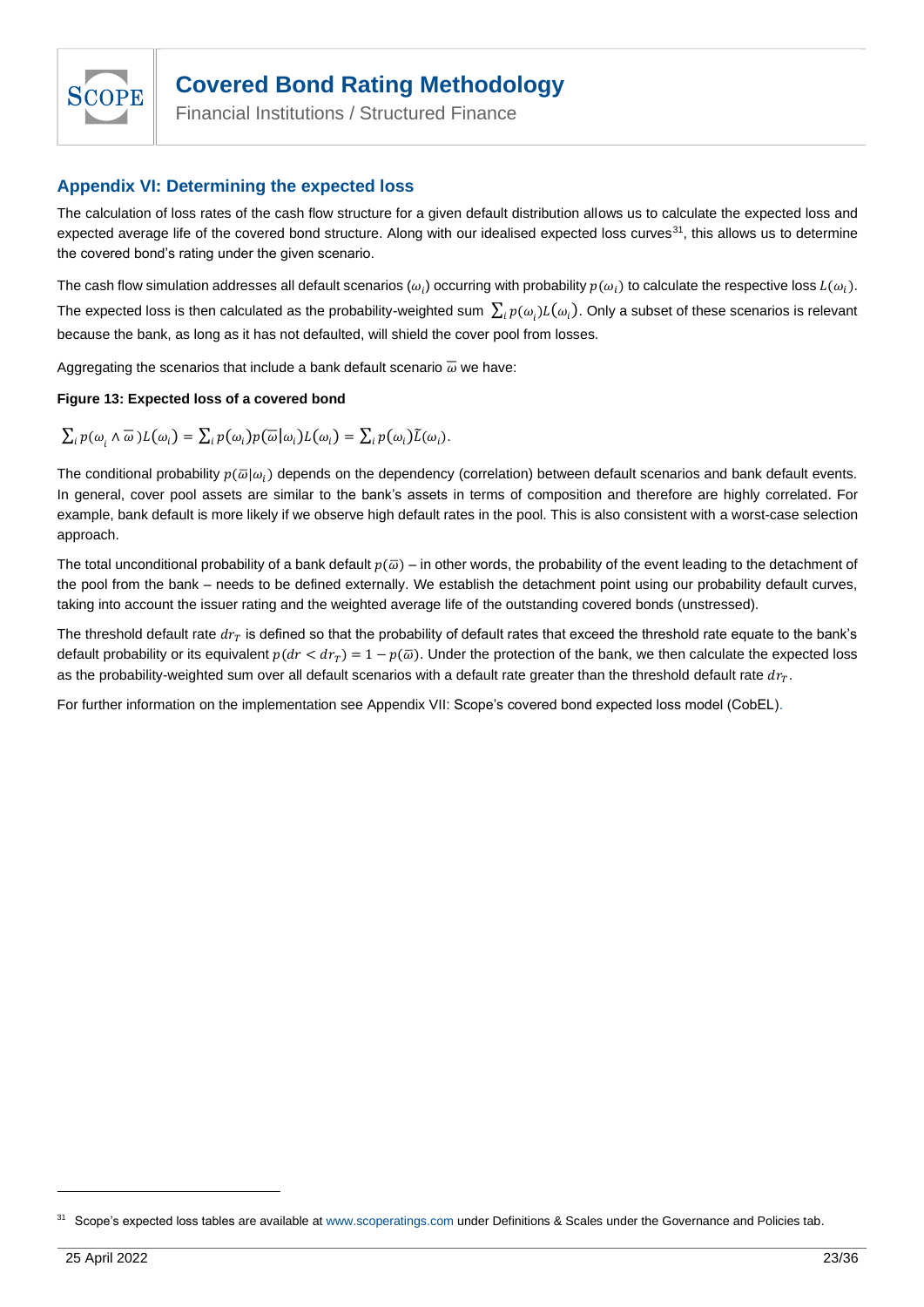

Financial Institutions / Structured Finance

### <span id="page-23-0"></span>**Appendix VII: Scope's covered bond expected loss model (CobEL)**

Our CobEL model implements the calculation of a covered bond's expected loss as described in the previous appendix. The expected loss is determined via a numerical integration of the losses under different default rate scenarios, weighted with their respective probability. The algorithm naturally separates into a cash-generating part and a cash-consuming part – each will be described below.

#### **Asset treatment**

The model assumes the asset pool is perfectly granular and homogeneous. Assets will generate future cash flows according to assumptions for interest, amortisation payments, prepayments, defaults, recoveries, asset cures along with other market parameters such as foreign-exchange and interest rates. Asset assumptions are specific to the covered bond and recorded as vectors.

We simulate cover pool assets as either performing, delinquent or defaulted. Performing assets pay interest and amortise according to a specified schedule. We exclude defaulted mortgage assets from the asset balance and the assumed recovery will be distributed over time according to a defined recovery schedule. Defaulted public sector or substitute assets are also excluded from the asset balance. However, assets are reinstated following their workout period but are proportionally reduced with the assumed recovery rate.

Assets normally do not change directly from performing status to default; rather, they undergo a period of delinquency. Delinquent assets can fully or partially cure before defaulting. We generally assume a level of liquidity stress by considering that a percentage of assets may become delinquent and cure, i.e. become performing again and pay previously missed payments after a moratorium period, before defaulting.

The performing asset balance for each currency and in each period undergoes the following sequence:

- 1. Add back cures or recoveries to the opening performing mortgage asset balance
- 2. Reinstate public sector or substitute assets at the assumed recovery rate for such assets
- 3. Subtract new delinquent assets from the opening performing balance
- 4. Calculate interest specific to the asset type over the period based on the resulting performing asset (steps 1 to 3) and cash balances
- 5. Subtract prepayments over the period
- 6. Subtract amortisation over the period
- 7. Remove sold assets from the performing balance

By default, each period corresponds to a calendar month except if the transaction's time-related characteristics need adjustment.

### **Liability treatment**

Our CobEL model has a very flexible description of the priorities of payment for the different covered bond structures. The model features a set of accounts that keeps track of the outstanding liabilities and cash inflows and outflows. The model enables the analysis of not only hard- and soft-bullet covered bonds but also securitisation-like pass-through structures (CPTs).

The available cash is used to pay interest and servicing fees and repay maturing covered bonds. The bonds are paid pro-rata. For multi-currency pools, we convert cash flows into the corresponding foreign-exchange rate at the time of the event. If cash is insufficient to repay principal, interest or expenses, assets are sold based on the present value at the simulation time and considering additional discounts to facilitate timely payment. We reflect the asset sale by proportionally reducing the performing asset balance.

### **Other functionalities**

CobEL allows us to systematically identify and apply the interest-rate and foreign-exchange stress scenarios to which the covered bonds are most sensitive. The model creates the stress scenarios as described in the methodology using a generic distortion parameterisation of the input curves.

The model also calculates the required breakeven overcollateralisation for a given rating by applying a line search algorithm, performing a full re-calculation for each parameter change.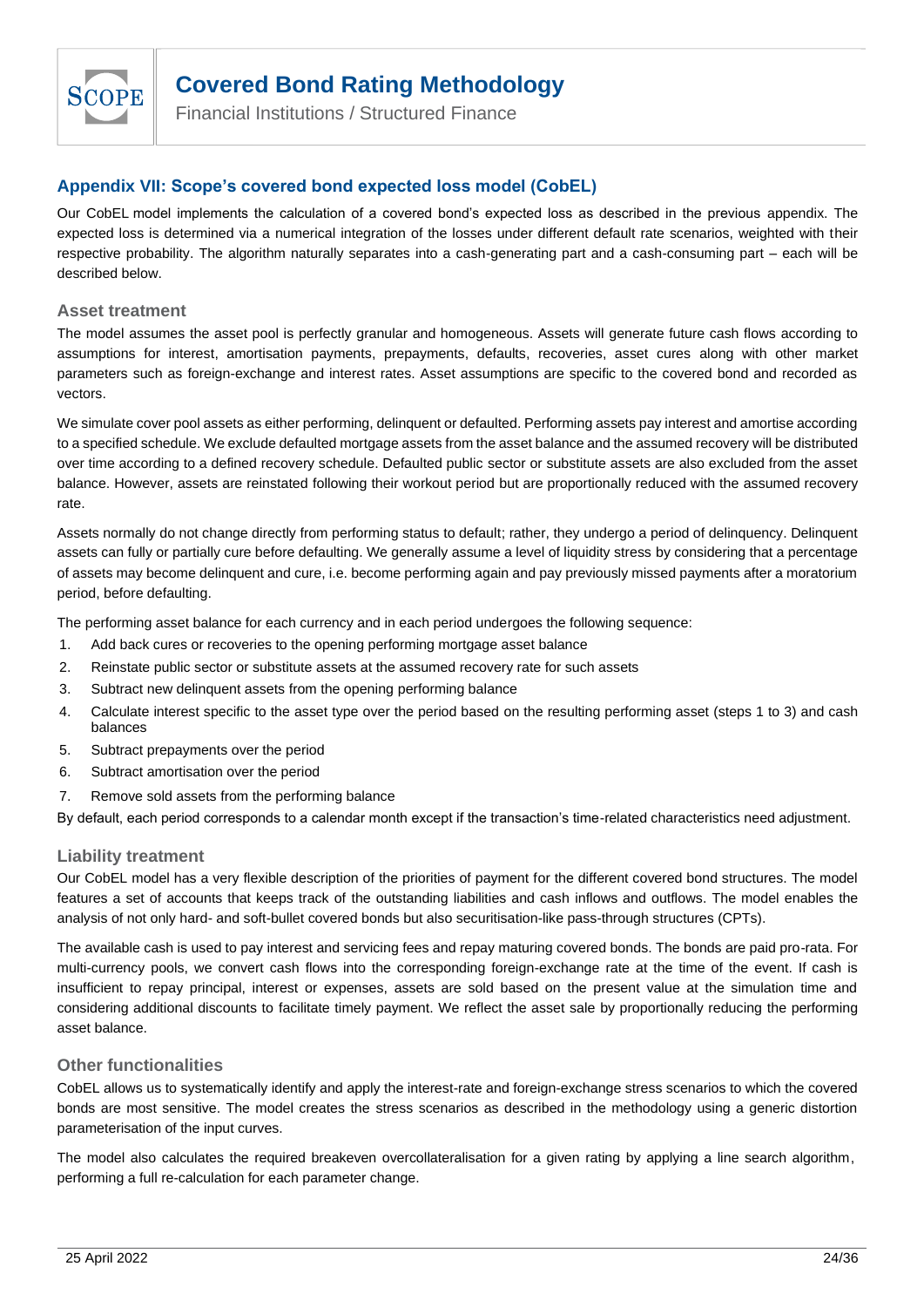

Financial Institutions / Structured Finance

### <span id="page-24-0"></span>**Appendix VIII: Rating-distance dependent stresses**

To quantify the credit benefits provided by the cover pool, we analyse the cover pool for resilience against increasing stresses. The severity of the stresses depends on the distance between the potential covered bond rating and the bank rating. We establish a base case stress that identifies the level of risk in the covered bond programme that is covered by the issuer. The analysis assumes the base case credit losses, current market conditions regarding interest and currency rate developments, and no additional liquidity premiums for asset sales. The highest achievable rating distance, D<sub>max</sub>, could be as high as nine notches (equating to a D<sub>9</sub> scenario). Generally, we anchor the highest stresses at levels commensurate with a AAA rating. Iteratively increasing the stress scenarios provides insight into the covered bond programme's resilience to adverse credit environments. We benchmark the quantitative results of the scenario analysis against our expected loss tables.

**Example 1:** Testing the cover pool's resilience to a level supporting the full rating distance

Assumptions: Issuer rating at BBB- (= D<sub>0</sub>); governance support at six notches; maximum cover pool uplift at nine notches (D<sub>max</sub> = D<sub>9</sub> = six-notch governance support uplift + three-notch cover pool uplift); nine-notch rating distance between issuer rating and AAA rating

To analyse whether the cover pool can fully support the rating uplift, we apply stresses commensurate with the highest rating uplift ( $D_{\text{max}}$ ). In this case, the most severe credit and market risk stresses are equivalent to a  $D_9$  stress<sup>32</sup>. The CobEL model helps with determining the expected loss of the covered bond programme. If the expected loss for a given level of overcollateralisation is equal to or lower than the idealised expected loss at AAA<sup>33</sup>, the scenario test has been passed and the suggested nine-notch credit differentiation is quantitatively supported.

#### **Example 2:** Testing the cover pool's resilience to a level lower than the full rating distance

Assumption: Issuer rating at BBB+ (= D<sub>0</sub>); governance support at six notches; maximum cover pool uplift at nine notches (D<sub>max</sub> = D<sub>9</sub> = six-notch governance support uplift + three-notch cover pool uplift); seven-notch rating distance between issuer rating and AAA rating

The same maximum uplift as in example 1 is possible ( $D_{\text{max}}$  = nine notches) but the issuer rating is higher. The rating distance to the highest possible rating (AAA) only requires an uplift of seven notches, however<sup>34</sup>.

We determine the rating-supporting overcollateralisation by testing the cover pool's resilience against a scenario in which the maximum uplift is anchored at a stress commensurate with seven notches, corresponding to a D<sub>7</sub> stress (with D<sub>7</sub> equating to seven-ninths of the maximum stresses).

In this example, the highest rating is achieved but stresses are milder than expected for the rating. Further, only applying milder stresses could result in significant changes in the rating-supporting overcollateralisation. A downgrade of the issuer and its inability to provide additional overcollateralisation could result in a higher-than-expected rating volatility. As such, we perform an additional analysis to determine the rating-supporting overcollateralisation, calculated as the difference between a D<sub>9</sub> stress and the overcollateralisation needed to mitigate a D<sub>2</sub> stress (i.e. equating to two-ninths of the maximum stress).

We follow the same rationale to test additional sensitivities against an issuer rating change, i.e. by assuming a one-notch issuer downgrade and upgrade.

#### **Example 3:** Testing the cover pool's resilience if the maximum distance is constrained by governance support uplift

**Assumption:** Issuer rating at BBB+ (=  $D_0$ ); governance support at four notches; maximum cover pool uplift at seven notches ( $D_{\text{max}} = D_7 =$  four-notch governance support uplift + three-notch cover pool uplift); seven-notch rating distance between issuer rating and AAA rating

The maximum rating distance is seven notches, only achievable if the cover pool can mitigate the highest stresses ( $D_{max} = D_7$ ). The degree of stress is linearly interpolated between the prevailing interest rate  $(D_0)$  and the maximum stressed interest rate  $(D_7)$ . The highest rating can be achieved if available overcollateralisation can mitigate the highest stresses. If overcollateralisation is insufficient, we will reduce the intensity of stress (D6 stress, equating to sixsevenths of the maximum stress) and test whether the lower rating can be supported. We will also calculate the complementary rating-supporting overcollateralisation as explained in example 2.

**Example 4:** Testing the cover pool's resilience if the maximum distance is constrained by cover pool uplift

Assumption: Issuer rating at BBB+ (= D<sub>0</sub>); governance support at five notches; additional cover pool uplift set at two notches due to data limitations; maximum cover pool uplift at seven notches ( $D_{\text{max}} = D_7$  = five-notch governance support uplift + two-notch cover pool uplift); seven-notch rating distance between issuer rating and AAA rating

The maximum rating distance is seven notches, achievable only if the cover pool can mitigate the highest stresses ( $D_{max} = D_7$ ). The degree of stress is linearly interpolated between the prevailing interest rate  $(D_0)$  and the maximum stressed interest rate  $(D_7)$ . The highest rating can be assigned if available overcollateralisation can mitigate the highest stresses. If overcollateralisation is insufficient, we will reduce the intensity of stress (D6 stress, equating to sixsevenths of the maximum stress) and test whether the lower rating can be supported. We will also calculate the complementary rating-supporting overcollateralisation as explained in example 2.

<sup>&</sup>lt;sup>32</sup> Stress scenarios for rating differentiations between the bank and the maximum achievable covered bond rating are determined by a linear interpolation.

See Scope's expected loss tables available on www.scoperatings.com. The benchmark is taken from the intersection of the target rating (here: AAA) and the weighted average maturity of outstanding covered bonds.

<sup>34</sup> One additional notch of cover pool support already allows the highest rating to be achieved. If sufficient overcollateralisation is available, cover pool support allows the current rating to be maintained upon an issuer downgrade of up to two additional notches, providing additional rating stability. We often refer to the remaining, currently not needed support as 'unused notches' or the 'rating buffer'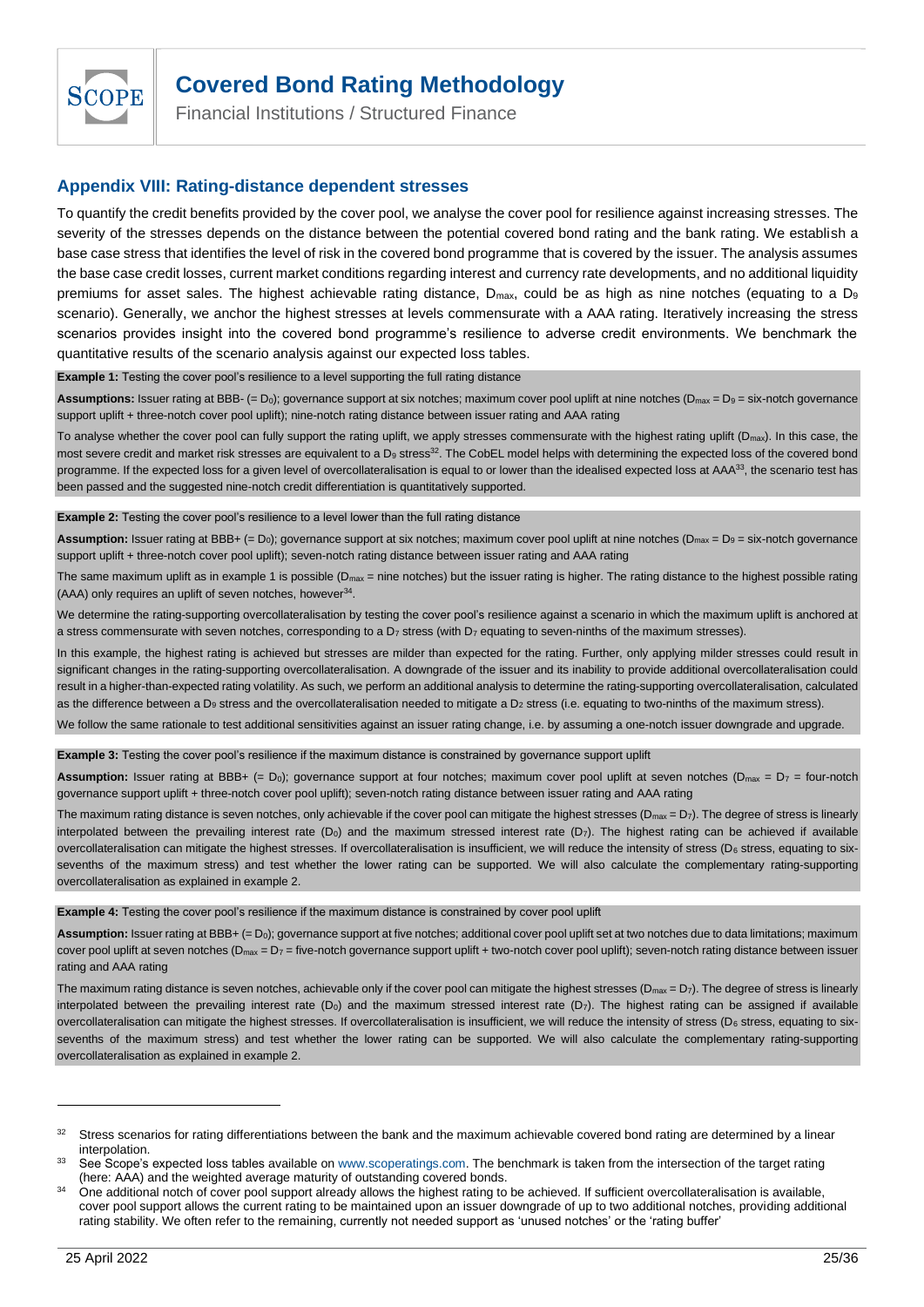

Financial Institutions / Structured Finance

### <span id="page-25-0"></span>**Appendix IX: Impact of cover pool information quality on maximum cover pool support uplift**

For covered bonds issued under a strong legal framework and that comply with transparency requirements set by regulation and the industry, information is sufficient for a cover pool analysis. Our credit risk analysis generally considers the issuer's underwriting expertise and issuer performance data. In the absence of issuer-specific information, our base case assumptions take recourse to comparable market information, e.g. asset or collateral risk assumptions in structured finance methodologies for similar asset classes, or market data. Our assumptions aim to incorporate credit performance data over long periods that include past credit crises.

We would not grant an additional cover pool support uplift if, for example, information on key risk factors is no longer available, the covered bond programme is very small and unbalanced, the cover pool is highly bespoke and concentrated, and issuance terms and conditions are bespoke and include material market risk features. We may even withdraw the covered bond rating if the cover pool analysis excessively relies on comparable information and/or the level of transparency materially changes during the monitoring review.

Additionally, complexity and transparency can differ significantly between covered bond programmes. Balancing these two variables, we assess the covered bond programmes in terms of the potential additional uplift their cover pools can support. The covered bond programme with the best transparency can support the maximum three-notch uplift. The interplay of complexity and transparency defines the potential additional cover pool-based uplift.

| <b>CPC category</b> | <b>Maximum potential</b><br>(additional)<br>cover pool uplift | Applicability and expected information quality                                                                                                                                                                                                                                                                                                                                                                                                                                                                                                                                                                                                                                                                                                                                         |
|---------------------|---------------------------------------------------------------|----------------------------------------------------------------------------------------------------------------------------------------------------------------------------------------------------------------------------------------------------------------------------------------------------------------------------------------------------------------------------------------------------------------------------------------------------------------------------------------------------------------------------------------------------------------------------------------------------------------------------------------------------------------------------------------------------------------------------------------------------------------------------------------|
| Low                 | <b>Plus three notches</b>                                     | Applicable to all covered bond programmes where the following conditions are present: Ongoing<br>availability of detailed, regular, current and forward-looking transparency on key credit and<br>market risk factors; information on lending products; ability to assess the issuers underwriting<br>and credit risk procedures; high visibility on origination and issuance strategy; and full access<br>to all relevant counterparty risk information.                                                                                                                                                                                                                                                                                                                              |
| <b>Moderate</b>     | <b>Plus two notches</b>                                       | Applicable for low-complexity programmes where the following conditions are present: granular<br>cover assets; common loan and collateral terms across the market; and a balanced covered<br>bond maturity structure that results in a diversified cash flow profile. We expect the issuer to<br>publicly disclose current key risk factors for the respective covered bond programme every<br>quarter using industry best practice reporting templates, preferably supplemented with<br>additional credit risk information in its annual reports; information typically expected for a CPC<br>category of 'low' can be substituted with comparable market information.                                                                                                                |
| High                | Plus one notch                                                | Applicable for covered bond programmes with common cover assets where typically at least<br>one of the following conditions is present: high concentration risk as typically seen in commercial<br>mortgage or public finance pools; noticeable foreign-exchange or interest rate risk; and limited<br>transparency on hedging strategy and counterparty risk mitigation. The rating would be<br>constrained if information on current key risk factors is provided only through industry best<br>practice templates and annual reports as mentioned above.                                                                                                                                                                                                                            |
| <b>Highest</b>      | No additional<br>cover pool uplift                            | Applicable for covered bond programmes where at least one of the following conditions is<br>present: the covered bond programme is no longer actively managed and/or in wind-down;<br>cover assets are very bespoke, low granularity and illiquid (i.e. ship or aircraft loans); cover<br>assets have unusual structures (i.e. inflation/market links or reverse mortgages); cover assets<br>exhibit material foreign-exchange exposure; and information provided by the issuer is less<br>frequent than quarterly, irregular and/or at the regulatory minimum for key risk drivers. The rating<br>constraints could become mitigated if access to information is similar to programmes with a 'low'<br>CPC category, allowing for an ongoing assessment of effective risk mitigation. |

### **Figure 14: Cover pool complexity (CPC) category**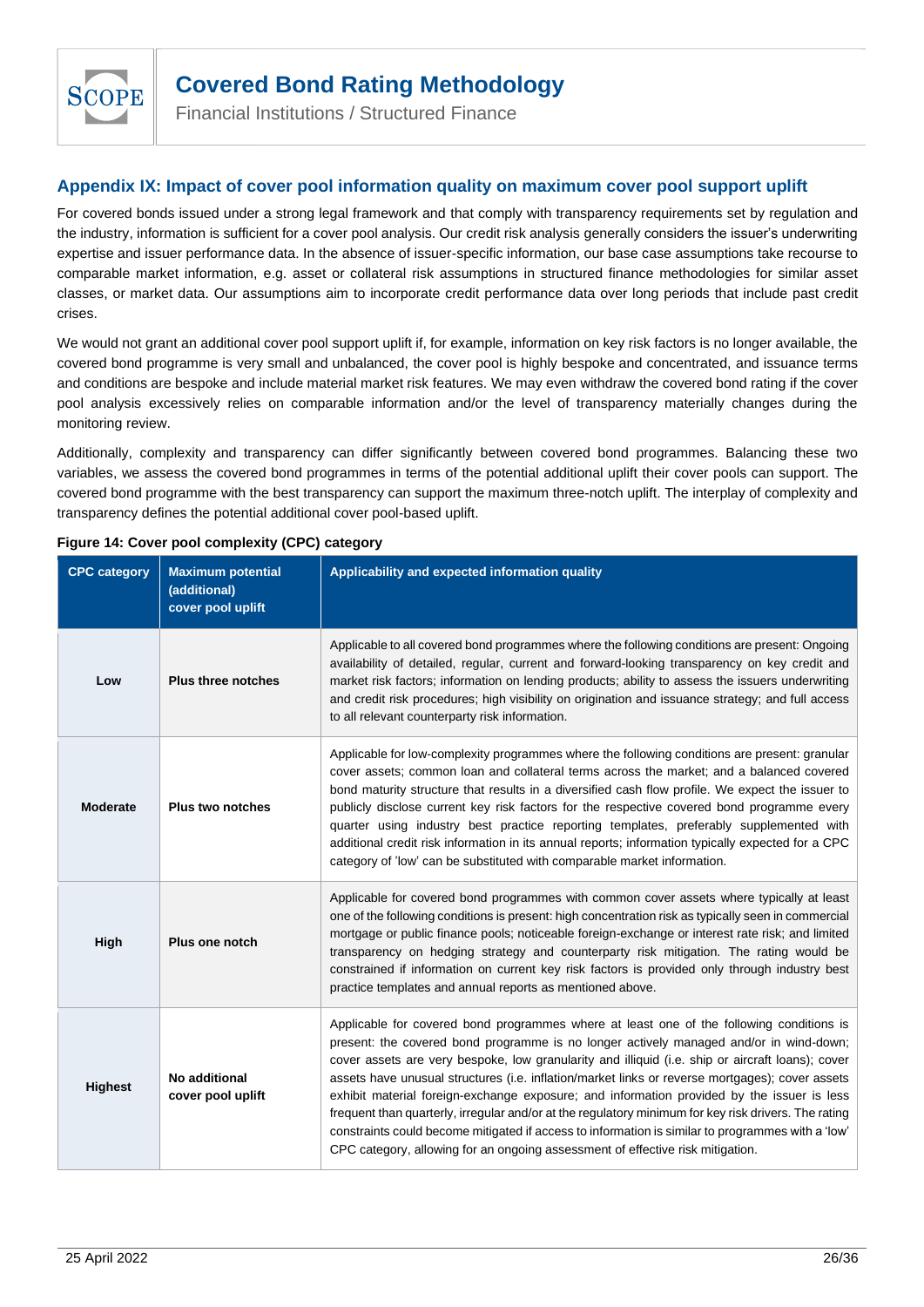

Financial Institutions / Structured Finance

### <span id="page-26-0"></span>**Appendix X: Credit differentiation supported by cover pool assessment – worked examples**

The covered bond rating methodology rests on two analytical building blocks. The first block, the governance support analysis, comprises the analyses of the legal framework, resolution regime and systemic importance. The second consists of the cover pool support analysis. The final credit differentiation between the bank rating and the covered bond rating is based on the higher support provided by either of the two. To illustrate, we provide examples on the impact of the primary rating driver for the assigned ratings.

### **Cover pool-supported covered bond ratings**

In this example, the governance support analysis provides a credit differentiation of six notches and the interplay of the covered bond programme's complexity and transparency yields a CPC category of 'low'. This allows a potential additional credit differentiation of up to three notches, with the cover pool support analysis confirming the covered bond programme's strength. Therefore, the cover pool-supported rating can be nine notches above the issuer rating [\(Figure 14\)](#page-26-1).

|                         | i iyarc 14. Ooyoroo bona raang – maximam apint sapportoa by the cover poor |                                     |                                   |  |
|-------------------------|----------------------------------------------------------------------------|-------------------------------------|-----------------------------------|--|
|                         |                                                                            | 3                                   |                                   |  |
| <b>Rating</b><br>anchor | <b>Governance</b><br>support                                               | <b>Cover pool</b><br><b>support</b> | <b>Assigned</b><br>credit support |  |
|                         |                                                                            | Cover pool support +9               |                                   |  |
|                         |                                                                            | Cover pool support +8               |                                   |  |
|                         |                                                                            | Cover pool support +7               | Covered Bond Rating:              |  |
|                         | Resolution regime +4                                                       | Cover pool support +6               | $+9$ notches                      |  |
|                         | Resolution regime +3                                                       | Cover pool support +5               | $(6 + 3)$                         |  |
|                         | Resolution regime +2                                                       | Cover pool support +4               | Cover pool                        |  |
|                         | Resolution regime +1                                                       | Cover pool support +3               | provides rating support           |  |
|                         | Legal framework $+2$                                                       | Cover pool support +2               |                                   |  |
|                         | Legal framework +1                                                         | Cover pool support +1               |                                   |  |
| <b>Issuer rating</b>    | <b>Issuer rating</b>                                                       | <b>Issuer rating</b>                | <b>Issuer rating</b>              |  |

#### <span id="page-26-1"></span>**Figure 14: Covered bond rating – maximum uplift supported by the cover pool**

#### <span id="page-26-2"></span>**Figure 15: Covered bond rating – cover pool provides uplift but not the maximum due to overcollateralisation constraint**

|                                                                                                                                                                 |                                                                                                                         | Cover pool support +9                                                              |                             |
|-----------------------------------------------------------------------------------------------------------------------------------------------------------------|-------------------------------------------------------------------------------------------------------------------------|------------------------------------------------------------------------------------|-----------------------------|
|                                                                                                                                                                 |                                                                                                                         | Cover pool support +8                                                              |                             |
|                                                                                                                                                                 |                                                                                                                         | Cover pool support +7                                                              | Covered Bond Rating:        |
|                                                                                                                                                                 | Resolution regime +4                                                                                                    | Cover pool support +6                                                              | $+9$ notches                |
|                                                                                                                                                                 | Resolution regime +3                                                                                                    | Cover pool support +5                                                              | $(6 + 3)$                   |
|                                                                                                                                                                 | Resolution regime +2                                                                                                    | Cover pool support +4                                                              | Cover pool                  |
|                                                                                                                                                                 | Resolution regime +1                                                                                                    | Cover pool support +3                                                              | provides rating support     |
|                                                                                                                                                                 | Legal framework +2                                                                                                      | Cover pool support +2                                                              |                             |
|                                                                                                                                                                 | Legal framework +1                                                                                                      | Cover pool support +1                                                              |                             |
| <b>Issuer rating</b>                                                                                                                                            | <b>Issuer rating</b>                                                                                                    | <b>Issuer rating</b>                                                               | <b>Issuer rating</b>        |
|                                                                                                                                                                 |                                                                                                                         |                                                                                    | Source: Scope Ratings       |
| When cover pool protection can only support a two-notch uplift (Figure 15) as opposed to the maximum three notches, we would<br>assign the lower rating uplift. |                                                                                                                         |                                                                                    |                             |
|                                                                                                                                                                 | Figure 15: Covered bond rating - cover pool provides uplift but not the maximum due to overcollateralisation constraint |                                                                                    |                             |
| <b>Rating</b>                                                                                                                                                   | <b>Governance</b>                                                                                                       | 3<br><b>Cover pool</b>                                                             | <b>Assigned</b>             |
| anchor                                                                                                                                                          | support                                                                                                                 | support                                                                            | credit support              |
|                                                                                                                                                                 |                                                                                                                         | Cover pool not strong enough<br>to provide further uplift<br>(maximum would be +9) |                             |
|                                                                                                                                                                 |                                                                                                                         | Cover pool support +7                                                              | <b>Covered Bond Rating:</b> |
|                                                                                                                                                                 | Resolution regime +4                                                                                                    | Cover pool support +6                                                              |                             |
|                                                                                                                                                                 | Resolution regime +3                                                                                                    | Cover pool support +5                                                              | $+7$ notches<br>$(6 + 1)$   |
|                                                                                                                                                                 | Resolution regime +2                                                                                                    | Cover pool support +4                                                              | Cover pool                  |
|                                                                                                                                                                 | Resolution regime +1                                                                                                    | Cover pool support +3                                                              | provides rating support     |
|                                                                                                                                                                 | Legal framework +2                                                                                                      | Cover pool support +2                                                              |                             |
|                                                                                                                                                                 | Legal framework +1                                                                                                      | Cover pool support +1                                                              |                             |
| <b>Issuer rating</b>                                                                                                                                            | <b>Issuer rating</b>                                                                                                    | <b>Issuer rating</b>                                                               | <b>Issuer rating</b>        |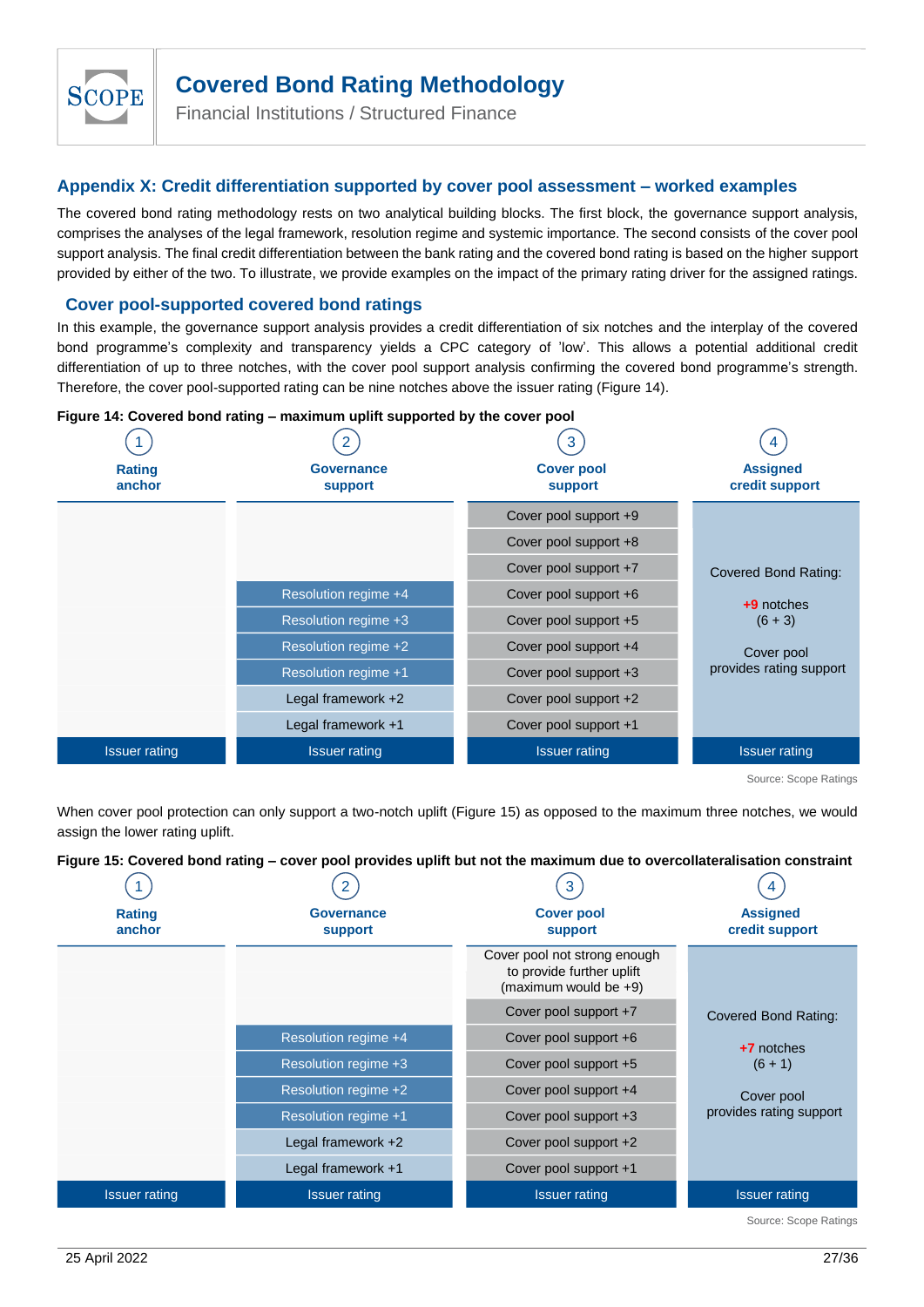

Financial Institutions / Structured Finance

In this example, the issuer maintains a low-complexity covered bond programme. Our auxiliary credit considerations confirm that expectations for a covered bond programme with a CPC category of 'moderate' are fully met. These expectations include a wellseasoned residential mortgage pool; fixed-rate-paying cover assets refinanced with fixed-rate covered bonds; and quarterly transparent information that fully aligns with industry standards such as the ECBC's Harmonised Transparency Template. Here, the cover pool analysis can support a maximum uplift of two additional notches, adding to a total of eight notches [\(Figure 16\)](#page-27-0).

|                         |                       | 3                                                                                                             |                                   |
|-------------------------|-----------------------|---------------------------------------------------------------------------------------------------------------|-----------------------------------|
| <b>Rating</b><br>anchor | Governance<br>support | <b>Cover pool</b><br>support                                                                                  | <b>Assigned</b><br>credit support |
|                         |                       | Limited availability of<br>information constrains cover<br>pool support to 8 notches<br>(maximum would be +9) |                                   |
|                         |                       | Cover pool support +8                                                                                         | <b>Covered Bond Rating:</b>       |
|                         |                       | Cover pool support +7                                                                                         | +8 notches                        |
|                         | Resolution regime +4  | Cover pool support +6                                                                                         | $(6 + 2)$                         |
|                         | Resolution regime +3  | Cover pool support +5                                                                                         | Cover pool                        |
|                         | Resolution regime +2  | Cover pool support +4                                                                                         | provides rating support           |
|                         | Resolution regime +1  | Cover pool support +3                                                                                         |                                   |
|                         | Legal framework +2    | Cover pool support +2                                                                                         |                                   |
|                         | Legal framework +1    | Cover pool support +1                                                                                         |                                   |
| <b>Issuer rating</b>    | <b>Issuer rating</b>  | <b>Issuer rating</b>                                                                                          | <b>Issuer rating</b>              |

### <span id="page-27-0"></span>**Figure 16: Covered bond rating – cover pool provides uplift but not the maximum due to lower CPC category**

Source: Scope Ratings

### **Governance support-based covered bond ratings**

The credit quality of concentrated cover pools, or covered bond cash flow structures that are unbalanced or insufficiently supported by overcollateralisation, might not allow a high uplift. Similarly, excessive counterparty risk could reduce the support provided by the cover pool support analysis. Cover pool support could therefore be lower than the benefit provided by governance support. In this case, the covered bond rating will primarily reflect governance support[. Figure 17](#page-27-1) provides an example of a covered bond rating that primarily reflects governance support of six notches.

### <span id="page-27-1"></span>**Figure 17 Covered bond rating – cover pool provides uplift but not as high as governance support**

|                         |                              | 3                                                         |                                   |
|-------------------------|------------------------------|-----------------------------------------------------------|-----------------------------------|
| <b>Rating</b><br>anchor | Governance<br><b>support</b> | <b>Cover pool</b><br>support                              | <b>Assigned</b><br>credit support |
|                         |                              | Cover pool not strong enough<br>to provide further uplift |                                   |
|                         | Resolution regime +4         | Rating floor at governance<br>credit support              |                                   |
|                         | Resolution regime +3         |                                                           | Covered Bond Rating:              |
|                         | Resolution regime +2         | Cover pool support +4                                     | $+6$ notches                      |
|                         | Resolution regime +1         | Cover pool support +3                                     | Governance                        |
|                         | Legal framework +2           | Cover pool support +2                                     | aspects provide<br>credit support |
|                         | Legal framework +1           | Cover pool support +1                                     |                                   |
| <b>Issuer rating</b>    | <b>Issuer rating</b>         | <b>Issuer rating</b>                                      | <b>Issuer rating</b>              |

Source: Scope Ratings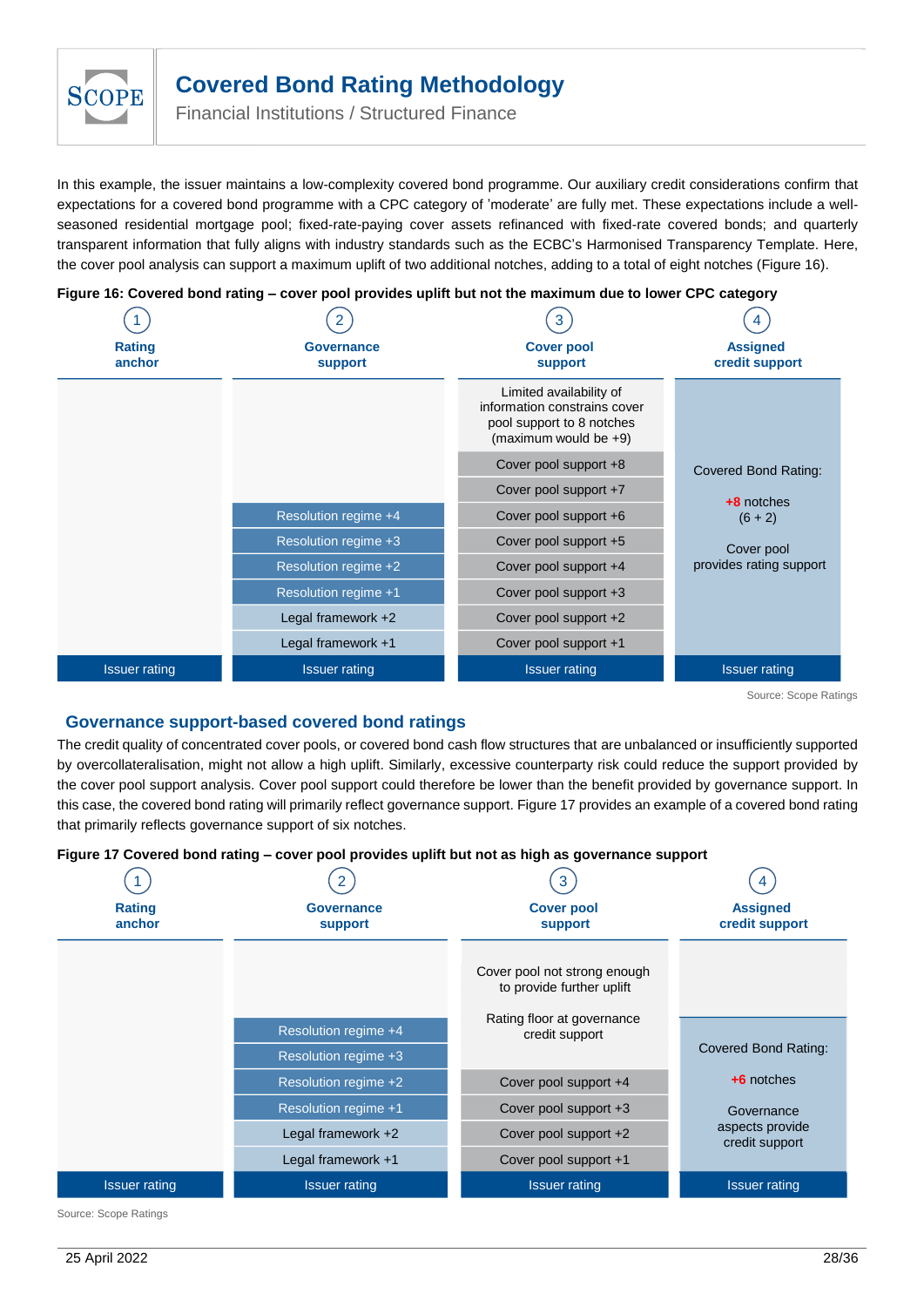

Financial Institutions / Structured Finance

### <span id="page-28-0"></span>**Appendix XI: Environmental, social and governance (ESG) impact analysis**

Governance considerations such as strength of supervision as well as the prudent management of a covered bond programme's risk $35$  and protection<sup>36</sup> structure have always played a major role in the covered bond analysis. They are mainly reflected in governance support, but also reflected in the cover pool support analysis, for example, through the CPC category.

The impact of environmental and social factors on a covered bond's collateral are also increasingly important for the credit analysis. Today, green and social covered bonds are an integral and growing feature of the wider ESG issuance universe. Cover assets often already comply with environmental and social standards $37$  and, if i.e. detailed environmental data such as energy certificates are not yet available, 'use of proceeds' promises can introduce or further increase the share of compliant assets in the cover pools over time.

Asset credit risk and secondary-market liquidity have ESG aspects that impact the covered bond credit analysis. Buildings, the most common collateral in covered bonds, account for 40% of global primary-energy consumption and 30% of CO<sup>2</sup> emissions. The EU's energy savings target will further increase the share of 'green' mortgage collateral. Over time, compliant collateral may benefit from lower market value volatility because of the stronger backstop against value declines.

Borrowers that finance eligible ESG collateral could benefit from higher affordability and thus a lower likelihood of defaults. This might be prompted by lower debt servicing costs due to more benign risk-weights for ESG compliant collateral but also because of lower energy bills.

Vice versa, foreclosure proceeds from non-green collateral might become more volatile due to rising energy costs, higher fossil fuel prices and the prospect of carbon regulation – all of which might force potential buyers to factor in additional refurbishing costs, thereby lowering potential foreclosure proceeds. The assets may even become 'stranded', which would have a severe impact on foreclosure proceeds and thus become relevant for the assessment of asset credit risk.

Our asset credit risk analysis is non-mechanistic and uses available performance data. We therefore monitor developments such as the ECBC's Energy Efficient Mortgage Initiative or academic research that examines how ESG factors affect a borrower's probability of default, collateral value and, thus, loss given default. We will incorporate available issuer-specific or market information that robustly supports differences in asset-credit risk between ESG-compliant assets and other assets in the cover pool.

Missing performance information (ESG data was often not recorded in the past) as well as the absence of a common taxonomy between countries currently prevents our credit analysis from distinguishing between standard collateral and ESG-compliant collateral. Even more so, incorporating such information might become a zero-sum game: High energy-efficiency is already mandatory in most markets (particularly in Scandinavia) and observed credit performance already reflects the likely benefits. Unless non-compliant cover assets are penalised (for example, through changes to tax regimes), we do not expect a significant impact in our current credit risk assessment from ESG factors. Splitting the two can thus be rating-neutral.

The more likely credit impact is the beneficial increase in the secondary-market liquidity of eligible assets. Regulatory developments already stipulate the disclosure or even a minimum investment in environmental or sustainable bonds. Sizeable portions of ESGcompliant collateral in a cover pool will therefore likely attract stronger demand and a wider investor base. If potential buyers can refinance such assets at a lower cost, our assessment can incorporate this in a cover pool's liquidity premium. To date, however, there is no firm evidence of such spread differentiation between traditional and social/green covered bonds.

<sup>&</sup>lt;sup>35</sup> Including but not limited to the identification and origination of suitable cover assets (including their workout strategy if the borrower has defaulted), the pool composition as well as the issuance structure and the resulting cash flow risk structure

The most actively managed risk mitigation that also qualifies as a governance factor is the management of the supporting overcollateralisation, see section 5. Overcollateralisation in Appendix V: [Cash flow risk analysis](#page-16-0)

<sup>&</sup>lt;sup>37</sup> Such as the ICMA'[s Green, Social, Sustainable Bond Principles](https://www.icmagroup.org/green-social-and-sustainability-bonds/) or similar industry initiatives.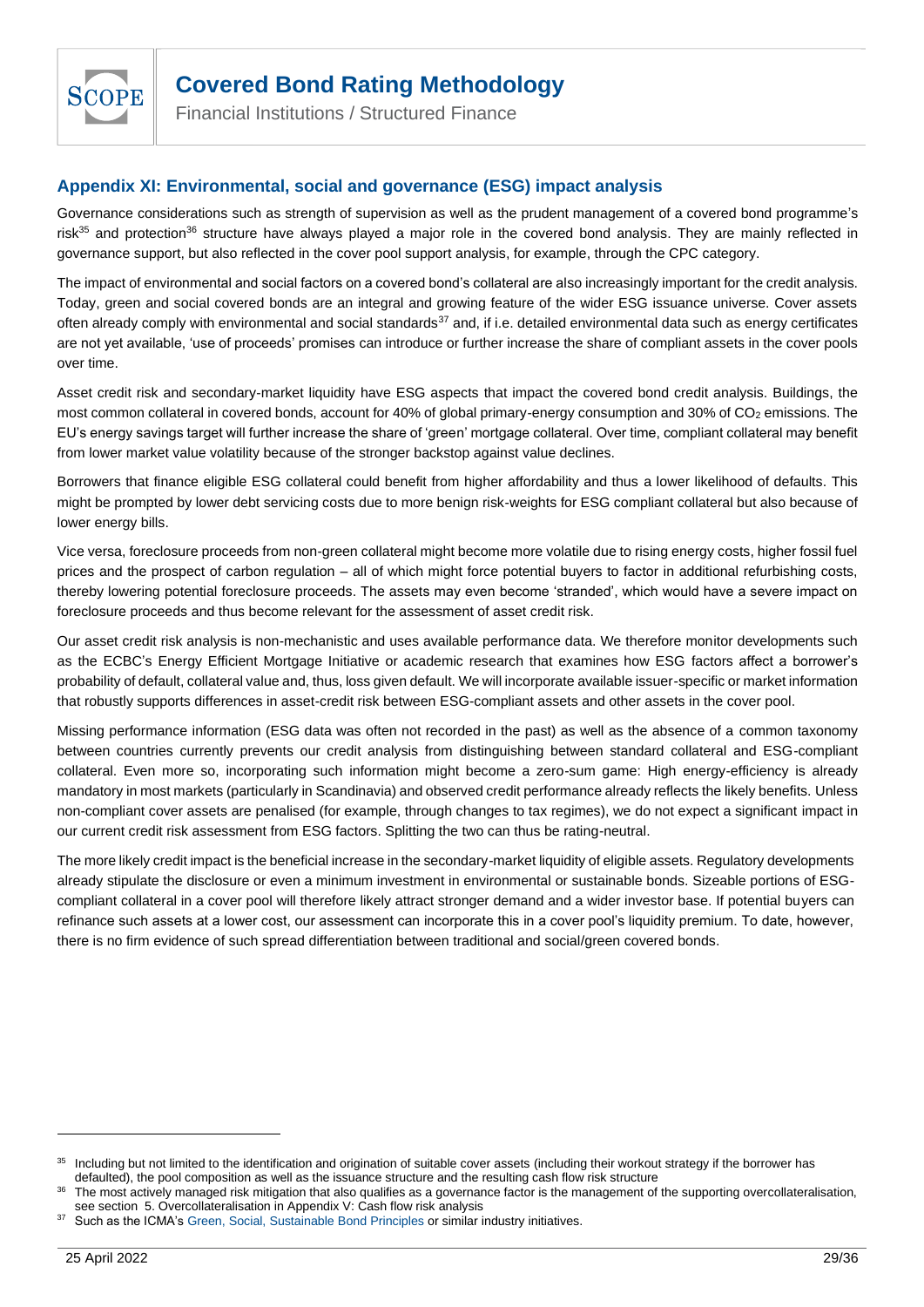

Financial Institutions / Structured Finance

### <span id="page-29-0"></span>**Appendix XII: Country risk considerations**

We do not mechanistically limit the maximum rating that a covered bond can achieve by the sovereign rating of the issuer's country or the origin of the cover pool, particularly in eurozone countries. At the same time, credit ratings must adequately and consistently reflect the credit risks of a financial instrument, including risks arising from an issuer or collateral in a country with weak economic fundamentals. Where relevant, our ratings therefore also incorporate an assessment of transfer risk (e.g. risk of capital controls), convertibility risk (e.g. risk of eurozone exit), the risk of an institutional meltdown, and the impact on the covered bond rating.

On a case-by-case basis, we analyse the impact of country risks and its resulting influence on guarantee structures, transfer and convertibility risks, including legal certainty of the rule of law for covered bond ratings. Where relevant, we ensure that our view on the macroeconomic fundamentals of the relevant sovereign<sup>38</sup> are factored into the stresses that support the covered bond ratings.

The importance of country risk may differ between covered bond and bank rating analyses as the cover pool's composition and risk profile are likely to exhibit different risk characteristics from the rest of the issuer's balance sheet. The relative significance of country considerations may also vary among issuers to the extent that the compositions of cover pools vary.

<sup>&</sup>lt;sup>38</sup> We consider the economy of the country to which most of the cover assets are sensitive. In general, we expect this to be the country in which the issuer is located.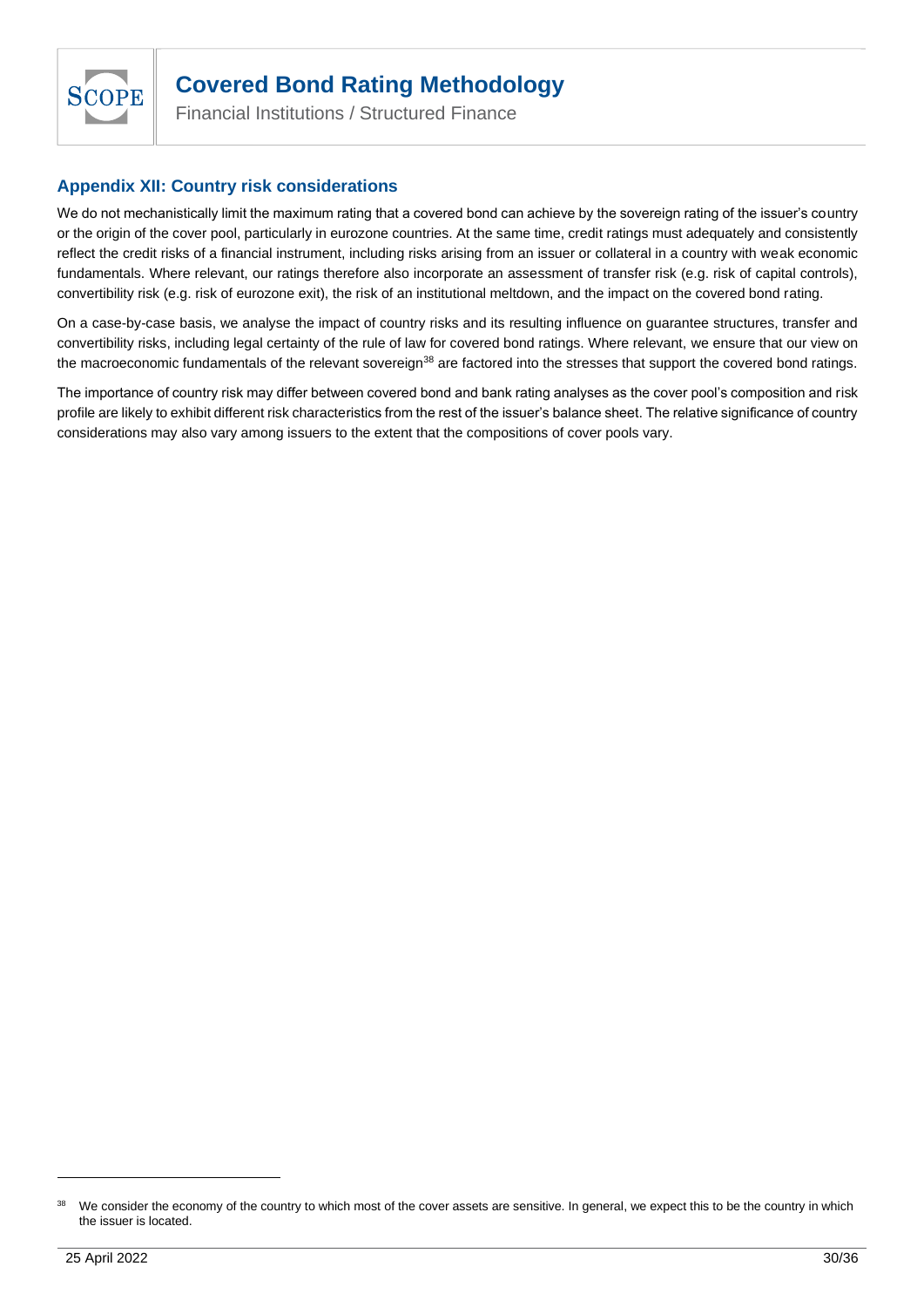

Financial Institutions / Structured Finance

### <span id="page-30-0"></span>**Appendix XIII: Counterparty risk considerations**

Our assessment of the dependency on key counterparties and how this can impact the cover pool analysis is based on our methodology for counterparty risk in structured finance transactions (available on www.scoperatings.com). The guiding principles are the materiality of counterparty risk (excessive, material or immaterial), differentiation between financial risk and operational risk, and the analysis of risk remedies in the specific context of the covered bond transactions.

We analyse whether the performance and creditworthiness of a covered bond could be severely impacted by the inadequate shortor long-term credit strength of such external counterparties. This could constrain the potential benefit from the cover pool. An effective replacement framework or other mechanisms to mitigate structural risk for key agents typically prevent negative impacts. Ineffective remedies result in the quantification of counterparty risk, which can ultimately constrain the benefit from the cover pool for the covered bond rating. This is especially relevant for counterparty obligations that are very significant, bespoke, or are provided by counterparties belonging to the same financial group as the issuer.

However, issuer and investor interests are generally more strongly aligned in covered bond programmes than in structured finance transactions. If the issuer is not in default, the covered bond programme needs to be maintained in line with regulatory requirements. If a counterparty in a covered bond transaction has had its credit quality deteriorate, or has even defaulted, the issuer would need to provide compensation and new proceeds to the cover pool. Therefore, for resolvable banks, the counterparty risk assessment for covered bonds would mainly address rating volatility that may arise from weak or non-performing counterparties.

We expect covered bonds issued by non-resolvable banks or non-investment grade banks to be shielded against counterparty risk in the same way comparable structured finance transactions are. If the provided remedies are ineffective, cannot be sized or residual risk is material, we may link the covered bonds to the respective counterparty's credit risk $^{\rm 39}$ .

<sup>&</sup>lt;sup>39</sup> In case such a link reduces the cover pool analysis based support below the level indicated by the governance support, governance support will become the primary rating driver. (see [Appendix X: Credit differentiation supported by cover pool assessment](#page-26-0) – worked examples)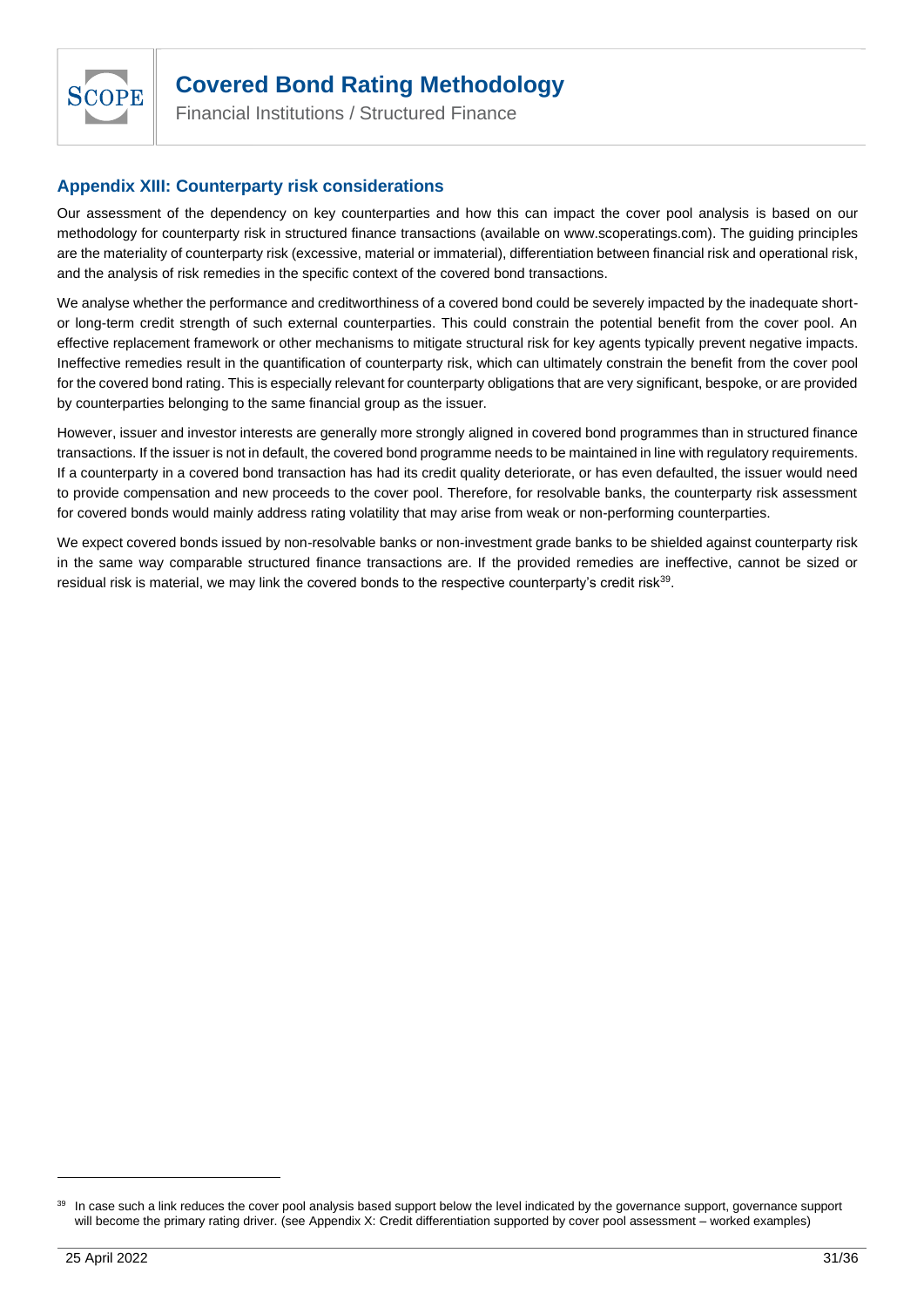

Financial Institutions / Structured Finance

### <span id="page-31-0"></span>**Appendix XIV: Monitoring guidelines**

The covered bond monitoring process starts immediately after the rating is assigned. Ratings are monitored continuously through high-level checks (i.e. based on quarterly reports provided by the issuer) and reviewed in detail at least once a year or earlier if warranted.

The review takes into account the issuer's credit quality, governance support factors, and the programme's cover pool risks including credit, market, and counterparty risk factors. It also reflects whether the rating is already at the highest level but has recourse to a rating buffer. This could be the case if a highly rated issuer manages the covered bond programme and the combination of rating uplifts allow a higher uplift.

Double recourse for covered bonds also means that as long as the issuer is not in resolution or insolvent the issuer shields the cover pool against changes of its credit quality. For the cover pool analysis, we may therefore use previously established outputs of quantitative models provided:

- Available overcollateralisation provides a significant buffer to the rating-supporting overcollateralisation. For example, if available overcollateralisation is at least twice the rating-supporting level and the absolute difference is at least 10 pp; and
- The covered bond rating has a rating buffer<sup>40</sup> against an issuer downgrade and the resulting constraints arising from the covered bond-specific uplift assessment; and
- There have been no material changes in the economic environment that could impact the collateral (i.e. changes to unemployment, GDP, house prices) or in the legal framework relevant for the enforcement of collateral; and
- There have been no changes to the issuer rating or governance support; and
- Any changes to the composition of the covered bond programme or cash flow structure are immaterial since the last full analysis.

In addition, if changes relate to only a single risk-factor, we may re-run our quantitative models but use parts of the inputs from the previous cover pool analysis. For example, an issuer downgrade by one notch weakens the issuer's ability to shield the cover pool from losses, while increasing the distance between the issuer rating and the target rating. If cover pool-specific risks have remained stable in the meantime, we may re-run our cash flow model using previous cover pool-related model inputs, while only adjusting the lower issuer rating in the model. We perform a full and detailed cover pool analysis every three years at the latest.

.

<sup>&</sup>lt;sup>40</sup> We define a rating buffer or unused notches as the additional protection a covered bond rating has but which cannot be factored in as the highest rating is already achieved. Assuming a Bank rating of A minus, governance support of six notches and a highly transparent and low complexity covered bond programme, the maximum rating uplift could be nine notches under our methodology. Because of the high issuer rating only six notches are needed to support the highest rating and there is a "buffer" or three unused notches of rating support.

Upon the downgrade of the bank issuer rating to BBB+ from A-, the covered bonds could still maintain their AAA rating assuming i) an unchanged governance support of six notches and ii) the ability of the cover pooled to support at least one additional notch of cover pool support-based uplift. Upon the downgrade we likely would only update the issuer rating in our cash flow analysis to determine the additional overcollateralisation needed to support the highest covered bond rating.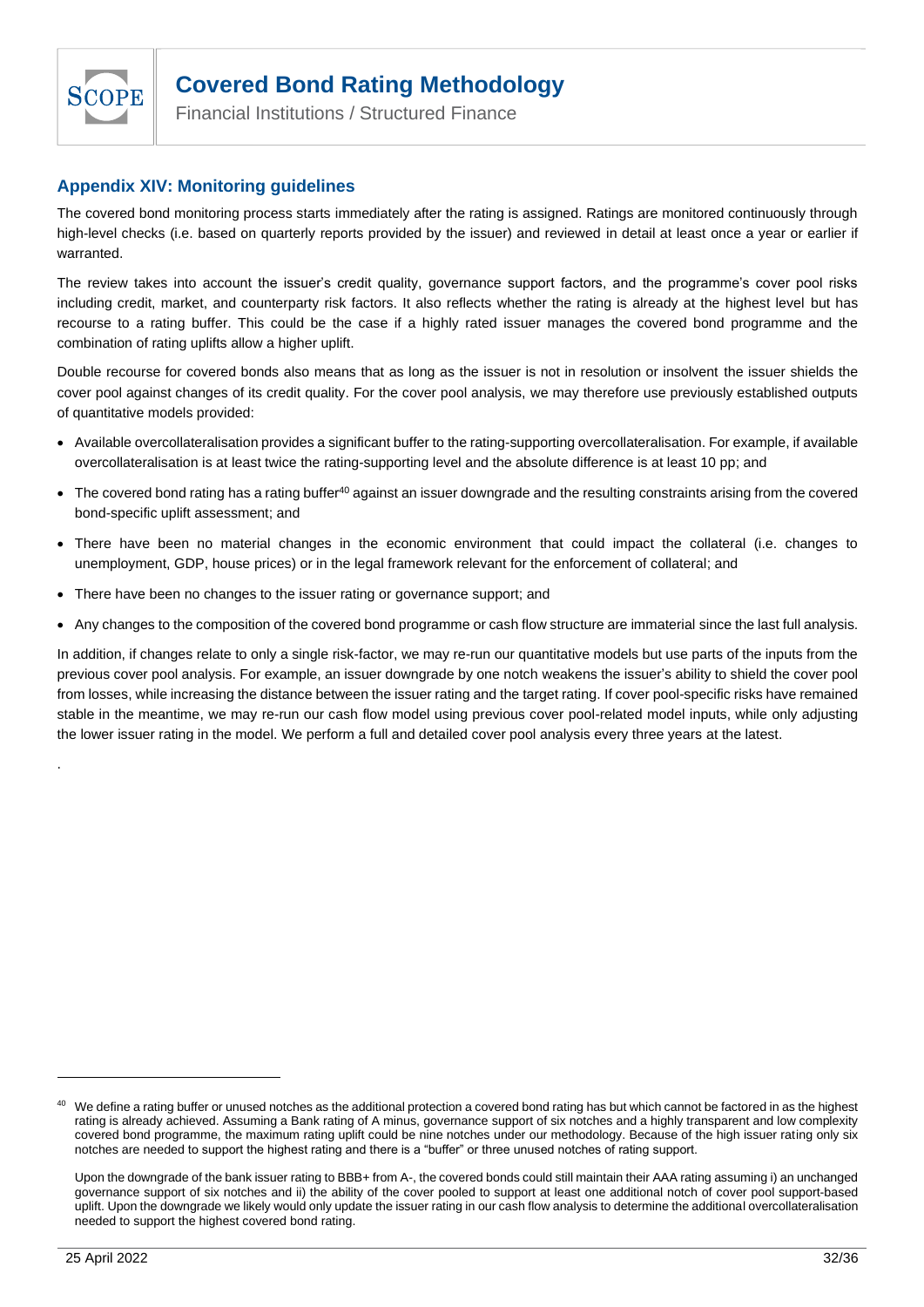

Financial Institutions / Structured Finance

### <span id="page-32-0"></span>**Appendix XV: Data expectations for cover pool analysis**

A cover pool analysis that could result in an additional rating uplift would require the following information:

#### **General information**

- a) Nominal value of cover pool
- b) Nominal value of outstanding covered bonds

#### **Cover pool composition**

- a) Mortgage
- b) Public sector
- c) Substitute assets
- d) Other

#### **Cash flow risk**

Cover pool amortisation profile

- a) Weighted average life; or
- b) Weighted average remaining term to maturity; or
- c) Weighted average seasoning

#### and

d) Breakdown by repayment type

#### Covered bond amortisation profile

- a) Maturity by buckets; or
- b) List of outstanding covered bonds

and

c) Overview of the maturity extension options and triggers

#### **Market risk**

Currency risk

- a) Cover assets, breakdown by currency
- b) Covered bonds, breakdown by currency

#### Interest rate risk

- a) Cover assets, breakdown by interest rate type
- b) Covered bonds, breakdown by interest rate type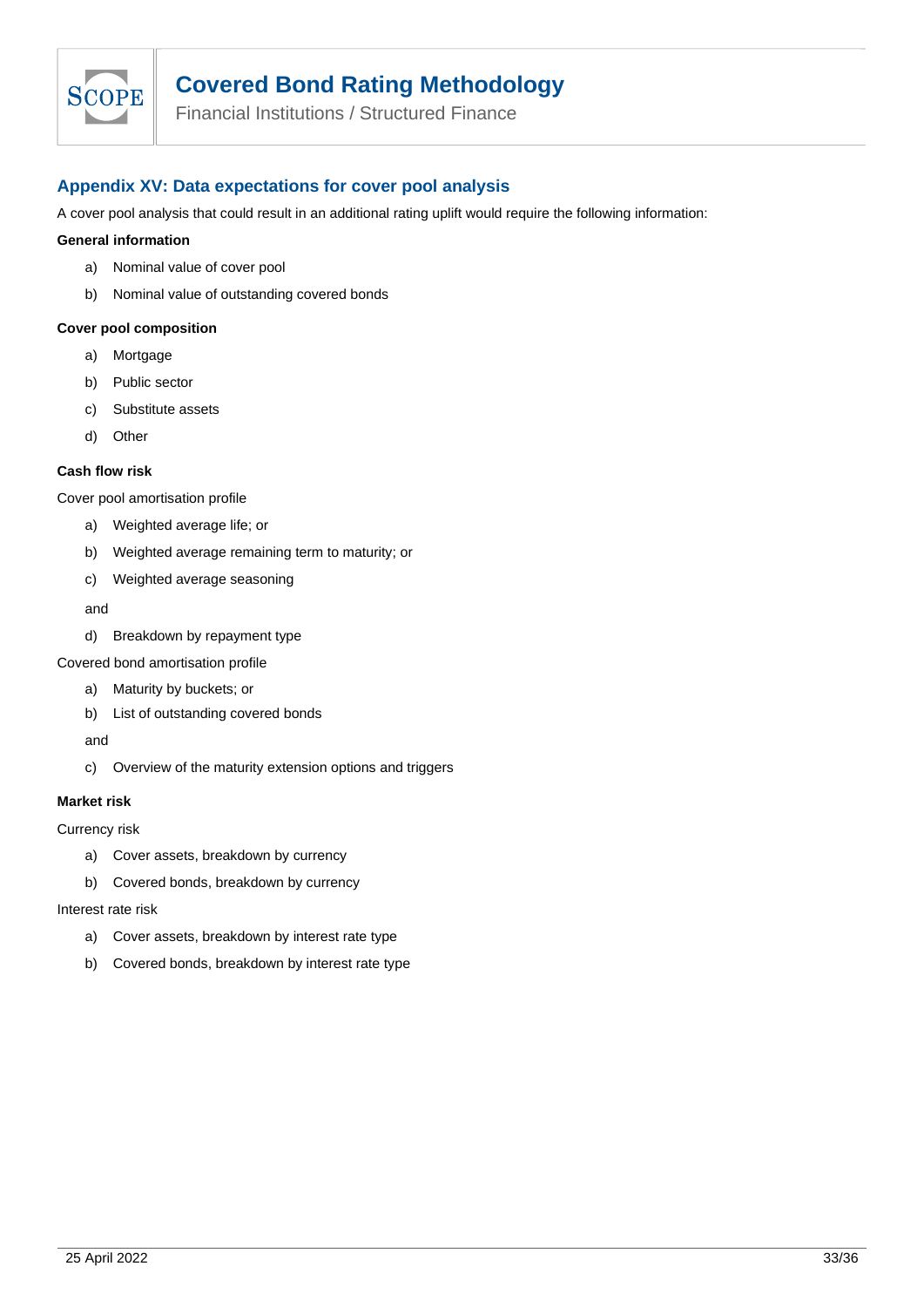

Financial Institutions / Structured Finance

### **Credit risk**

### Mortgage cover pool

- a) Mortgage type Information
- b) Number of loans and obligors
- c) Breakdown by loan size
- d) Top 10 or 20 obligor concentration
- e) Breakdown by country
- f) Breakdown by region
- g) Breakdown by seasoning buckets
- h) Weighted average loan-to-value ratio
- i) Breakdown by loan-to-value ratio buckets
- j) Non-performing loans

### Public sector cover pools

- a) Number of loans and obligors
- b) Breakdown by loan size
- c) Top 10 or 20 obligor concentration
- d) Breakdown by country
- e) Breakdown by region
- f) Breakdown by debtor type
- g) Non-performing loans

For concentrated cover pools (e.g. public sector and predominantly commercial mortgage assets), we would need more information on the cover pool's top 10 obligors, including their individual share and debtor type.

We also expect documentation on the current programme and counterparties to be constantly available, as well as clear and publicly transparent communication on the issuer's hedging strategy, if relevant.

We assess any deviations from the expected information in the context of the cover pool's overall risk and complexity. If we deem the deviation immaterial, we may substitute missing information with assumptions based on expert opinion. See 'Appendix XIV: Impact of Cover Pool Information Quality on Maximum Cover Pool Support Uplift' on how differences between our expectations and the provided information might influence the additional credit differentiation from the cover pool.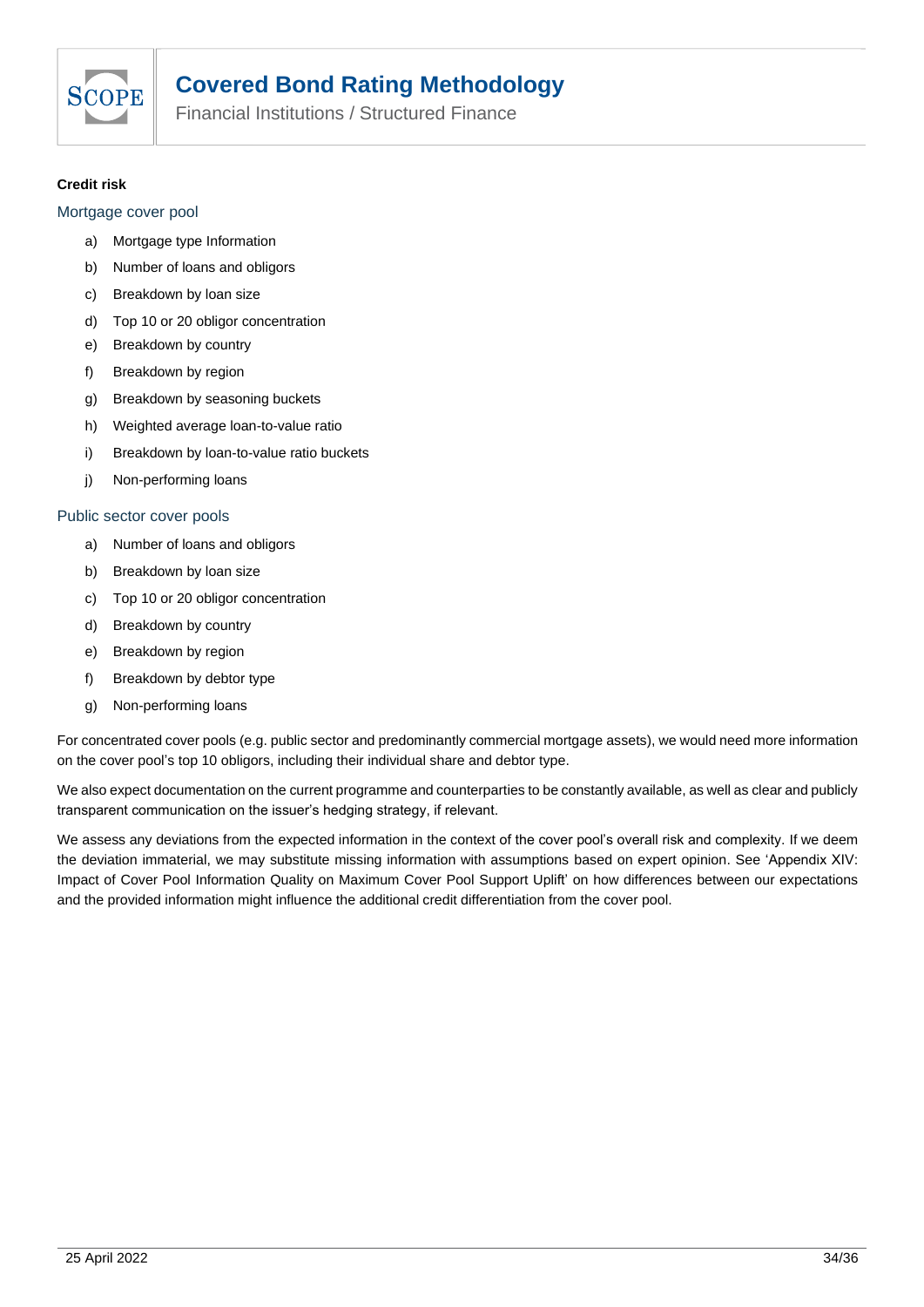

Financial Institutions / Structured Finance

### <span id="page-34-0"></span>**Appendix XVI: Glossary**

| <b>Issuer or bank rating</b>                      | Anchor point of our covered bond credit assessment reflecting our view on the likelihood of a regulatory<br>action on the issuer, which is the typical default-like scenario for a bank.                                                                                      |  |
|---------------------------------------------------|-------------------------------------------------------------------------------------------------------------------------------------------------------------------------------------------------------------------------------------------------------------------------------|--|
| Governance support uplift                         | Uplift of up to six notches above the bank's issuer rating, reflecting the higher going-concern likelihood of<br>covered bonds, even upon a regulatory intervention in its issuer. Sum of 'legal framework uplift' and<br>'resolution regime uplift'                          |  |
| Legal framework uplift                            | Uplift of up to two notches based on the legal framework analysis                                                                                                                                                                                                             |  |
| <b>Resolution regime uplift</b>                   | Uplift of up to four notches based on the resolution regime and systemic importance analysis                                                                                                                                                                                  |  |
| <b>Covered bond rating floor</b>                  | Issuer rating plus the governance support uplift (up to six notches)                                                                                                                                                                                                          |  |
| Cover pool complexity (CPC)<br>category           | An assessment reflecting the interplay of complexity and transparency of covered bond programmes,<br>which can limit the potential cover pool support uplift.                                                                                                                 |  |
| Cover pool support uplift                         | Uplift of up to three notches above the covered bond rating floor based on the cover pool support analysis<br>and the CPC category                                                                                                                                            |  |
| Overcollateralisation or OC                       | Nominal amount of cover assets exceeding the nominal amount of outstanding covered bonds (typically in<br>% of nominal amount of outstanding covered bonds)                                                                                                                   |  |
| <b>Rating-supporting</b><br>overcollateralisation | Minimum overcollateralisation expected to support the assigned covered bond rating in %                                                                                                                                                                                       |  |
| <b>Rating buffer</b>                              | Number of notches of additional protection a covered bond rating has but which cannot be factored in as<br>the highest rating is already achieved. Based on the distance between the issuer rating and the assigned<br>covered bond rating, and the various uplifts assigned. |  |
| Legal framework                                   | A broad system of rules that governs and regulates the issuance and management of covered bonds                                                                                                                                                                               |  |
| <b>Asset segregation</b>                          | Provisions to effectively ring-fence the cover pool (including cover assets, substitution and liquidity assets,<br>derivatives, and overcollateralisation) from the general insolvency estate in case of an issuer default.                                                   |  |
| <b>Resolution regime</b>                          | Regulatory framework of resolution tools for bank failures that safeguard the continuity of the bank's<br>critical functions and financial stability                                                                                                                          |  |
| <b>Scope PM</b>                                   | Scope's Portfolio Model - a Monte Carlo simulation model used to analyse the credit risk of more<br>concentrated asset pools                                                                                                                                                  |  |
| Mean default rate                                 | The expected issuer-specific lifetime default rate of cover assets                                                                                                                                                                                                            |  |
| <b>Coefficient of variation</b>                   | The standard deviation of defaults divided by the mean default rate                                                                                                                                                                                                           |  |
| <b>CobEL</b>                                      | Scope's cash flow model calculating the expected loss of covered bonds                                                                                                                                                                                                        |  |
| <b>Asset liquidity premium</b>                    | Premium added to the interest rate discount curve when calculating the net present value of the cover<br>pool in case of an asset sale                                                                                                                                        |  |
| <b>CPT covered bonds</b>                          | Conditional pass-through covered bonds; covered bonds whose repayment obligations switch from a<br>bullet to an asset repayment-dependent pass-through after certain events                                                                                                   |  |
| <b>SARA clause</b>                                | Selected Assets Required Amount clause; legal clause preventing an alternative manager from liquidating<br>cover pool assets above the maturing covered bond's proportional share of total assets.                                                                            |  |
| <b>SLRA clause</b>                                | Supplemental Liquidity Reserve Amount clause; legal clause specifying the covered bonds liquidity<br>reserve to reduced liquidity risk                                                                                                                                        |  |